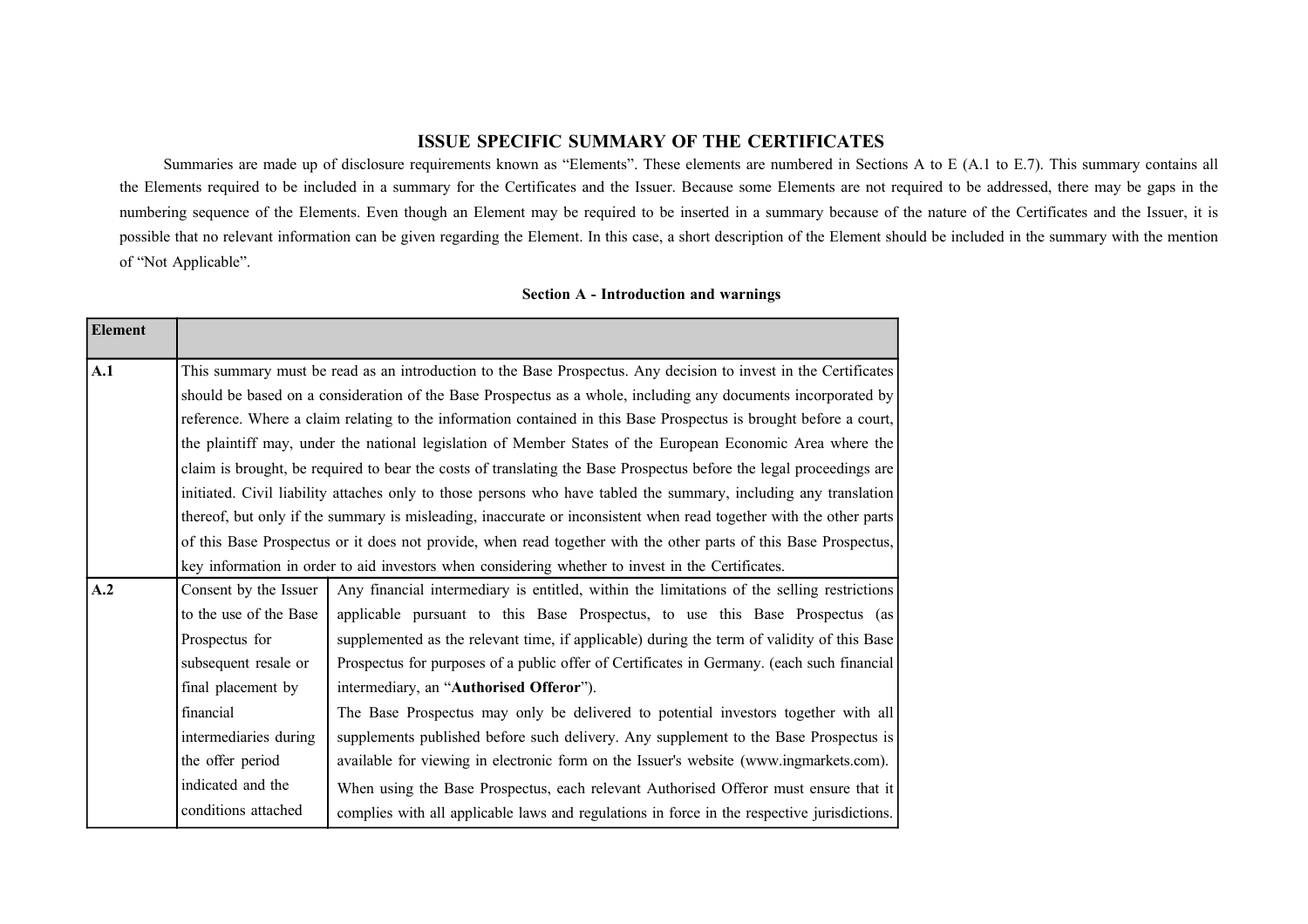|  | to such consent. | In the event of an offer being made by an Authorised Offeror, the Authorised      |
|--|------------------|-----------------------------------------------------------------------------------|
|  |                  | Offeror shall provide information to investors on the terms and conditions of the |
|  |                  | Certificates at the time of that offer.                                           |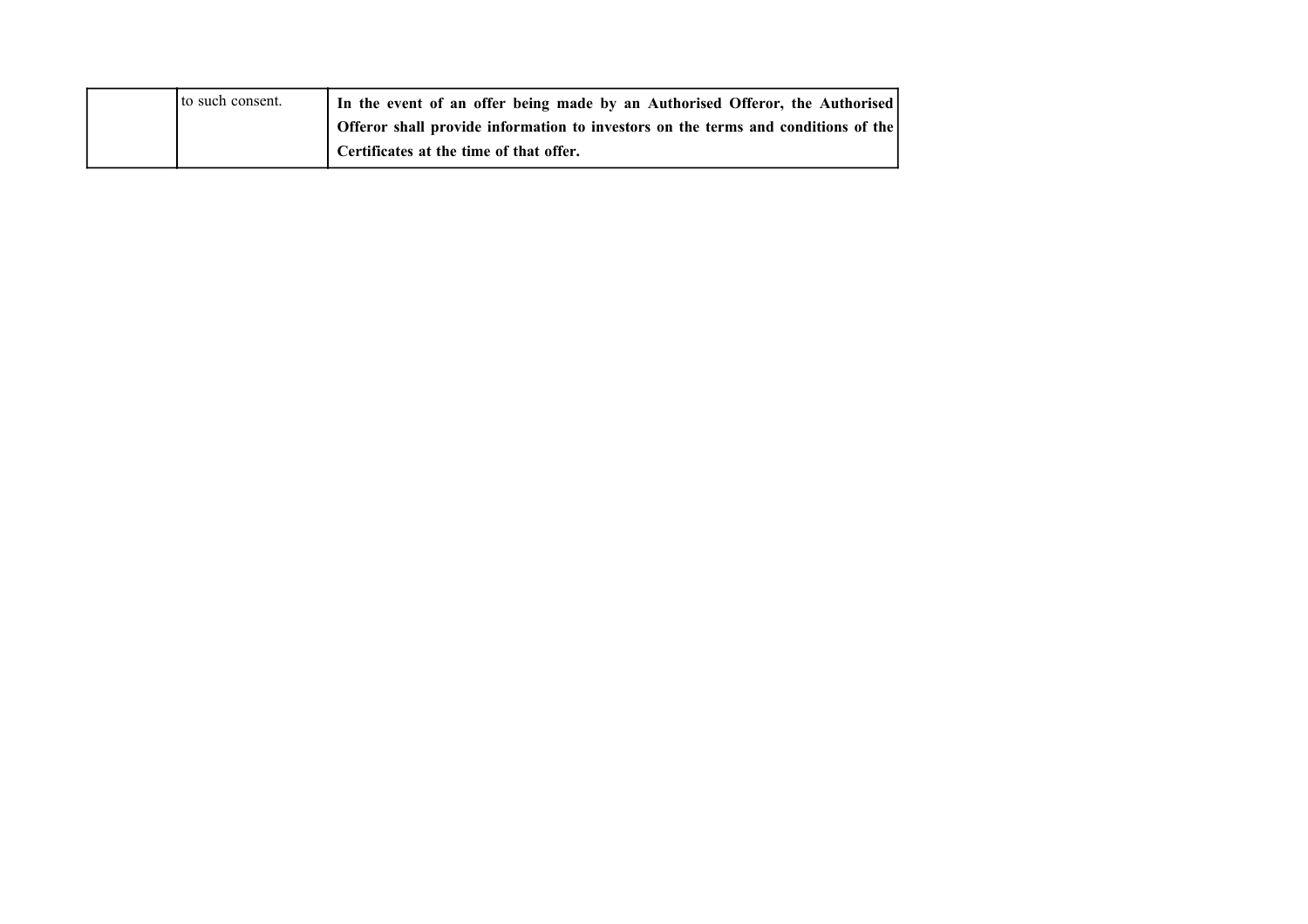**Section B - Issuer**

| <b>Element</b> | <b>Title</b>                                                                                                                                  |                                                                                                                                                                                                                                                                                                                                                                                                                                                                                                      |
|----------------|-----------------------------------------------------------------------------------------------------------------------------------------------|------------------------------------------------------------------------------------------------------------------------------------------------------------------------------------------------------------------------------------------------------------------------------------------------------------------------------------------------------------------------------------------------------------------------------------------------------------------------------------------------------|
| B.1            | Legal and commercial<br>name of the Issuer                                                                                                    | ING Bank N.V. (the "Issuer")                                                                                                                                                                                                                                                                                                                                                                                                                                                                         |
| B.2            | The domicile and legal<br>form of the Issuer, the<br>legislation under<br>which the Issuer<br>operates and its<br>country of<br>incorporation | The Issuer is a public limited company (naamloze vennootschap)<br>incorporated under the laws of The Netherlands on 12 November 1927, with<br>its corporate seat (statutaire zetel) in Amsterdam, The Netherlands.                                                                                                                                                                                                                                                                                   |
| B.4b           | A description of any<br>known trends affecting<br>the Issuer and the<br>industries in which it<br>operates                                    | The results of operations of the Issuer are affected by demographics,<br>regulations and by a variety of market conditions, including economic cycles,<br>banking industry cycles and fluctuations in stock markets, interest and foreign<br>exchange rates, political developments and client behaviour changes.<br><b>Financial environment</b>                                                                                                                                                    |
|                |                                                                                                                                               | Global economic growth more uneven<br>Brexit negotiations took place throughout 2018 and the year ended without<br>an agreement on how the UK would leave the EU. The Issuer continued to<br>take steps throughout 2018 to prepare for various options, such as applying<br>for a banking licence in the UK, taking actions for contract continuity and<br>working to establish alternatives in the EU for those euro clearing activities<br>that are expected to move from London following Brexit. |
|                |                                                                                                                                               | Economic growth in some key emerging markets (China, Turkey, Argentina)<br>slowed as trade-restrictive measures increased, financial conditions tightened,<br>and in light of country-specific and geo-political factors.                                                                                                                                                                                                                                                                            |
|                |                                                                                                                                               | Financial conditions slightly tighter                                                                                                                                                                                                                                                                                                                                                                                                                                                                |
|                |                                                                                                                                               | As economic momentum in the U.S. remained strong, the Federal Reserve<br>continued hiking interest rates. The European Central Bank reduced its asset<br>purchase programme.                                                                                                                                                                                                                                                                                                                         |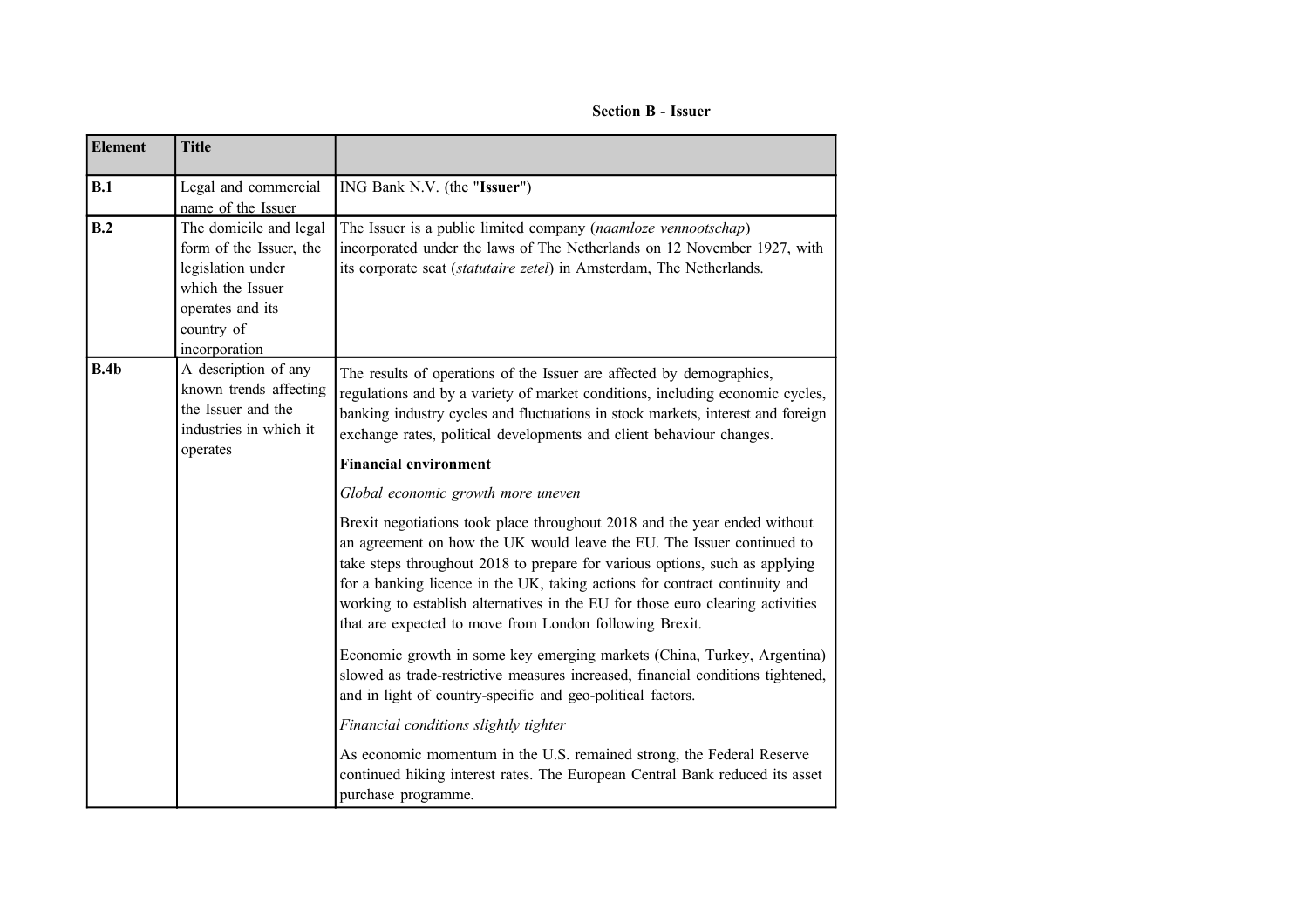| Given differences in monetary policy stances and economic developments,<br>longer-term yields increased in the U.S. and, on balance, moved sideways in<br>the eurozone. However, in Italy, uncertainty about the forthcoming budget led<br>to a considerable increase in sovereign spreads. Given the Issuer's<br>geographical footprint, eurozone rate developments have a larger impact than<br>rate developments in the U.S.                                                                                                                                                                |
|------------------------------------------------------------------------------------------------------------------------------------------------------------------------------------------------------------------------------------------------------------------------------------------------------------------------------------------------------------------------------------------------------------------------------------------------------------------------------------------------------------------------------------------------------------------------------------------------|
| There was little progress on eurozone reform in 2018 given the diverse<br>political interests involved. It's clear that the debate on the Economic and<br>Monetary Union is difficult, and progress on the completion of the banking<br>union is slow. The Issuer is hoping for progress on the European Deposit<br>Insurance Scheme ("EDIS"), as it is an absolute requirement for finishing the<br>Banking Union. Furthermore, the Issuer has concerns about making a<br>'sovereign debt restructuring mechanism' part of the criteria for support from<br>the European Stability Mechanism. |
| The review of EU prudential rules, via CRR2/CRD5 (Capital Requirements<br>Regulation/Capital Requirements Directive) and BRRD2 (Bank Recovery<br>and Resolution Directive), was discussed during 2018 by the Council and the<br>European Parliament. The package includes the introduction of new rules, for<br>instance regarding NSFR (net stable funding ratio), a G-SIB (global<br>systemically important bank) surcharge for the leverage ratio, interest rate risk<br>in the banking book and internal MREL (minimum own funds and eligible<br>liabilities).                             |
| U.S. dollar on the rise                                                                                                                                                                                                                                                                                                                                                                                                                                                                                                                                                                        |
| Strong economic growth and an associated increase in interest rates<br>contributed to a general U.S. dollar appreciation. Currencies of emerging<br>economies with weaker macroeconomic fundamentals and greater political<br>uncertainty have come under downward pressure, e.g. the Turkish lira. The<br>Issuer must ensure that this volatility does not impact the profitability of its<br>operations in such emerging markets.                                                                                                                                                            |
| Fluctuations in equity markets                                                                                                                                                                                                                                                                                                                                                                                                                                                                                                                                                                 |
| The Issuer is exposed to fluctuations in equity markets. The Issuer maintains<br>an internationally diversified and mainly client-related trading portfolio.<br>Accordingly, market downturns are likely to lead to declines in securities                                                                                                                                                                                                                                                                                                                                                     |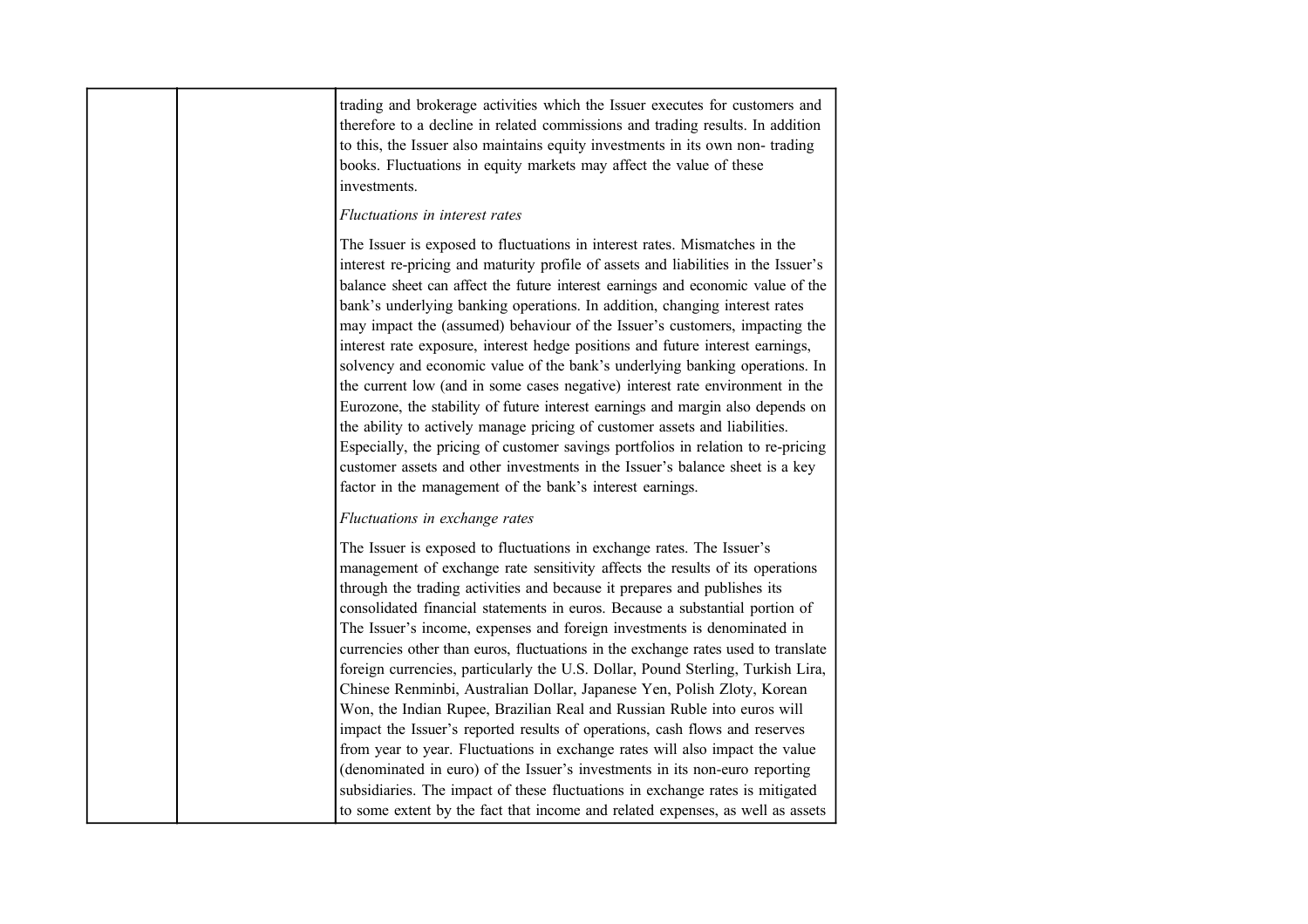| and liabilities, of each of the Issuer's non-euro reporting subsidiaries are<br>generally denominated in the same currencies. FX translation risk is managed<br>by taking into account the effect of translation results on the core Tier-1 ratio.<br><b>Critical Accounting Policies</b>                                                                                                                                                                                                                                                                                                                                                |
|------------------------------------------------------------------------------------------------------------------------------------------------------------------------------------------------------------------------------------------------------------------------------------------------------------------------------------------------------------------------------------------------------------------------------------------------------------------------------------------------------------------------------------------------------------------------------------------------------------------------------------------|
| A number of new or amended standards became applicable for the current<br>reporting period. The Issuer changed its accounting policies as a result of<br>adopting IFRS 9 'Financial Instruments'. The amounts for the period ended<br>31 December 2018 have been prepared in accordance with IFRS 9. The Issuer<br>has applied the classification, measurement, and impairment requirements of<br>IFRS 9 retrospectively as of 1 January 2018 by adjusting the opening balance<br>sheet and opening equity at 1 January 2018. The Issuer decided not to restate<br>comparative periods as permitted by IFRS 9.                           |
| The other standards and amendments, including IFRS 15, did not have any<br>impact on the group's accounting policies and did not require retrospective<br>adjustments.                                                                                                                                                                                                                                                                                                                                                                                                                                                                   |
| Except for the amendment to IFRS 9 regarding prepayment features with<br>negative compensation, the Issuer has not early adopted any standard,<br>interpretation or amendment which has been issued, but is not yet effective.                                                                                                                                                                                                                                                                                                                                                                                                           |
| For detailed information regarding the Issuer's accounting policies, including<br>changes in accounting policies, reference is made to Note 1 'Accounting<br>policies' to the Issuer consolidated financial statements for the year ended 31<br>December 2018, which are incorporated by reference herein.                                                                                                                                                                                                                                                                                                                               |
| Consolidated result of operations                                                                                                                                                                                                                                                                                                                                                                                                                                                                                                                                                                                                        |
| The Issuer's management evaluates the results of its segments using a<br>non-IFRS financial performance measure called underlying result. To give an<br>overview of the underlying result measure, the Issuer also presents<br>consolidated underlying result before tax and underlying net result.<br>Underlying figures are derived from figures determined in accordance with<br>IFRS-EU by excluding the impact of divestments and special items. Special<br>items include items of income or expense that are significant and arise from<br>events or transactions that are clearly distinct from ordinary operating<br>activities. |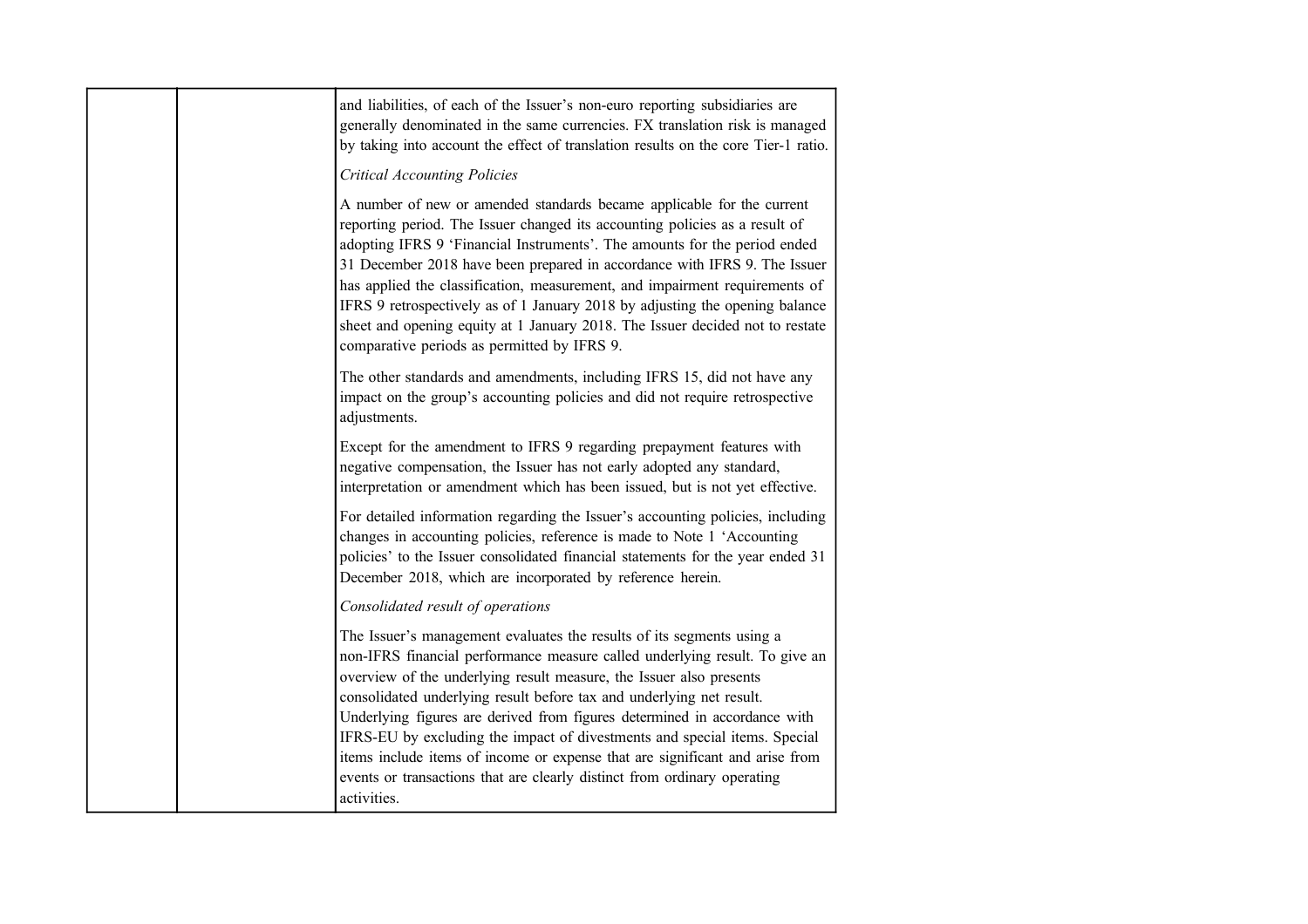|     |                                                                                         | While items excluded from underlying result are significant components in<br>understanding and assessing the Issuer's consolidated financial performance,<br>the Issuer believes that the presentation of underlying net result is relevant<br>and useful for investors because it allows investors to understand the primary<br>method used by management to evaluate the Issuer's operating performance<br>and make decisions about allocating resources. In addition, the Issuer<br>believes that the presentation of underlying net result helps investors compare<br>its segment performance on a meaningful basis by highlighting result before<br>tax attributable to ongoing operations and the underlying profitability of the<br>segment businesses. For example, the Issuer believes that trends in the<br>underlying profitability of its segments can be more clearly identified by<br>disregarding the effects of the big restructuring provisions and realized<br>gains/losses on divestures as the timing of such events is largely subject to<br>the Company's discretion and influenced by market opportunities and the<br>Issuer does not believe that they are indicative of future results. The Issuer<br>believes that the most directly comparable GAAP financial measure to<br>underlying net result is net result. However, underlying net result should not<br>be regarded as a substitute for net result as determined in accordance with<br>IFRS-EU. Because underlying net result is not determined in accordance with<br>IFRS-EU, underlying net result as presented by the Issuer may not be<br>comparable to other similarly titled measures of performance of other<br>companies. In addition, the Issuer's definition of underlying net result may<br>change over time. |
|-----|-----------------------------------------------------------------------------------------|-----------------------------------------------------------------------------------------------------------------------------------------------------------------------------------------------------------------------------------------------------------------------------------------------------------------------------------------------------------------------------------------------------------------------------------------------------------------------------------------------------------------------------------------------------------------------------------------------------------------------------------------------------------------------------------------------------------------------------------------------------------------------------------------------------------------------------------------------------------------------------------------------------------------------------------------------------------------------------------------------------------------------------------------------------------------------------------------------------------------------------------------------------------------------------------------------------------------------------------------------------------------------------------------------------------------------------------------------------------------------------------------------------------------------------------------------------------------------------------------------------------------------------------------------------------------------------------------------------------------------------------------------------------------------------------------------------------------------------------------------------------------------------------------------------------|
| B.5 | A description of the<br>Issuer's group and the<br>Issuer's position<br>within the group | The Issuer is part of ING Groep N.V. ("ING Group"). ING Group is the<br>holding company of a broad spectrum of companies (together called "ING")<br>offering banking, investments, life insurance and retirement services to meet<br>the needs of a broad customer base. The Issuer is a wholly-owned, non-listed<br>subsidiary of ING Group and currently offers Retail Banking services to<br>individuals and small and medium-sized enterprises in Europe, Asia and<br>Australia and Commercial Banking services to customers around the world,<br>including multinational corporations, governments, financial institutions and<br>supranational organisations.                                                                                                                                                                                                                                                                                                                                                                                                                                                                                                                                                                                                                                                                                                                                                                                                                                                                                                                                                                                                                                                                                                                                       |
| B.9 | Profit forecasts or<br>estimates                                                        | Not Applicable. The Issuer has not made any public profit forecasts or profit<br>estimates.                                                                                                                                                                                                                                                                                                                                                                                                                                                                                                                                                                                                                                                                                                                                                                                                                                                                                                                                                                                                                                                                                                                                                                                                                                                                                                                                                                                                                                                                                                                                                                                                                                                                                                               |
|     |                                                                                         |                                                                                                                                                                                                                                                                                                                                                                                                                                                                                                                                                                                                                                                                                                                                                                                                                                                                                                                                                                                                                                                                                                                                                                                                                                                                                                                                                                                                                                                                                                                                                                                                                                                                                                                                                                                                           |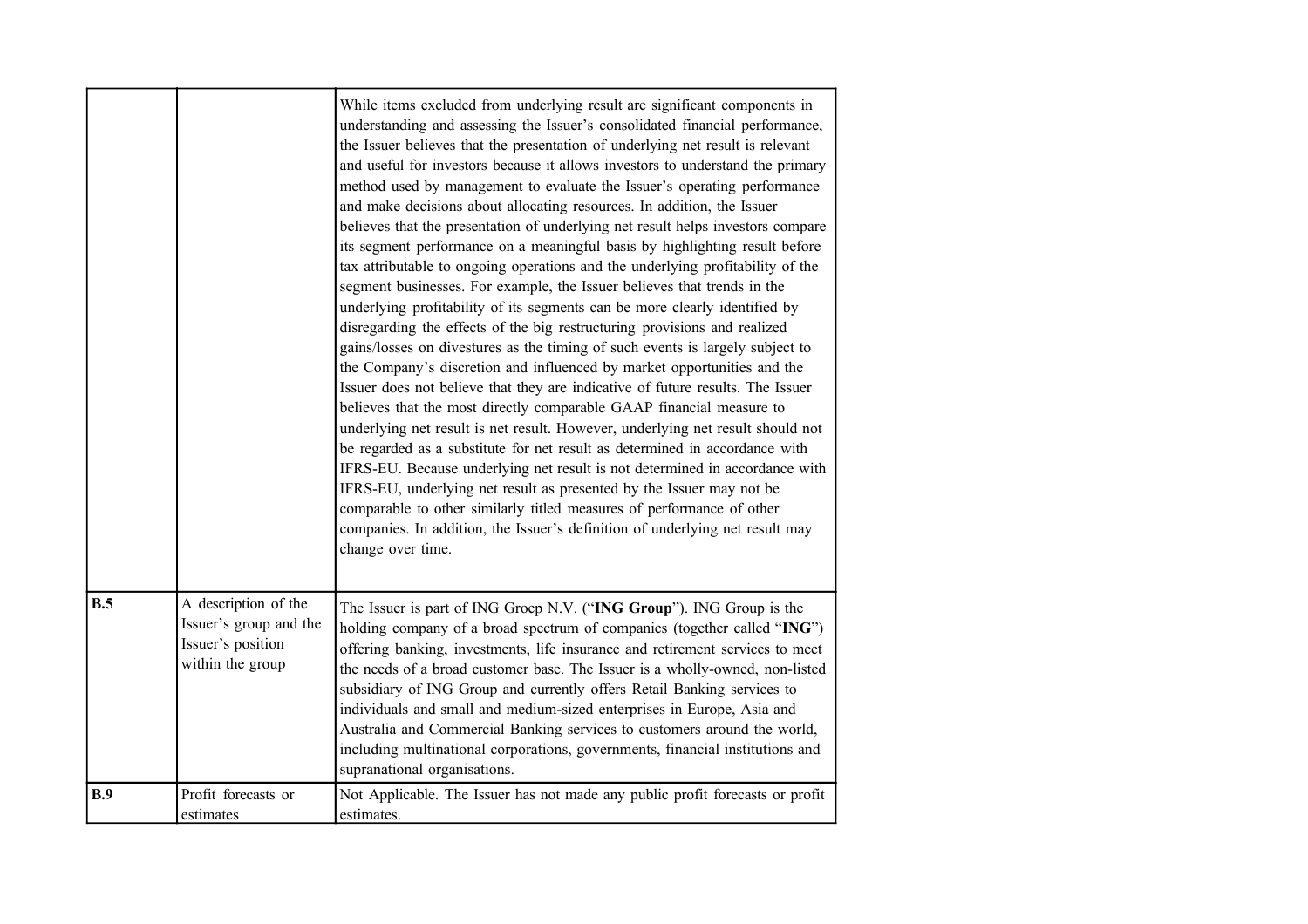| B.10        | Qualifications in the   | Not Applicable. The audit reports on the audited financial statements of the<br>Issuer for the years ended 31 December 2017 and 31 December 2018 are<br>unqualified. |                                                                                                                                                                                                             |                   |                                                                                                                                                                                                                                                                                                                                                                                                                                                                                                                                                        |
|-------------|-------------------------|----------------------------------------------------------------------------------------------------------------------------------------------------------------------|-------------------------------------------------------------------------------------------------------------------------------------------------------------------------------------------------------------|-------------------|--------------------------------------------------------------------------------------------------------------------------------------------------------------------------------------------------------------------------------------------------------------------------------------------------------------------------------------------------------------------------------------------------------------------------------------------------------------------------------------------------------------------------------------------------------|
|             | Auditors' report        |                                                                                                                                                                      |                                                                                                                                                                                                             |                   |                                                                                                                                                                                                                                                                                                                                                                                                                                                                                                                                                        |
|             |                         |                                                                                                                                                                      |                                                                                                                                                                                                             |                   |                                                                                                                                                                                                                                                                                                                                                                                                                                                                                                                                                        |
| <b>B.12</b> | Selected historical key | <u>Key Consolidated Figures ING Bank N.V.<sup>(1)</sup></u>                                                                                                          |                                                                                                                                                                                                             |                   |                                                                                                                                                                                                                                                                                                                                                                                                                                                                                                                                                        |
|             | financial information / | (EUR millions)                                                                                                                                                       |                                                                                                                                                                                                             | 2018              | 2017                                                                                                                                                                                                                                                                                                                                                                                                                                                                                                                                                   |
|             | Significant or material |                                                                                                                                                                      |                                                                                                                                                                                                             |                   |                                                                                                                                                                                                                                                                                                                                                                                                                                                                                                                                                        |
|             | adverse change          | <b>Balance Sheet</b> <sup>(3)</sup>                                                                                                                                  |                                                                                                                                                                                                             |                   |                                                                                                                                                                                                                                                                                                                                                                                                                                                                                                                                                        |
|             |                         |                                                                                                                                                                      |                                                                                                                                                                                                             | 887,012           | 846,318                                                                                                                                                                                                                                                                                                                                                                                                                                                                                                                                                |
|             |                         |                                                                                                                                                                      | Deposits and funds borrowed <sup>(4)</sup>                                                                                                                                                                  | 44,976<br>719,783 | 44,377<br>679,743                                                                                                                                                                                                                                                                                                                                                                                                                                                                                                                                      |
|             |                         |                                                                                                                                                                      | Loans and advances                                                                                                                                                                                          | 592,328           | 574,899                                                                                                                                                                                                                                                                                                                                                                                                                                                                                                                                                |
|             |                         | Results <sup>(5)</sup>                                                                                                                                               |                                                                                                                                                                                                             |                   |                                                                                                                                                                                                                                                                                                                                                                                                                                                                                                                                                        |
|             |                         |                                                                                                                                                                      |                                                                                                                                                                                                             | 18,102            | 17,876                                                                                                                                                                                                                                                                                                                                                                                                                                                                                                                                                 |
|             |                         |                                                                                                                                                                      |                                                                                                                                                                                                             | 10,695            | 9,795                                                                                                                                                                                                                                                                                                                                                                                                                                                                                                                                                  |
|             |                         |                                                                                                                                                                      | Additions to loan loss provisions                                                                                                                                                                           | 656               | 676                                                                                                                                                                                                                                                                                                                                                                                                                                                                                                                                                    |
|             |                         |                                                                                                                                                                      |                                                                                                                                                                                                             | 6,751             | 7,404                                                                                                                                                                                                                                                                                                                                                                                                                                                                                                                                                  |
|             |                         |                                                                                                                                                                      |                                                                                                                                                                                                             | 2,036             | 2,303                                                                                                                                                                                                                                                                                                                                                                                                                                                                                                                                                  |
|             |                         |                                                                                                                                                                      | Net result (before non-controlling                                                                                                                                                                          | 4,715             | 5,101                                                                                                                                                                                                                                                                                                                                                                                                                                                                                                                                                  |
|             |                         | interests)                                                                                                                                                           |                                                                                                                                                                                                             |                   |                                                                                                                                                                                                                                                                                                                                                                                                                                                                                                                                                        |
|             |                         |                                                                                                                                                                      | Attributable to Shareholders of the                                                                                                                                                                         | 4,607             | 5,019                                                                                                                                                                                                                                                                                                                                                                                                                                                                                                                                                  |
|             |                         |                                                                                                                                                                      |                                                                                                                                                                                                             |                   |                                                                                                                                                                                                                                                                                                                                                                                                                                                                                                                                                        |
|             |                         | Ratios (in per cent.)                                                                                                                                                |                                                                                                                                                                                                             | 17.22             | 18.19                                                                                                                                                                                                                                                                                                                                                                                                                                                                                                                                                  |
|             |                         |                                                                                                                                                                      |                                                                                                                                                                                                             | 14.56             | 14.62                                                                                                                                                                                                                                                                                                                                                                                                                                                                                                                                                  |
|             |                         | Notes:<br>(1)<br>(2)<br>(3)<br>(4)<br>(5)<br>(6)<br>(7)                                                                                                              | 31 December 2017 and 2018.<br>restated.<br>At 31 December.<br>Figures including Banks and Debt securities.<br>For the year ended 31 December.<br>(based on Basel III phased-in). The year 2017 includes the |                   | These figures have been derived from the 2018 audited consolidated<br>financial statements of ING Bank N.V. in respect of the years ended<br>The amounts for the period ended 31 December 2018 have been<br>prepared in accordance with IFRS9, the adoption of IFRS9 led to<br>new presentation. requirements; prior period amounts have not been<br>BIS ratio = BIS capital as a percentage of Risk Weighted Assets<br>interpretation of the EBA Q&A published on 3 November 2017.<br>Tier-1 ratio = Available Tier-1 capital as a percentage of Risk |
|             |                         |                                                                                                                                                                      | Weighted Assets (based on Basel III phased-in).                                                                                                                                                             |                   |                                                                                                                                                                                                                                                                                                                                                                                                                                                                                                                                                        |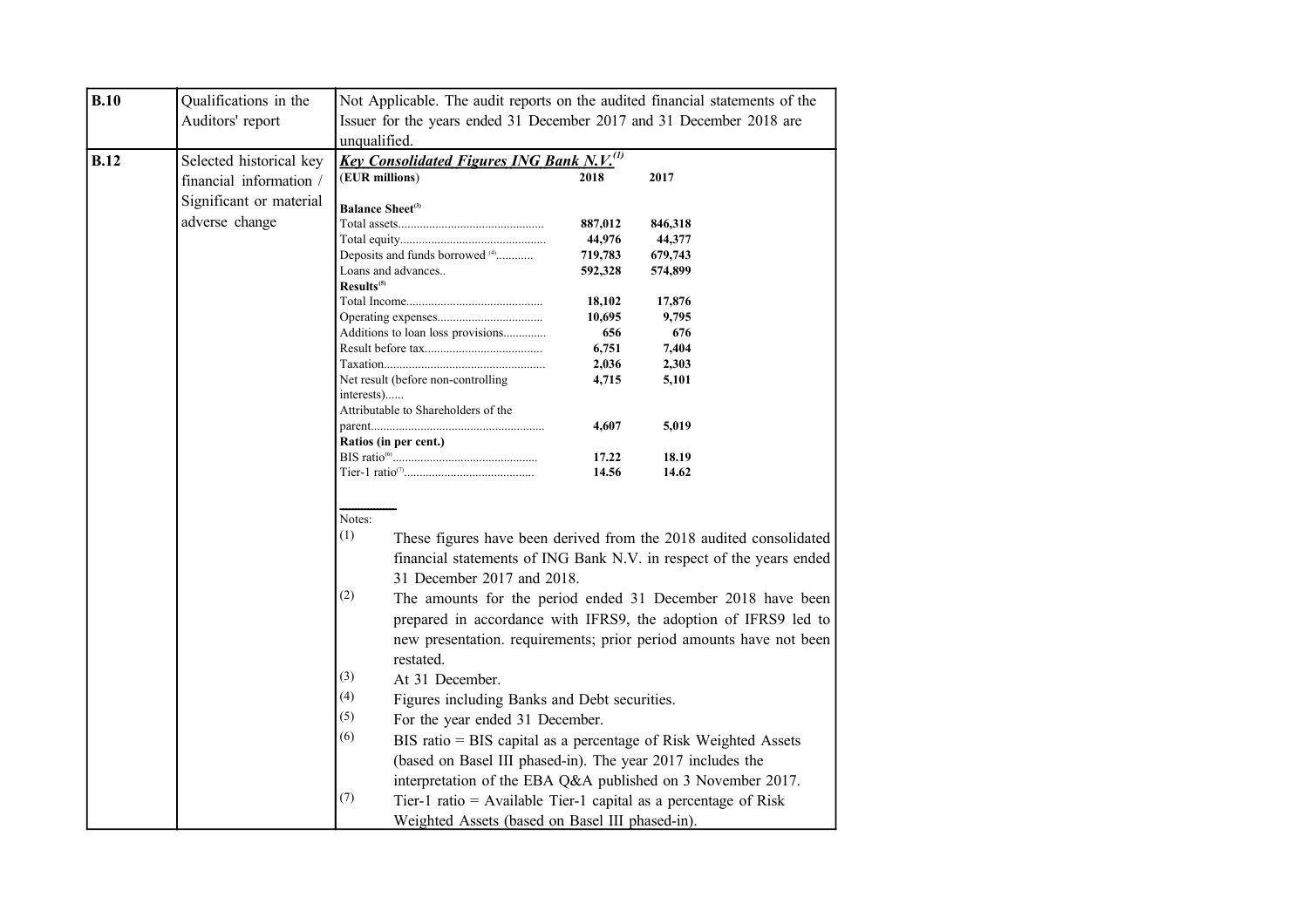|             |                                                                                   | <b>Significant or Material Adverse Change</b><br>At the date hereof, there has been no significant change in the financial or<br>trading position of ING Bank N.V. and its consolidated subsidiaries since 31<br>December 2019.<br>At the date hereof, there has been no material adverse change in the prospects<br>of ING Bank N.V. since 31 December 2019.". |
|-------------|-----------------------------------------------------------------------------------|-----------------------------------------------------------------------------------------------------------------------------------------------------------------------------------------------------------------------------------------------------------------------------------------------------------------------------------------------------------------|
| <b>B.13</b> | Recent material events<br>particular to the<br>Issuer's solvency                  | Not Applicable. There are no recent events particular to the Issuer which are<br>to a material extent relevant to the evaluation of the Issuer's solvency.                                                                                                                                                                                                      |
| <b>B.14</b> | Dependence upon<br>other group entities                                           | The description of the group and the position of the Issuer within the group<br>is given under B.5 above.<br>Not Applicable. The Issuer is not dependent upon other entities within ING<br>Group.                                                                                                                                                               |
| <b>B.15</b> | A description of the<br>Issuer's principal<br>activities                          | The Issuer currently offers retail banking services to individuals, small and<br>medium-sized enterprises and mid-corporates in Europe, Asia and Australia<br>and commercial banking services to customers around the world, including<br>multinational corporations, governments, financial institutions and<br>supranational organisations.                   |
| <b>B.16</b> | Extent to which the<br>Issuer is directly or<br>indirectly owned or<br>controlled | The Issuer is a wholly-owned, non-listed subsidiary of ING Groep N.V.                                                                                                                                                                                                                                                                                           |
| <b>B.17</b> | Credit ratings assigned<br>to the Issuer or its<br>debt securities                | The Certificates to be issued are not rated                                                                                                                                                                                                                                                                                                                     |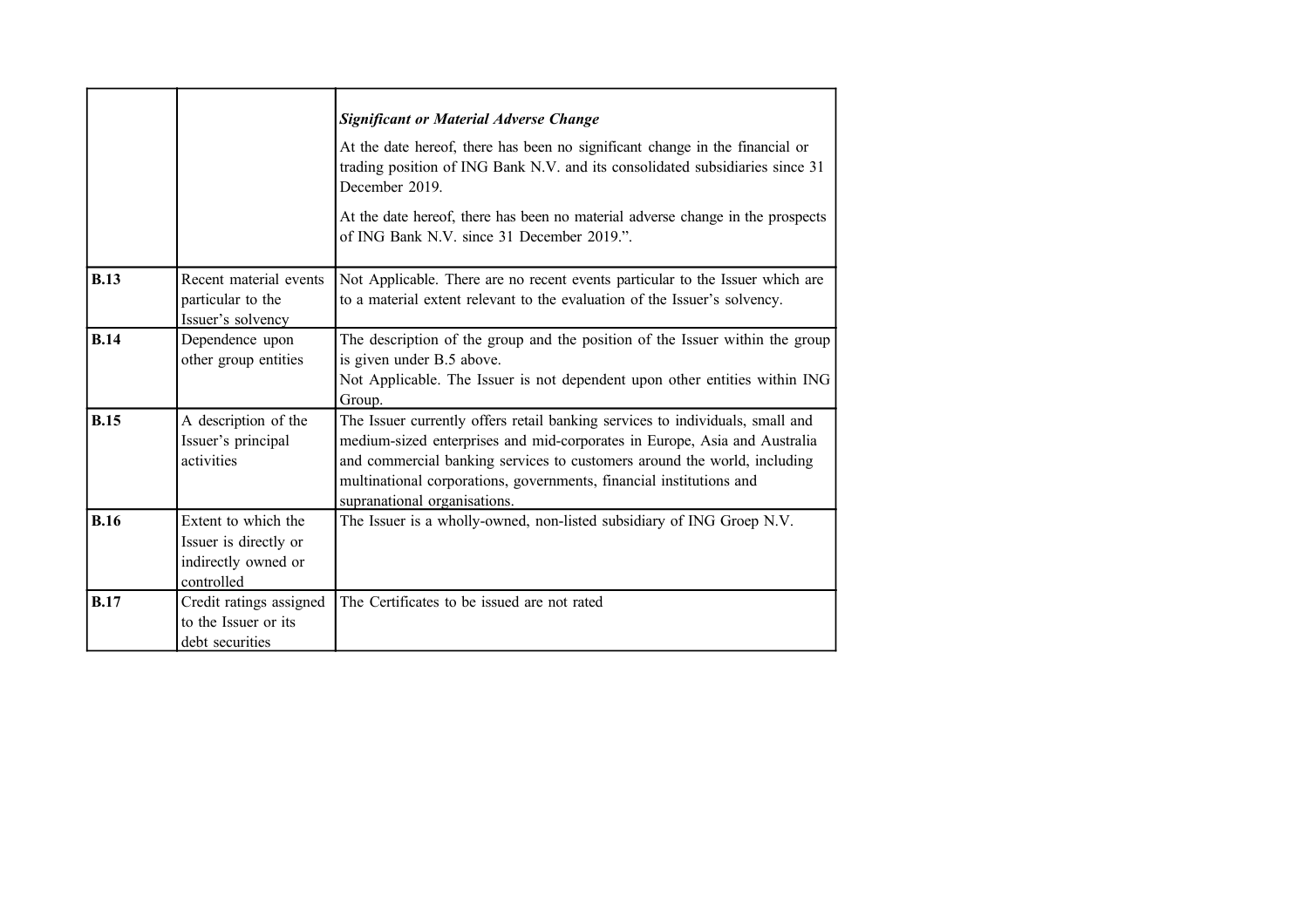**Section C - Securities**

| <b>Element</b> | <b>Title</b>                                                                                                                                               |                                                                                                                                                                                                                                                                                                                                                                                                                                                                                                                                                         |  |  |
|----------------|------------------------------------------------------------------------------------------------------------------------------------------------------------|---------------------------------------------------------------------------------------------------------------------------------------------------------------------------------------------------------------------------------------------------------------------------------------------------------------------------------------------------------------------------------------------------------------------------------------------------------------------------------------------------------------------------------------------------------|--|--|
| C.1            | A description of the<br>type and class of<br>securities being offered<br>and/or admitted to<br>trading, including any<br>security identification<br>number | The Certificates are open ended investment instruments without a fixed<br>maturity or expiration date and are designated "Best Certificates" for the<br>purpose of the Programme, which can be exercised by the Certificateholder.<br>The Certificates can be terminated by the Issuer and may automatically<br>terminate if the Underlying (as defined below) reaches a pre-determined level<br>(a "Stop Loss Event").<br>The Certificates are Long Certificates (as defined below). (The marketing name<br>for the securities is: Open End Turbos)    |  |  |
|                |                                                                                                                                                            | Series Number:<br>115157<br>Tranche Number:<br>$\mathbf{1}$<br>Aggregate Nominal Amount:<br>(i)<br>Series:<br>2000000<br>Tranche:<br>(ii)<br>1<br>ISIN Code:<br>DE000NG26GP5<br>WKN Code:<br>NG <sub>26</sub> GP                                                                                                                                                                                                                                                                                                                                        |  |  |
| C.2            | Currency of the<br>securities issue                                                                                                                        | The Certificates are denominated in EUR                                                                                                                                                                                                                                                                                                                                                                                                                                                                                                                 |  |  |
| C.5            | A description of any<br>restrictions on the free<br>transferability of the<br>securities                                                                   | Certain customary restrictions on offers, sale and delivery of Certificates and<br>of the distribution of offering material in the United States, the European<br>Economic Area, Belgium, France, Germany, Luxembourg, The Netherlands,<br>Poland and the United Kingdom apply.                                                                                                                                                                                                                                                                         |  |  |
| C.8            | A description of rights<br>attached to the<br>Certificates, including<br>ranking and any<br>limitations to those<br>rights                                 | <b>Status</b><br>The Certificates will constitute direct, unsubordinated and unsecured<br>obligations of the Issuer and will rank pari passu among themselves and<br>(save for certain debts required to be preferred by law) equally with all other<br>unsecured obligations (other than subordinated obligations, if any) of the<br>Issuer from time to time outstanding.<br><b>Taxation</b><br>The Issuer is not liable for or otherwise obliged to pay any tax, duty,<br>withholding or other payment which may arise as a result of the ownership, |  |  |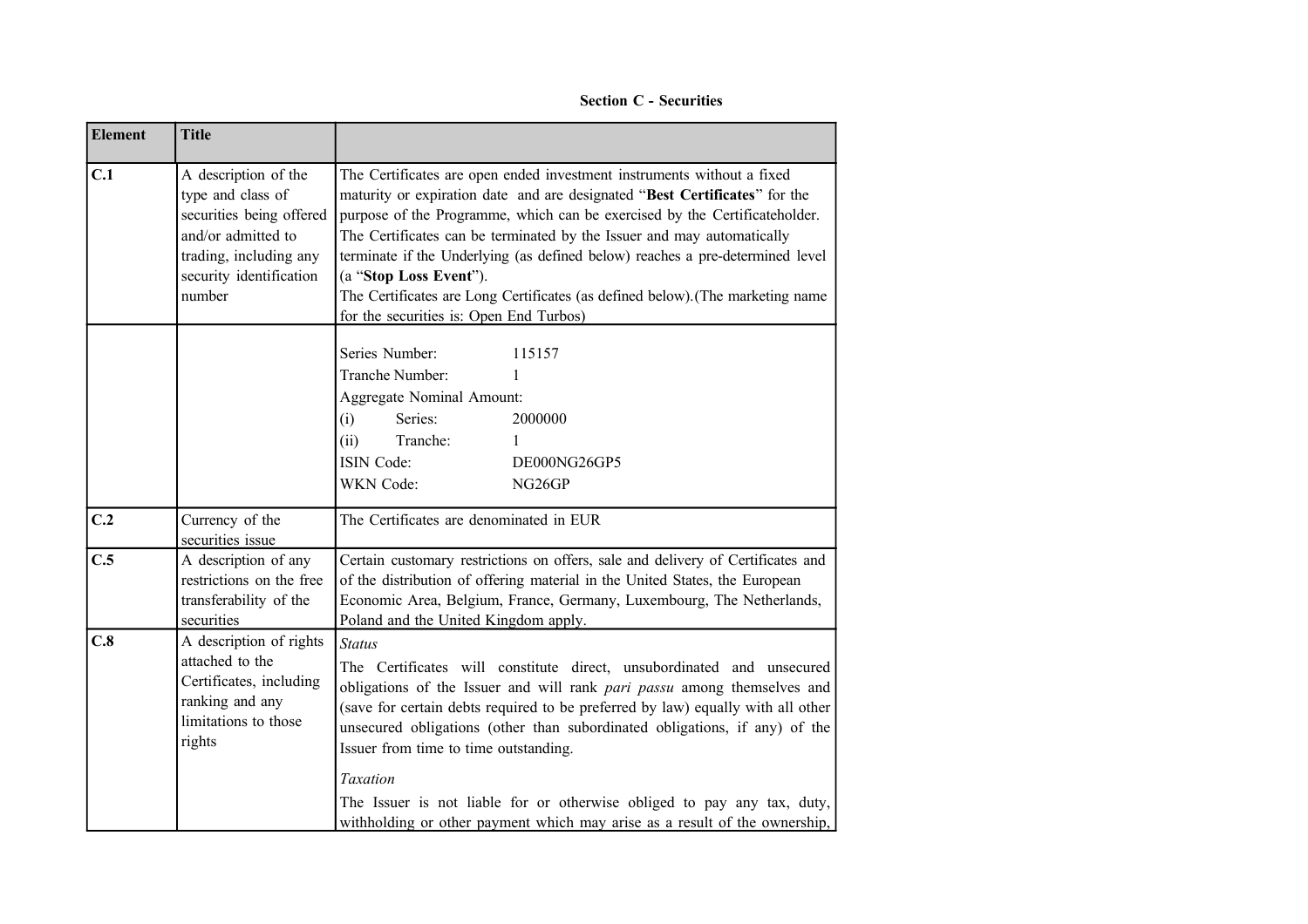|      |                                                                               | transfer, exercise or enforcement of any Certificate and all payments made by<br>the Issuer are subject to any such tax, duty, withholding or other payment                                                                                  |
|------|-------------------------------------------------------------------------------|----------------------------------------------------------------------------------------------------------------------------------------------------------------------------------------------------------------------------------------------|
|      |                                                                               | which may be required to be made, paid, withheld or deducted.                                                                                                                                                                                |
|      |                                                                               | Governing law                                                                                                                                                                                                                                |
|      |                                                                               | The Certificates will be governed by, and construed in accordance with the<br>laws of the Netherlands.                                                                                                                                       |
|      |                                                                               | Optional termination                                                                                                                                                                                                                         |
|      |                                                                               | The Certificates can be terminated by the Issuer following an Issuer Call and                                                                                                                                                                |
|      |                                                                               | can also be exercised by Certificateholders on specified dates, in each case,<br>upon notice.                                                                                                                                                |
|      |                                                                               | <b>Issue Price</b>                                                                                                                                                                                                                           |
|      |                                                                               | <b>EUR 3.18</b>                                                                                                                                                                                                                              |
| C.9  | Interest: The interest                                                        | Not Applicable. The Certificates do not bear interest.                                                                                                                                                                                       |
|      | rate and the due dates<br>for interest                                        |                                                                                                                                                                                                                                              |
|      | Redemption: The<br>maturity date,<br>amortisation and<br>repayment procedures | The Certificates will entitle the holder thereof (on due exercise and subject to<br>certification as to non-U.S. beneficial ownership) to receive a cash amount (if<br>any) calculated in accordance with the relevant terms and conditions. |
|      | Representative of the<br>debt security holders                                | Not Applicable                                                                                                                                                                                                                               |
| C.10 | If the security has a                                                         | The Certificates are Long Certificates.                                                                                                                                                                                                      |
|      | derivative component,                                                         | "Long Certificates" are certificates that are designed to enable the investor to                                                                                                                                                             |
|      | an explanation of how                                                         | profit from rising markets by tracking the Underlying. If the value of the                                                                                                                                                                   |
|      | the value of the                                                              | Underlying rises, the value of the Long Certificate is also expected to rise,                                                                                                                                                                |
|      | investment is affected                                                        | subject to the cost of financing provided by the Issuer, movements in any                                                                                                                                                                    |
|      | by the value of the                                                           | applicable foreign exchange rate and any expenses. The difference between a                                                                                                                                                                  |
|      | underlying instrument                                                         | Long Certificate and an ordinary certificate is that in the case of a Long<br>Certificate, the amount needed to invest to give the same participation rate in                                                                                |
|      |                                                                               | the Underlying is usually considerably less.                                                                                                                                                                                                 |
| C.11 | Application for                                                               | Application is expected to be made by the Issuer (or on its behalf) for the                                                                                                                                                                  |
|      | admission to trading                                                          | Certificates to be admitted to trading on with effect from Application will be                                                                                                                                                               |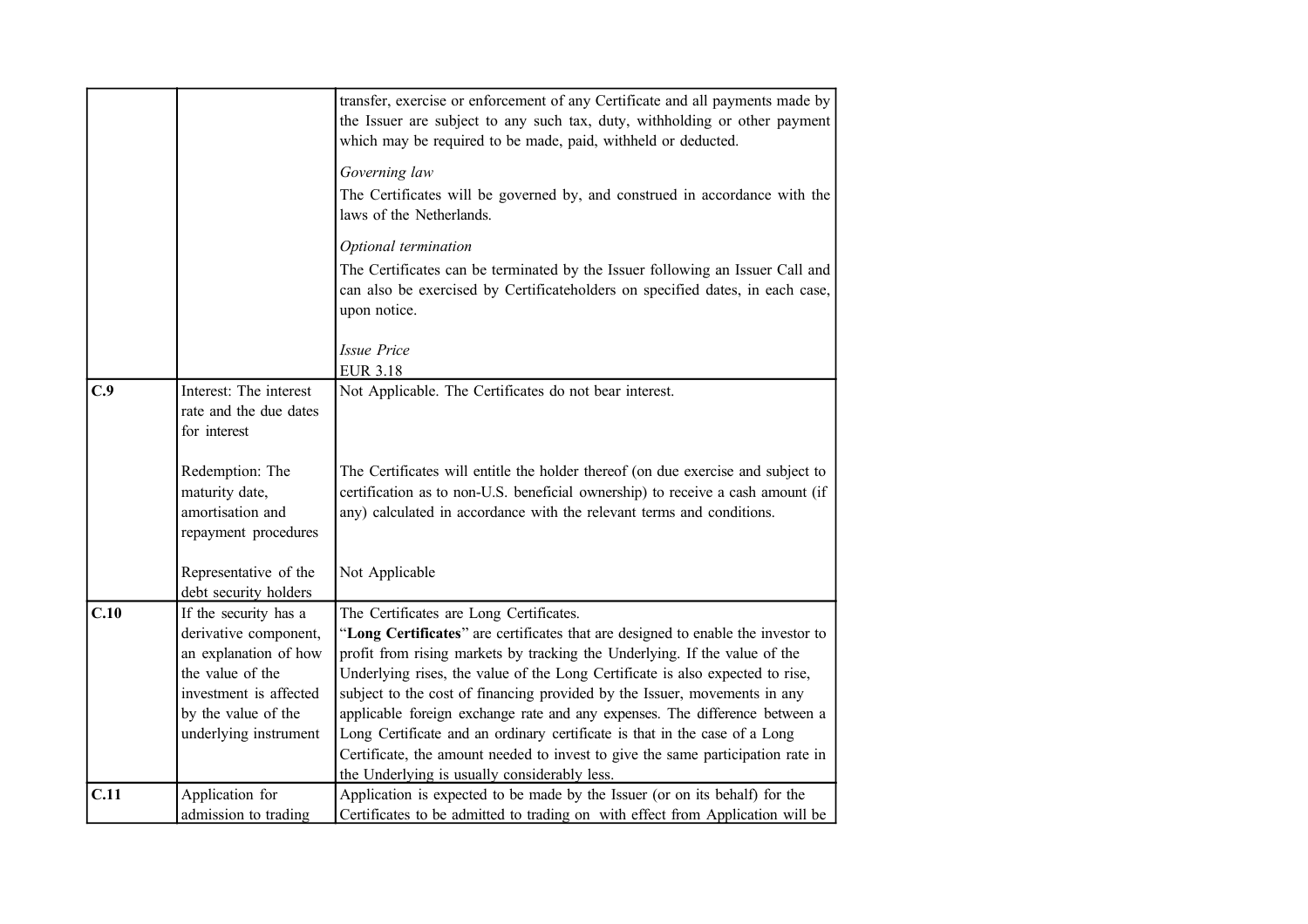|      | and distribution in a<br>regulated market                                                                              | made for admission to trading of the Certificates on the unregulated market<br>(Freiverkehr) of the Frankfurt Stock Exchange with effect of the Issue Date.                                                                                                                                                                                                                                                                                    |
|------|------------------------------------------------------------------------------------------------------------------------|------------------------------------------------------------------------------------------------------------------------------------------------------------------------------------------------------------------------------------------------------------------------------------------------------------------------------------------------------------------------------------------------------------------------------------------------|
| C.15 | Description of how the<br>value of the<br>investment is affected<br>by the value of the<br>underlying<br>instrument(s) | Certificates track the Underlying in a linear manner on an open ended basis.<br>The amount needed to invest in a Certificate to give the same participation<br>rate in the Underlying as a direct investment in the Underlying is<br>considerably less. Therefore, the percentage gain if the Underlying rises and<br>the percentage loss if the Underlying falls, is higher in Certificates than in a<br>direct investment in the Underlying. |
| C.16 | The expiration or<br>maturity date of the<br>derivative securities                                                     | The Certificates are open ended investment instruments without a fixed<br>maturity or expiration date, which can be exercised by Certificateholders on<br>an exercise date on notice. The Certificates can be terminated by the Issuer<br>upon notice and may automatically terminate following a Stop Loss Event.                                                                                                                             |
| C.17 | A description of the<br>settlement procedure of<br>the securities                                                      | The Certificates are cleared through (and payments in respect of the<br>Certificates shall accordingly be made in accordance with the rules of<br>Clearstream Banking AG, Eschbom (Clearstream, Frankfurt).                                                                                                                                                                                                                                    |
| C.18 | A description of how<br>the return on<br>derivative securities<br>takes place                                          | Each issue of Certificates will entitle the holder thereof (on due exercise and<br>subject to certification as to non-U.S. beneficial ownership) to receive a cash<br>amount (if any) on the settlement date, calculated by reference to the value of<br>the Underlying and subject to the deduction of financing costs and expenses.<br>Following a Stop Loss Event, Certificateholders will receive zero return on<br>the Certificates.      |
| C.19 | Final reference price of<br>the underlying                                                                             | The final reference price of the Underlying shall be an amount equal to the<br>value of the Underlying on the relevant valuation date, determined by the<br>Calculation Agent by reference to a publicly available source.                                                                                                                                                                                                                     |
| C.20 | A description of the<br>type of the underlying<br>and where the<br>information on the<br>underlying can be<br>found    | The Certificates are linked to an index(the "Underlying").<br>Information on the underlying can be found at Bloomberg (Bloomberg code:<br>$MDAX$ <index>).</index>                                                                                                                                                                                                                                                                             |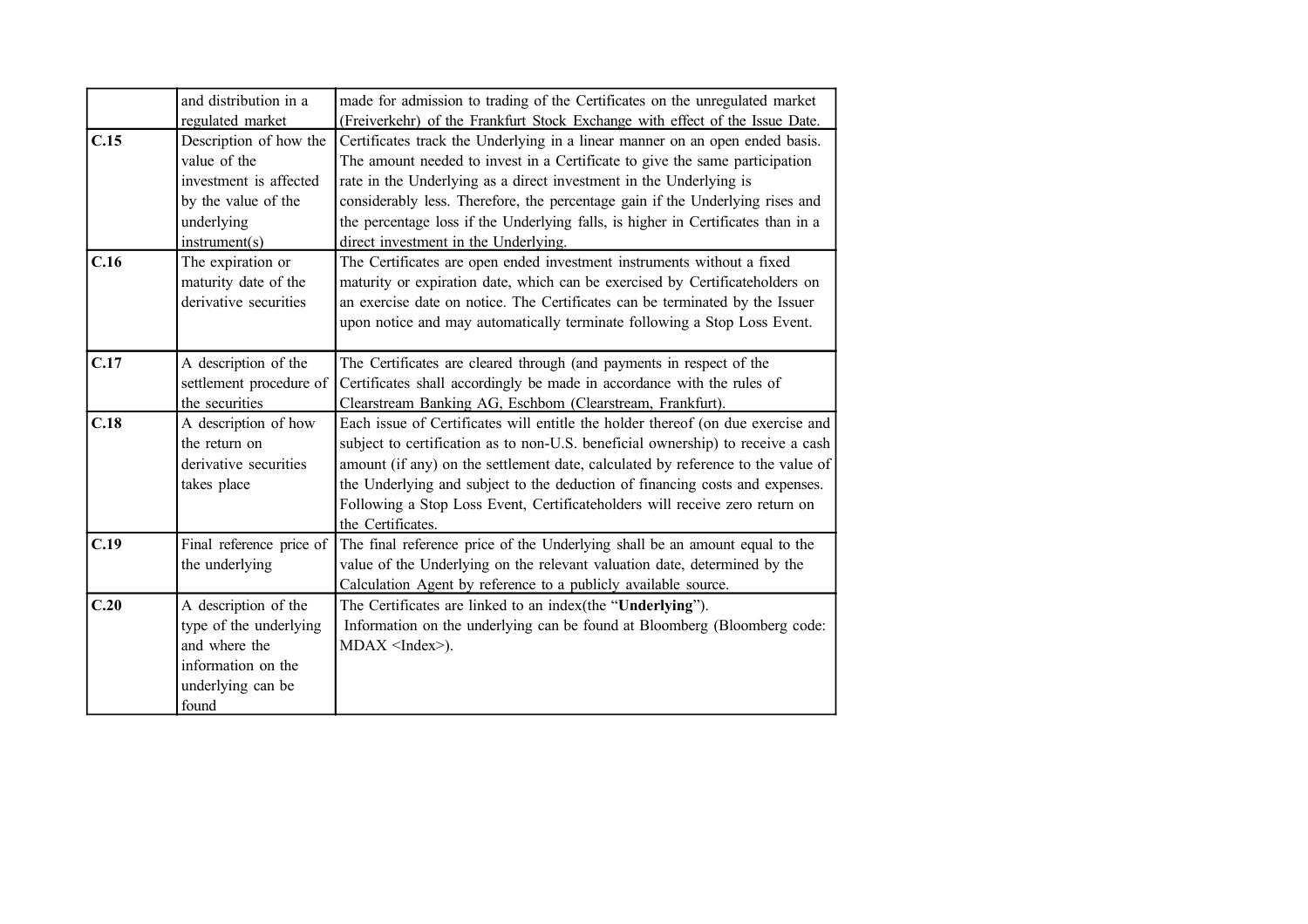**Section D - Risks**

| <b>Element</b> | <b>Title</b>                                                                          |                                                                                                                                                                                                                                                                                                                                                                                                                                                                                                                                                                                                                                                                                                                                                                                                                                                                                                                                                                                                                                                                                                                                                                                                                                                                                                                                                                                                                                                                                                                                                                                                                                                                                                                                                                                                                                                                                                                                                                                                                                                                                                                      |
|----------------|---------------------------------------------------------------------------------------|----------------------------------------------------------------------------------------------------------------------------------------------------------------------------------------------------------------------------------------------------------------------------------------------------------------------------------------------------------------------------------------------------------------------------------------------------------------------------------------------------------------------------------------------------------------------------------------------------------------------------------------------------------------------------------------------------------------------------------------------------------------------------------------------------------------------------------------------------------------------------------------------------------------------------------------------------------------------------------------------------------------------------------------------------------------------------------------------------------------------------------------------------------------------------------------------------------------------------------------------------------------------------------------------------------------------------------------------------------------------------------------------------------------------------------------------------------------------------------------------------------------------------------------------------------------------------------------------------------------------------------------------------------------------------------------------------------------------------------------------------------------------------------------------------------------------------------------------------------------------------------------------------------------------------------------------------------------------------------------------------------------------------------------------------------------------------------------------------------------------|
| D.2            | Key information on<br>key risks that are<br>specific to the Issuer or<br>its industry | Because the Issuer is part of a financial services company conducting business<br>on a global basis, the revenues and earnings of the Issuer are affected by the<br>volatility and strength of the economic, business, liquidity, funding and<br>capital markets environments specific to the geographic regions in which it<br>conducts business. The ongoing turbulence and volatility of such factors have<br>adversely affected, and may continue to adversely affect the profitability,<br>solvency and liquidity of the business of the Issuer. The Issuer has identified<br>a number of specific factors which could adversely affect its business and<br>ability to make payments due under the Certificates. These factors include:<br>continued risk of resurgence of turbulence and ongoing volatility in<br>the financial markets and the economy generally<br>adverse capital and credit market conditions as well as changes in<br>regulations<br>interest rate volatility and other interest rate changes<br>negative effects of inflation and deflation<br>risk related to discontinuation of or changes to 'benchmark' indices<br>changes in financial services laws and/or regulations<br>inability to increase or maintain market share<br>the default of a major market participant<br>$\bullet$<br>inability of counterparties to meet their financial obligations<br>market conditions and increased risk of loan impairments<br>$\bullet$<br>failures of banks falling under the scope of state compensation<br>$\bullet$<br>schemes<br>ratings downgrades or potential downgrades<br>deficiencies in assumptions used to model client behaviour for<br>market risk calculations<br>inability to manage risks successfully through derivatives<br>inadequacy of risk management policies and guidelines<br>business, operational, regulatory, reputational and other risks in<br>connection with climate change<br>operational risks such as systems disruptions or failures, breaches of<br>security, cyber attacks, human error, changes in operational practices<br>or inadequate controls |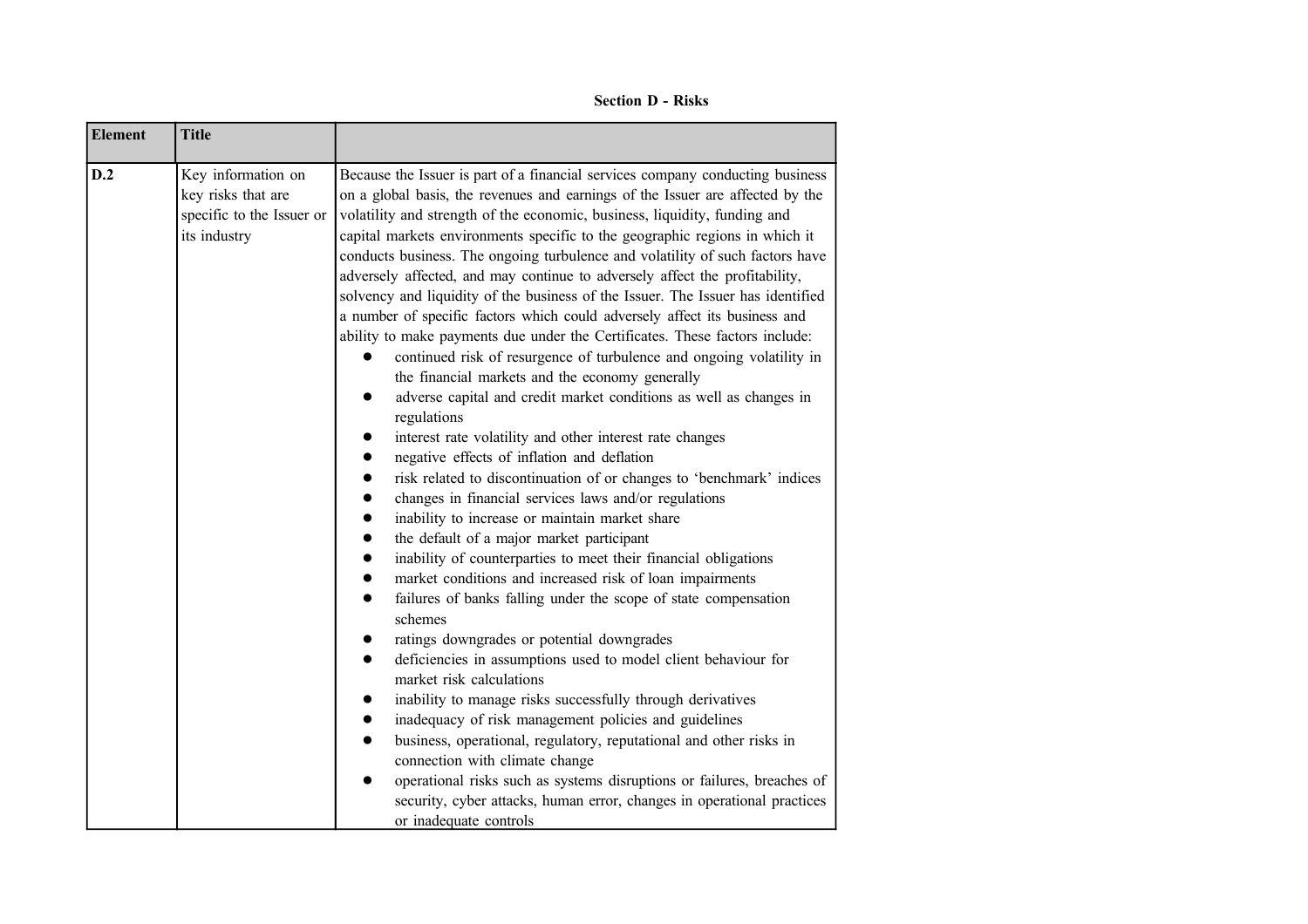|     |                                                                                  | risk related to cybercrime<br>regulatory risks<br>inability to retain key personnel<br>liabilities incurred in respect of defined benefit retirement plans<br>adverse publicity, claims and allegations, litigation and regulatory<br>$\bullet$<br>investigations and sanctions<br>inability to protect intellectual property and possibility of being<br>$\bullet$<br>subject to infringement claims<br>claims from customers who feel misled or treated unfairly.                                                                                                                                                                                                                                                                                                                                                                                                                                                                                                                                                                                                                                                                                                                                                                                                                                                                                                                                                                                                                                                                                                                                                                                                                                                                                                                                                                                                                                                                                                                                                                           |
|-----|----------------------------------------------------------------------------------|-----------------------------------------------------------------------------------------------------------------------------------------------------------------------------------------------------------------------------------------------------------------------------------------------------------------------------------------------------------------------------------------------------------------------------------------------------------------------------------------------------------------------------------------------------------------------------------------------------------------------------------------------------------------------------------------------------------------------------------------------------------------------------------------------------------------------------------------------------------------------------------------------------------------------------------------------------------------------------------------------------------------------------------------------------------------------------------------------------------------------------------------------------------------------------------------------------------------------------------------------------------------------------------------------------------------------------------------------------------------------------------------------------------------------------------------------------------------------------------------------------------------------------------------------------------------------------------------------------------------------------------------------------------------------------------------------------------------------------------------------------------------------------------------------------------------------------------------------------------------------------------------------------------------------------------------------------------------------------------------------------------------------------------------------|
| D.3 | Key information on<br>the key risks that are<br>specific to the<br>Certificates: | The following key risks may arise in respect of the Certificates:<br>The Certificates may be terminated by the Issuer and may automatically<br>$\bullet$<br>terminate if the Underlying reaches a pre-determined level. Investors in<br>the Certificates should be aware that their entire investment may be lost<br>if the Underlying is at an unfavourable level upon exercise or<br>termination, as the case may be.<br>A feature of the Certificates is the stop-loss which, if breached, will<br>$\bullet$<br>result in the early termination of the Certificates. In the case of the<br>Certificates, following such Stop Loss Event the cash amount to be<br>received by a Certificateholder will always be zero.<br>The Certificates are Long Certificates which entail particular risks.<br>$\bullet$<br>"Long Certificates" are certificates that are designed to enable the<br>investor to profit from rising markets by tracking the Underlying. If the<br>value of the Underlying rises, the value of the long Certificate is<br>expected to rise, subject to the cost of financing provided by the Issuer,<br>movements in any applicable foreign exchange rate and any expenses.<br>There may not be a secondary market in the Certificates. As a<br>consequence, liquidity in the Certificates should be considered as a risk.<br>In the event that such a secondary market does not develop, an investor<br>selling the Certificates is unlikely to be able to sell its Certificates or at<br>prices that will provide him with a yield comparable to similar<br>investments that have developed a secondary market.<br>The Issuer and/or its affiliates may enter into transactions or carry out<br>$\bullet$<br>other activities in relation to the Underlying which may affect the market<br>price, liquidity or value of the Underlying and/or the Certificates in a<br>way which could be adverse to the interest of the Certificateholders.<br>The Certificates convey no interest in the Underlying to the investors. |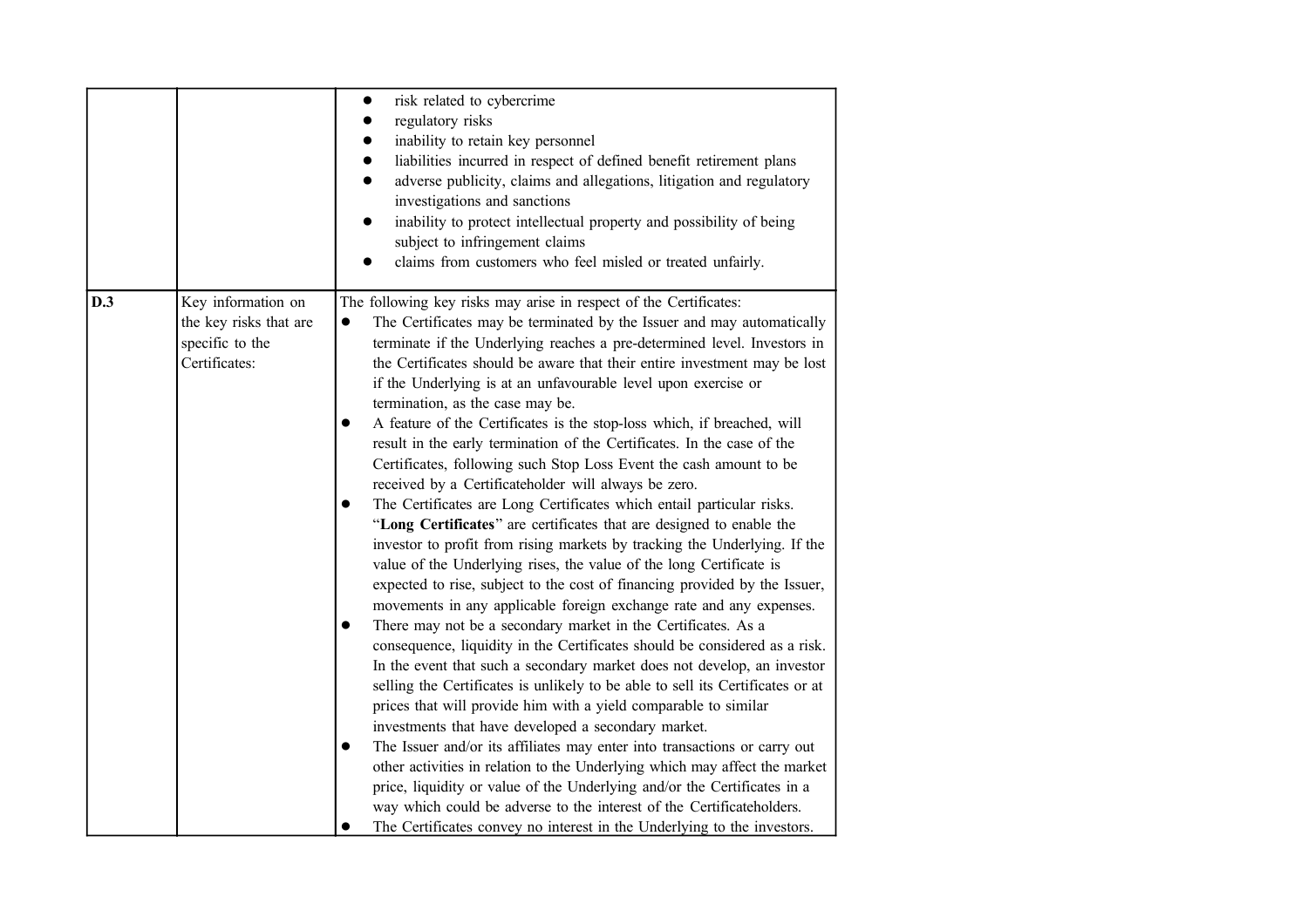|     |                                                                                        | The Issuer may choose not to hold the Underlying or any derivative<br>contracts linked to the Underlying.<br>The Calculation Agent may make adjustments as a result of certain<br>$\bullet$<br>corporate actions affecting the Underlying. In making such adjustments,<br>the Calculation Agent is entitled to exercise substantial discretion and<br>may be subject to conflicts of interest.<br>Certificates not exercised in accordance with the Conditions will (where<br>$\bullet$<br>exercise is required) expire worthless.<br>The Issuer may elect to cancel the Certificates early should U.S.<br>$\bullet$<br>withholding tax apply to any current or future payments on the<br>Certificates.<br>The Issuer may terminate the Certificates early if it determines that the<br>$\bullet$<br>performance of its obligations under the Certificates or that maintaining<br>its hedging arrangement (if any) is no longer legal or practical in whole<br>or in part for any reason.<br>Credit ratings assigned to the Certificates may not reflect the potential<br>$\bullet$<br>impact of all the risks that may affect the value of the Certificates.<br>The investment activities of investors may be restricted by legal<br>$\bullet$<br>investment laws and regulations, or by the review or regulation by<br>certain authorities.<br>Under certain circumstances the Issuer may make modifications to the<br>$\bullet$<br>Certificates without the consent of the Certificateholders which may<br>affect the Certificateholders' interest.<br>Expenses may be payable by investors.<br>$\bullet$<br>The holders may not receive payment of the full amounts due in respect<br>$\bullet$<br>of the Certificates as a result of amounts being withheld by the Issuer in |
|-----|----------------------------------------------------------------------------------------|-----------------------------------------------------------------------------------------------------------------------------------------------------------------------------------------------------------------------------------------------------------------------------------------------------------------------------------------------------------------------------------------------------------------------------------------------------------------------------------------------------------------------------------------------------------------------------------------------------------------------------------------------------------------------------------------------------------------------------------------------------------------------------------------------------------------------------------------------------------------------------------------------------------------------------------------------------------------------------------------------------------------------------------------------------------------------------------------------------------------------------------------------------------------------------------------------------------------------------------------------------------------------------------------------------------------------------------------------------------------------------------------------------------------------------------------------------------------------------------------------------------------------------------------------------------------------------------------------------------------------------------------------------------------------------------------------------------------------------------------------------------------------------------|
|     |                                                                                        | order to comply with applicable laws.                                                                                                                                                                                                                                                                                                                                                                                                                                                                                                                                                                                                                                                                                                                                                                                                                                                                                                                                                                                                                                                                                                                                                                                                                                                                                                                                                                                                                                                                                                                                                                                                                                                                                                                                             |
| D.6 | Risk warning that<br>investors may lose<br>value of entire<br>investment or part of it | The capital invested in the Certificates is at risk. Consequently, the<br>amount a prospective investor may receive on redemption of its<br>Certificates may be less than the amount invested by it and may be zero.<br>Investors will lose up to the entire value of their investment if:<br>(a) the investor sells its Certificates prior to the scheduled redemption in<br>the secondary market at an amount that is less than the initial<br>purchase price;<br>(b) the Issuer is subject to insolvency or bankruptcy proceedings or<br>some other event which negatively affects the Issuer's ability to                                                                                                                                                                                                                                                                                                                                                                                                                                                                                                                                                                                                                                                                                                                                                                                                                                                                                                                                                                                                                                                                                                                                                                     |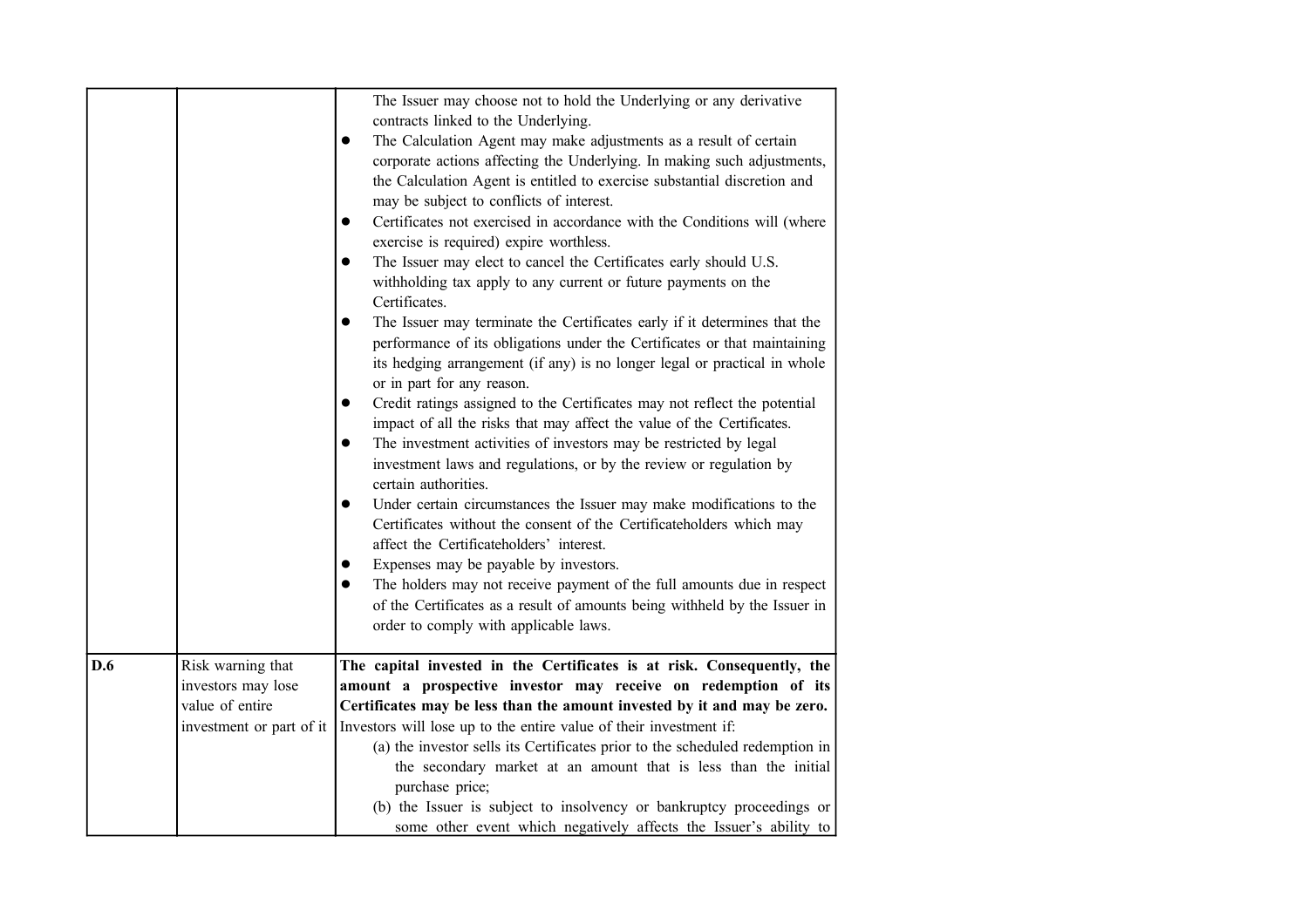|  | repay amounts due under the Certificates;                                 |
|--|---------------------------------------------------------------------------|
|  | (c) the Certificates are redeemed early for reasons beyond the control of |
|  | the Issuer, (such as a change of applicable law or market event in        |
|  | relation to the underlying asset(s)) and the amount paid or delivered     |
|  | is less than the initial purchase price;                                  |
|  | (d) the Certificates are subject to certain adjustments or alternative    |
|  | valuations following certain disruptive market events that result in      |
|  | the amount to be paid or delivered being reduced to an amount or          |
|  | value that is less than the initial purchase price; and/or                |
|  | (e) the relevant payout conditions do not provide for full repayment of   |
|  | the initial purchase price upon redemption or specified early             |
|  | redemption and the underlying asset(s) perform(s) in such a manner        |
|  | that the amount due under the Certificates is less than the initial       |
|  | purchase price.                                                           |
|  |                                                                           |

**Section E - Offer**

| Element | <b>Title</b>                                                                                                    |                                                                                                                                                                                                                                                                                                                                                                                                                                   |
|---------|-----------------------------------------------------------------------------------------------------------------|-----------------------------------------------------------------------------------------------------------------------------------------------------------------------------------------------------------------------------------------------------------------------------------------------------------------------------------------------------------------------------------------------------------------------------------|
| E.2b    | Reasons for the offer<br>and the use of proceeds<br>when different from<br>making profit and/or<br>hedging risk | The net proceeds from the issue of the Certificates will be applied by the<br>Issuer for its general corporate purposes.                                                                                                                                                                                                                                                                                                          |
| E.3     | Terms and conditions<br>of the offer                                                                            | There is no subscription period and the offer of Certificates is not subject to<br>any conditions imposed by the Issuer.                                                                                                                                                                                                                                                                                                          |
| E.4     | Interest of natural and<br>legal persons involved<br>in the issue/offer                                         | Save for any fees payable to the Dealers, so far as the Issuer is aware, no<br>person involved in the issue of the Notes has an interest material to the offer.<br>The Dealers and their affiliates have engaged, and may in the future engage, in<br>investment banking and/or commercial banking transactions with, and may<br>perform other services for, the Issuer and its affiliates in the ordinary course of<br>business. |
| E.7     | <b>Estimated</b> expenses<br>charged to the investor<br>by the Issuer or the<br>offeror.                        | There are no expenses charged to the investor by the Issuer or any Authorised<br>Offeror with respect to the Programme generally or by the Issuer in<br>connection with the specific issue of the Certificates; however, such expenses<br>may be charged by the Authorised Offeror in connection with the specific                                                                                                                |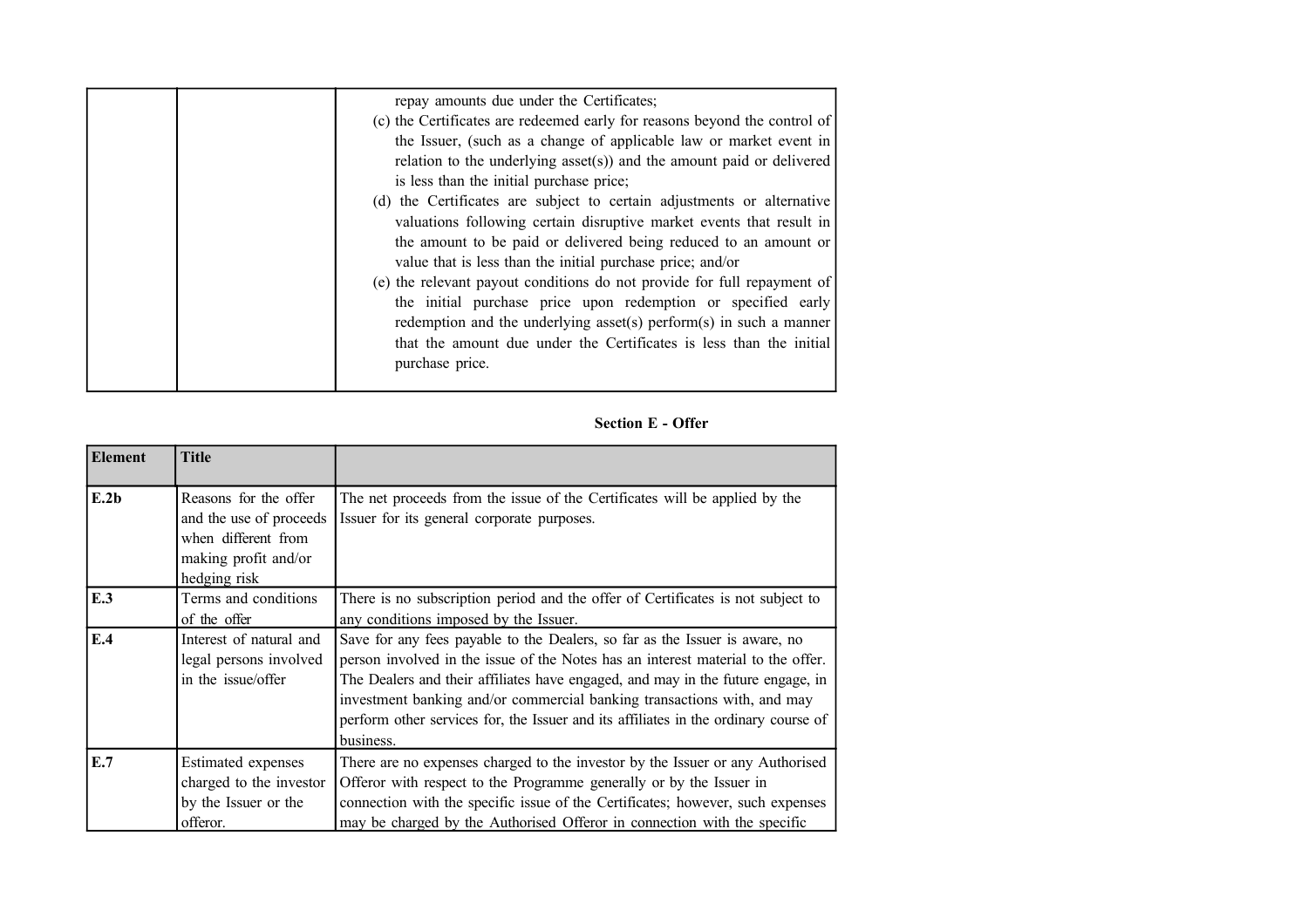|  | issue of the Certificates. If so, the Authorised Offeror will be under a statutory |
|--|------------------------------------------------------------------------------------|
|  | obligation to provide investors with related information.                          |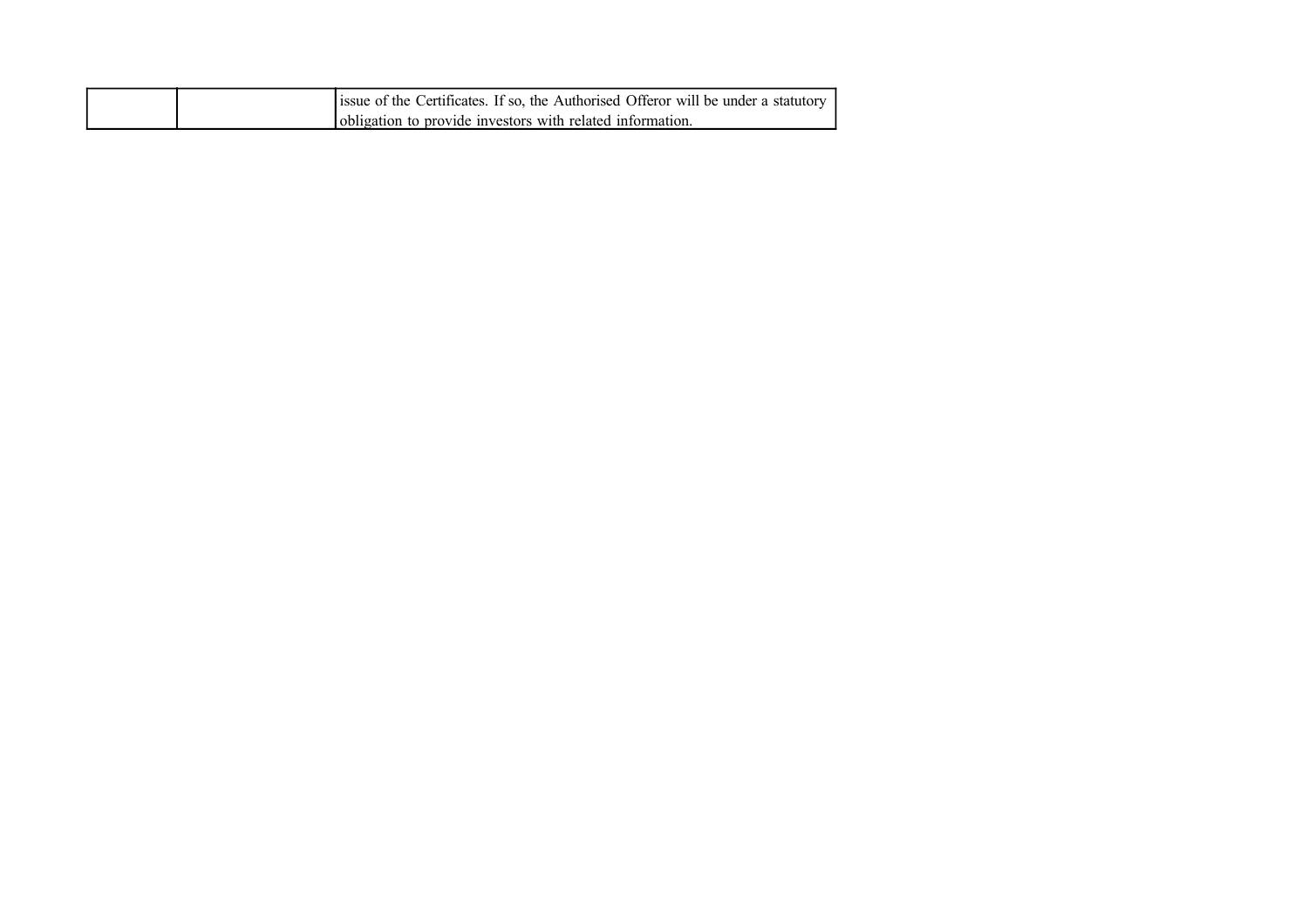## **ZUSAMMENFASSUNG ZU DEN NICHT-STEUERBEFREITEN PD-ZERTIFIKATEN**

*Diese Zusammenfassung gilt ausschließlich für Nicht-Steuerbefreite PD-Zertifikate.*

Eine Zusammenfassung setzt sich aus offen zu legenden Angaben zusammen, die als "Elemente" bezeichnet werden. Diese Elemente werden in nummerierten Abschnitten aufgeführt, die von A bis E gegliedert sind (A.1 bis E.7). Diese Zusammenfassung beinhaltet sämtliche erforderlichen Elemente, die in die Zusammenfassung zu den Zertifikaten und zur Emittentin aufgenommen werden müssen. Da auf einige Elemente nicht eingegangen werden muss, können Lücken in der Gliederungsreihenfolge der Elemente vorhanden sein. Obwohl ein Element aufgrund des Wesens der Zertifikate und der Emittentin möglicherweise in die Zusammenfassung aufgenommen werden muss, kann es sein, dass keinerlei relevante Informationen in Bezug auf dieses Element angegeben werden können. In diesem Fall muss eine Beschreibung des Elements mit dem Vermerk: "Nicht zutreffend" in die Zusammenfassung aufgenommen werden.

| <b>Element</b> | <b>Titel</b>       |                                                                                           |
|----------------|--------------------|-------------------------------------------------------------------------------------------|
| A.1            | Warnhinweis und    | Diese Zusammenfassung ist als Einleitung zum Basisprospekt zu lesen. Jede                 |
|                | Einleitung         | Entscheidung, in diese Zertifikate zu investieren, muss unter Berücksichtigung des        |
|                |                    | Basisprospekts als Ganzes getroffen werden, einschließlich der durch Bezugnahme           |
|                |                    | aufgenommenen Unterlagen. Wenn ein Anspruch in Bezug auf die im Basisprospekt             |
|                |                    | enthaltenen Informationen gerichtlich geltend gemacht wird, so kann die Klagepartei       |
|                |                    | gemäß nationaler Gesetzgebung der Mitgliedsländer des Europäischen Wirtschaftsraums,      |
|                |                    | in dem Klage erhoben wird, verpflichtet sein, die Kosten der Übersetzung des              |
|                |                    | Basisprospektes zu tragen, bevor gerichtliche Verfahren eingeleitet werden. Eine          |
|                |                    | zivilrechtliche Haftung ist nur für die Personen gegeben, die die Zusammenfassung         |
|                |                    | erstellt haben, einschließlich einer Übersetzung derselben, jedoch nur, wenn die          |
|                |                    | Zusammenfassung, wenn sie zusammen mit den anderen Teilen des Basisprospekts              |
|                |                    | gelesen wird, irreführend, unrichtig oder widersprüchlich ist, oder in dem Fall, dass die |
|                |                    | Zusammenfassung, wenn sie zusammen mit den anderen Teilen des Basisprospekts              |
|                |                    | gelesen wird, nicht die wesentlichen Informationen enthält, die notwendig sind, um die    |
|                |                    | Anleger bei der Überlegung, ob sie in die Zertifikate investieren, zu unterstützen.       |
| A.2            | Die Zustimmung der | Jeder Finanzintermediär ist im Rahmen der nach Maßgabe dieses Basisprospekts              |
|                | Emittentin zur     | anwendbaren Verkaufsbeschränkungen berechtigt, diesen Basisprospekt (gegebenenfalls       |

## **Abschnitt A - Einleitung und Warnhinweis**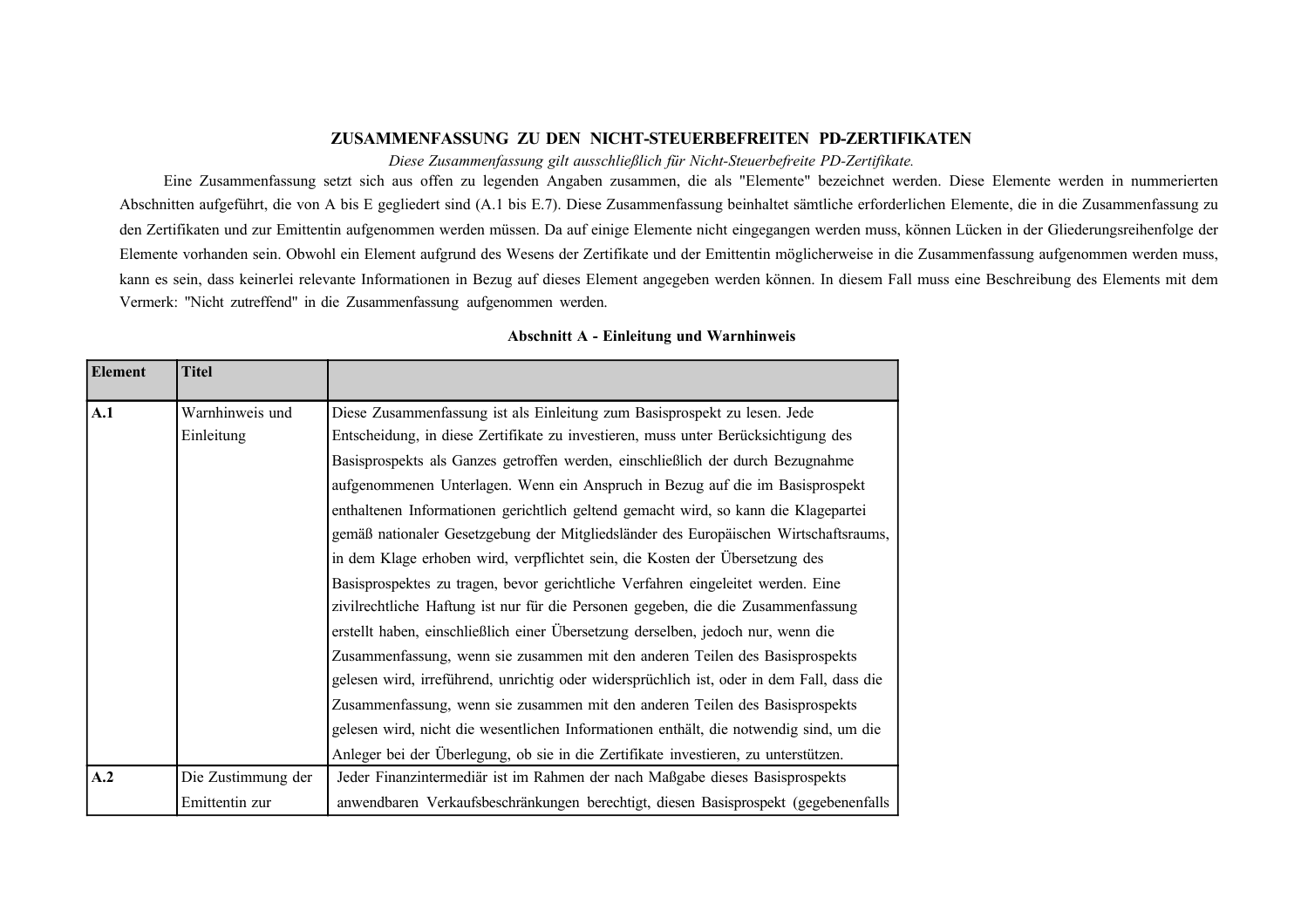| Verwendung des       | in seiner jeweils ergänzten Fassung) während der Gültigkeitsdauer dieses Basisprospekts |
|----------------------|-----------------------------------------------------------------------------------------|
| Basisprospekts für   | für Zwecke eines öffentlichen Angebots der Zertifikate in Deutschland zu verwenden      |
| die anschließende    | (jeder solche Finanzintermediär wird als ein "Autorisierter Anbieter" bezeichnet).      |
| Weiterver-äußerung   | Der Basisprospekt darf potenziellen Anlegern nur zusammen mit allen vor einer solchen   |
| oder die endgültige  | Auslieferung veröffentlichten Nachträgen ausgeliefert werden. Alle Nachträge zum        |
| Platzierung durch    | Basisprospekt stehen in elektronischer Form auf der Webseite der Emittentin zur         |
| Finanzinter-mediäre  | Einsichtnahme zur Verfügung (www.ingmarkets.com).                                       |
| während der          | Bei der Verwendung des Basisprospekts muss jeder Autorisierte Anbieter sicherstellen,   |
| angegebenen          | dass er alle in den jeweiligen Rechtsordnungen geltenden anwendbaren Gesetze und        |
| Angebotsfrist sowie  | Vorschriften beachtet.                                                                  |
| die Bedingungen, die |                                                                                         |
| mit einer derartigen |                                                                                         |
| Zustimmung           | Falls ein Angebot von einem Autorisierten Anbieter durchgeführt wird, liefert der       |
| verbunden sind       | Autorisierte Anbieter den Anlegern zum Zeitpunkt des Angebots Informationen zu          |
|                      | den Bedingungen der Zertifikate.                                                        |
|                      |                                                                                         |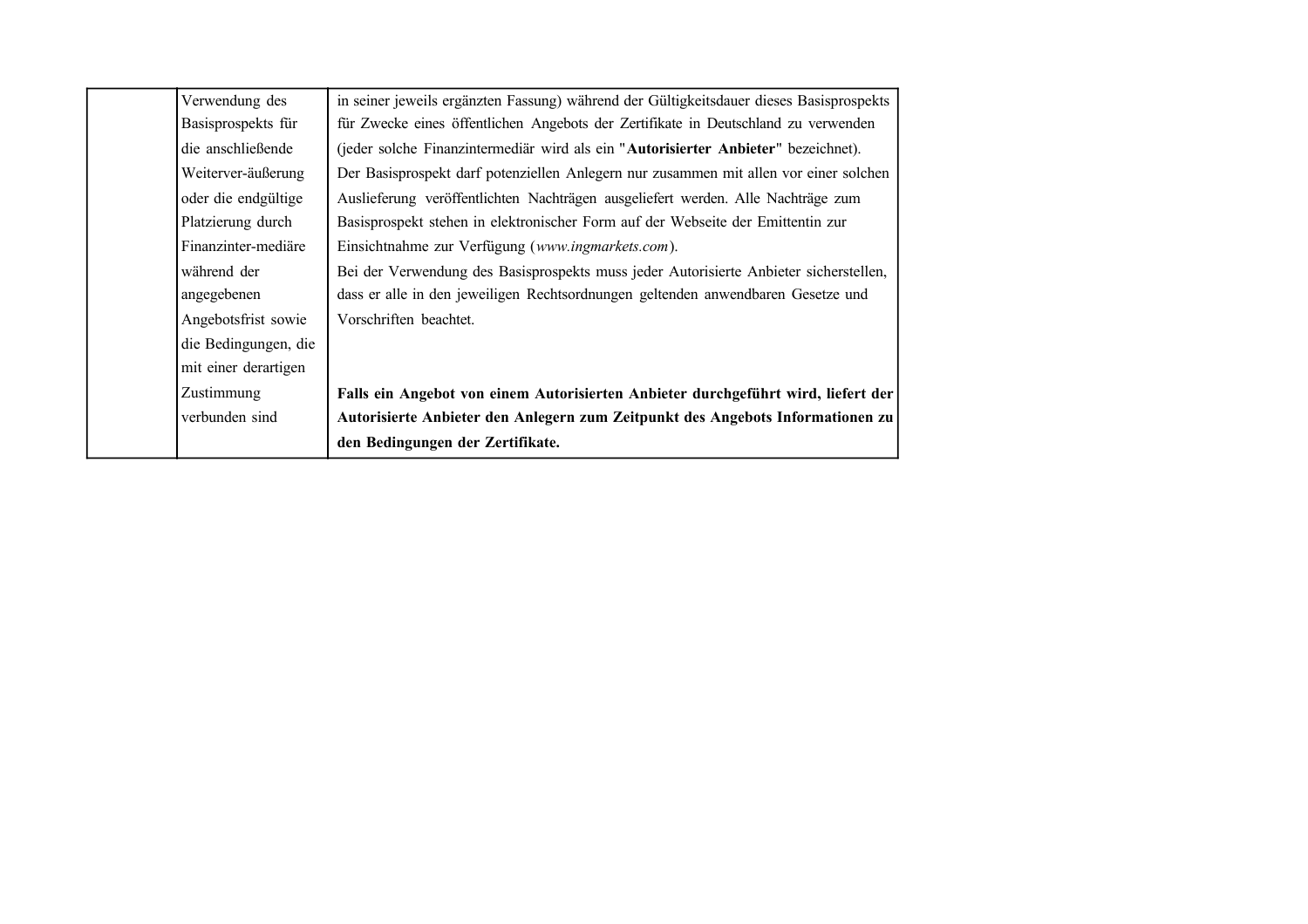**Abschnitt B – Emittentin**

| <b>Element</b> | <b>Titel</b>                                                                                                                                                             |                                                                                                                                                                                                                                                                                                                                                                                                                                                                                                                                                                                                 |
|----------------|--------------------------------------------------------------------------------------------------------------------------------------------------------------------------|-------------------------------------------------------------------------------------------------------------------------------------------------------------------------------------------------------------------------------------------------------------------------------------------------------------------------------------------------------------------------------------------------------------------------------------------------------------------------------------------------------------------------------------------------------------------------------------------------|
| B.1            | Gesetzliche und<br>kommerzielle<br>Bezeichnung der<br>Emittentin                                                                                                         | ING Bank N.V. (die "Emittentin")                                                                                                                                                                                                                                                                                                                                                                                                                                                                                                                                                                |
| B.2            | Der Sitz und die<br>Rechtsform der<br>Emittentin, die<br>Rechtsvor-schriften,<br>nach denen die<br>Emittentin tätig ist<br>und das Land der<br>Unternehmens-<br>gründung | Die Emittentin ist eine Aktiengesellschaft (naamloze vennootschap) gemäß<br>den Gesetzen der Niederlande, gegründet am 12. November 1927, mit<br>Unternehmenssitz (statutaire zetel) in Amsterdam, Niederlande.                                                                                                                                                                                                                                                                                                                                                                                 |
| B.4b           | Eine Beschreibung<br>etwaiger bekannter<br>Trends, die die<br>Emittentin und die<br>Branchen betreffen, in<br>denen sie tätig ist                                        | Ertragslage der Emittentin wird durch demografische Aspekte,<br>Die<br>Vorschriften und durch eine Vielzahl von Marktbedingungen beeinflusst,<br>einschließlich der Wirtschaftszyklen, der Zyklen der Bankenbranche und der<br>Schwankungen an den Aktienmärkten, durch Zinsen und Wechselkurse,<br>politische Entwicklungen und Änderungen des Kundenverhaltens.                                                                                                                                                                                                                               |
|                |                                                                                                                                                                          | Finanzumfeld                                                                                                                                                                                                                                                                                                                                                                                                                                                                                                                                                                                    |
|                |                                                                                                                                                                          | Weniger gleichmäßiges Wachstum der Weltwirtschaft                                                                                                                                                                                                                                                                                                                                                                                                                                                                                                                                               |
|                |                                                                                                                                                                          | Die Brexit-Verhandlungen liefen über das gesamte Jahr 2018, und das Jahr<br>endete ohne eine Einigung über den Austritt des Vereinigten Königreichs aus<br>der EU. Die Emittentin traf das ganze Jahr 2018 hindurch weiterhin<br>Maßnahmen, um sich auf verschiedene Möglichkeiten vorzubereiten, wie z.B.<br>einer Bankzulassung im Vereinigten<br>Beantragung<br>die<br>Königreich,<br>Maßnahmen zur Fortführung von Verträgen und zur Sicherstellung von<br>Alternativen in der EU für Euro-Clearing-Aktivitäten, die nach dem Brexit<br>voraussichtlich aus London heraus verlagert werden. |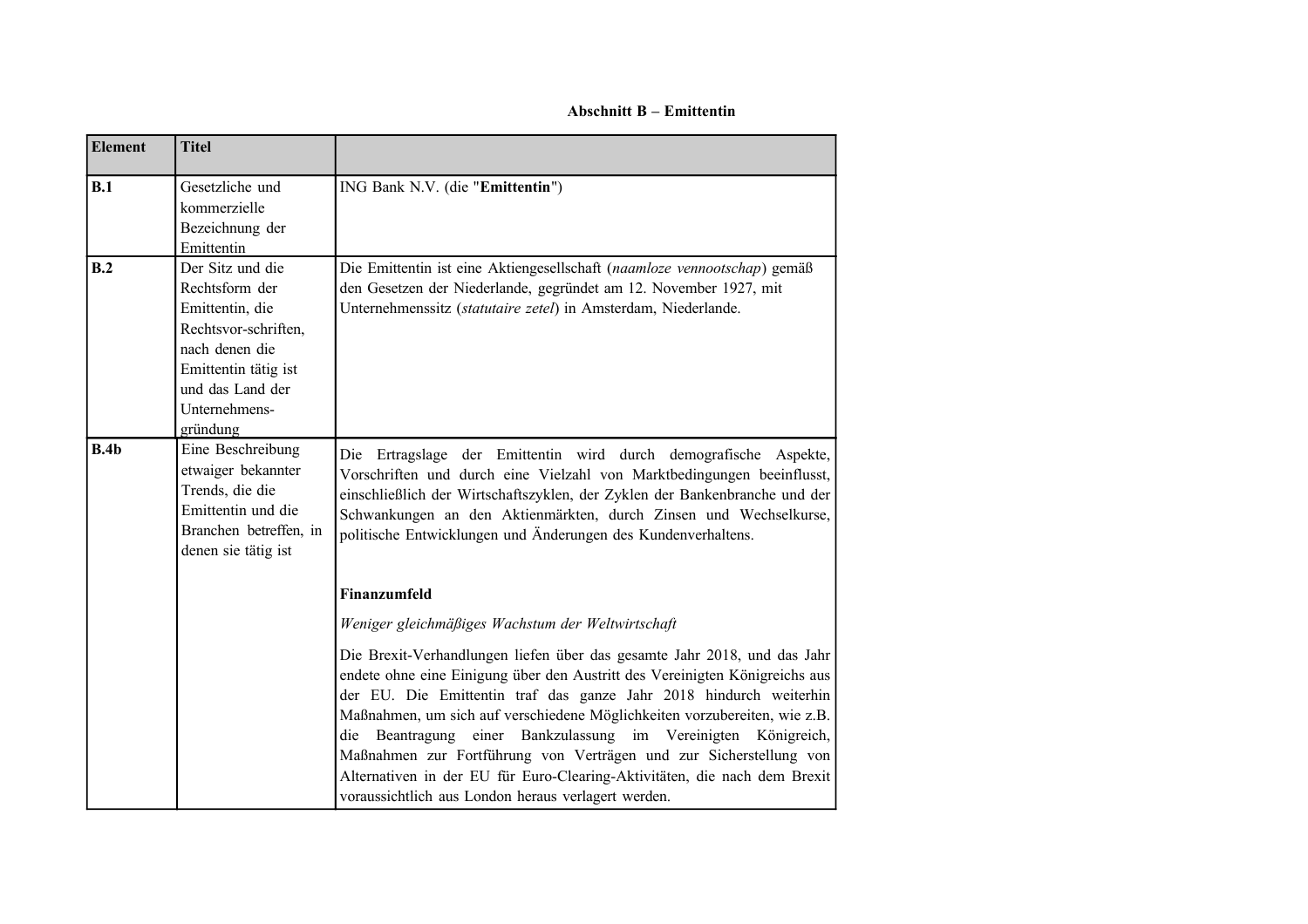| Das Wirtschaftswachstum in einigen wichtigen Schwellenmärkten (China,<br>Türkei, Argentinien) ließ bei zunehmenden handelsbeschränkenden<br>Maßnahmen und sich verschärfenden Finanzkonditionen sowie angesichts<br>länderspezifischer und geopolitischer Faktoren nach.                                                                                                                                                                                                                                                                                                                                                                                                                                                                                                                                                               |
|----------------------------------------------------------------------------------------------------------------------------------------------------------------------------------------------------------------------------------------------------------------------------------------------------------------------------------------------------------------------------------------------------------------------------------------------------------------------------------------------------------------------------------------------------------------------------------------------------------------------------------------------------------------------------------------------------------------------------------------------------------------------------------------------------------------------------------------|
| Finanzkonditionen zogen leicht an                                                                                                                                                                                                                                                                                                                                                                                                                                                                                                                                                                                                                                                                                                                                                                                                      |
| Bei anhaltend starker Wirtschaftsdynamik in den Vereinigten Staaten hob die<br>US-Notenbank die Zinssätze weiter an. Die Europäische Zentralbank fuhr ihr<br>Wertpapierkaufprogramm zurück.                                                                                                                                                                                                                                                                                                                                                                                                                                                                                                                                                                                                                                            |
| Angesichts der unterschiedlichen geldpolitischen Ausrichtungen und<br>wirtschaftlichen Entwicklungen stiegen die längerfristigen Renditen in den<br>Staaten<br>und verzeichneten in der Eurozone<br>Vereinigten<br>eine<br>Seitwärtsbewegung. In Italien führte jedoch die Unsicherheit bezüglich der<br>bevorstehenden Haushaltszahlen zu einer beträchtlichen Erhöhung der Spreads<br>bei Staatsanleihen. Angesichts der geografischen Präsenz der Emittentin wirkt<br>sich die Entwicklung der Zinssätze in der Eurozone stärker aus als die in den<br>Vereinigten Staaten.                                                                                                                                                                                                                                                         |
| 2018 wurden aufgrund der unterschiedlichen politischen Interessen der<br>beteiligten Parteien nur geringe Fortschritte bei der Reform der Eurozone<br>verzeichnet. Fest steht, dass die Debatte über die Wirtschafts- und<br>Währungsunion schwierig ist und die Durchführung der Bankenunion nur<br>langsam fortschreitet. Die Emittentin hofft auf einen Fortschritt beim<br>Europäischen Einlagensicherungssystem (European Deposit Insurance Scheme<br>("EDIS"), da dies eine unumgängliche Voraussetzung für die Durchführung<br>der Bankenunion ist. Darüber hinaus hat die Emittentin Bedenken, dass ein<br>"Umschuldungsmechanismus<br>für<br>Staatsschulden"<br>(Sovereign)<br>Debt<br>Restructuring Mechanism) zu den Voraussetzungen für die Unterstützung<br>durch den Europäischen Stabilitätsmechanismus gehören könnte. |
| Im Laufe des Jahres 2018 wurde die Überprüfung der Aufsichtsvorschriften in<br>der EU über die CRR II/CRD V (Capital Requirements Regulation/Capital<br>Requirements Directive) vom Rat und vom Europäischen Parlament<br>besprochen. Das Paket umfasst die Einführung neuer Reglungen, z.B.<br>bezüglich einer strukturellen Liquiditätsquote (net stable funding ratio -<br>"NSFR"), eines Aufschlags auf die ungewichtete Eigenmittelquote (leverage<br>ratio) für global systemrelevante Banken (global systematically important                                                                                                                                                                                                                                                                                                   |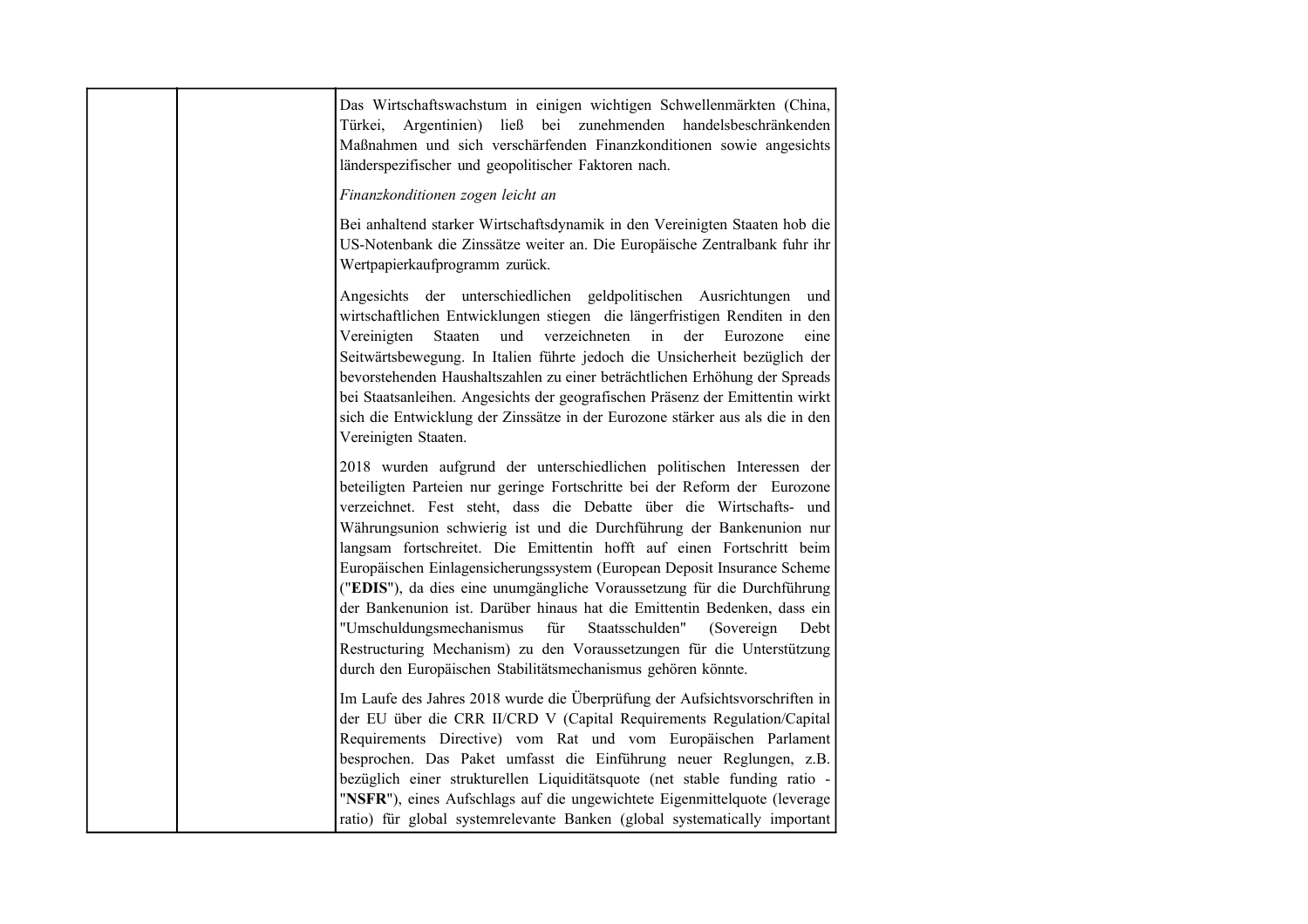| banks ("G-SIB"), des Zinsrisikos im Anlagebuch und einer internen<br>Eigenmittel<br>Mindestanforderung<br>und<br>berücksichtigungsfähige<br>${\rm an}$<br>Verbindlichkeiten (Minimum Requirement for Own Funds and Eligible<br>Liabilities - "MREL").                                                                                                                                                                                                                                                                                                                                                                                                                                  |
|----------------------------------------------------------------------------------------------------------------------------------------------------------------------------------------------------------------------------------------------------------------------------------------------------------------------------------------------------------------------------------------------------------------------------------------------------------------------------------------------------------------------------------------------------------------------------------------------------------------------------------------------------------------------------------------|
| Steigender US-Dollar                                                                                                                                                                                                                                                                                                                                                                                                                                                                                                                                                                                                                                                                   |
| Das starke Wirtschaftswachstum und der damit verbundene Anstieg der<br>Zinssätze trugen zu einer allgemeinen Aufwertung des US-Dollars bei. Die<br>Währungen von Schwellenländern mit schwächeren makroökonomischen<br>Grundlagen und stärkeren politischen Unsicherheiten unterlagen einem<br>Abwärtsdruck, z.B. die Türkische Lira. Die Emittentin muss sicherstellen,<br>dass diese Volatilität sich nicht auf die Rentabilität ihrer Geschäfte in diesen<br>Schwellenmärkten auswirkt.                                                                                                                                                                                             |
| Schwankungen an den Aktienmärkten                                                                                                                                                                                                                                                                                                                                                                                                                                                                                                                                                                                                                                                      |
| Die Emittenten ist Schwankungen an den Aktienmärkten ausgesetzt. Die<br>Emittentin unterhält ein international diversifiziertes und überwiegend<br>kundenbezogenes Handelsportfolio. Dementsprechend führt ein Abschwung<br>am Markt wahrscheinlich zu einem Rückgang der Wertpapierhandels- und<br>Broker-Geschäfte, die die Emittentin für Kunden durchführt, und damit zu<br>einem Rückgang der entsprechenden Provisionen und Handelsergebnisse.<br>Darüber hinaus hält die Emittentin Aktienanlagen in ihren eigenen<br>Anlagenbüchern. Schwankungen an den Aktienmärkten könnten sich auf den<br>Wert dieser Anlagen auswirken.                                                  |
| Zinsschwankungen                                                                                                                                                                                                                                                                                                                                                                                                                                                                                                                                                                                                                                                                       |
| Die Emittentin ist Schwankungen bei den Zinssätzen ausgesetzt.<br>im<br>Zinsanpassungs-<br>und<br>Diskrepanzen<br>Fälligkeitsprofil<br>von<br>Vermögenswerten und Verbindlichkeiten in der Bilanz der Emittentin<br>können sich auf die künftigen Zinserträge und den wirtschaftlichen Wert der<br>zugrundeliegenden Bankgeschäfte der Bank auswirken. Des Weiteren können<br>sich Änderungen der Zinssätze auf das (vermutete) Verhalten der Kunden der<br>Emittentin und damit auf das Zinsrisiko, die Zins-Hedging-Positionen und<br>die künftigen Zinserträge, die Solvenz und den wirtschaftlichen Wert der<br>zugrundeliegenden Bankgeschäfte der Bank auswirken. In dem derzeit |
| niedrigen (und ein einigen Fällen negativen) Zinsumfeld in der Eurozone                                                                                                                                                                                                                                                                                                                                                                                                                                                                                                                                                                                                                |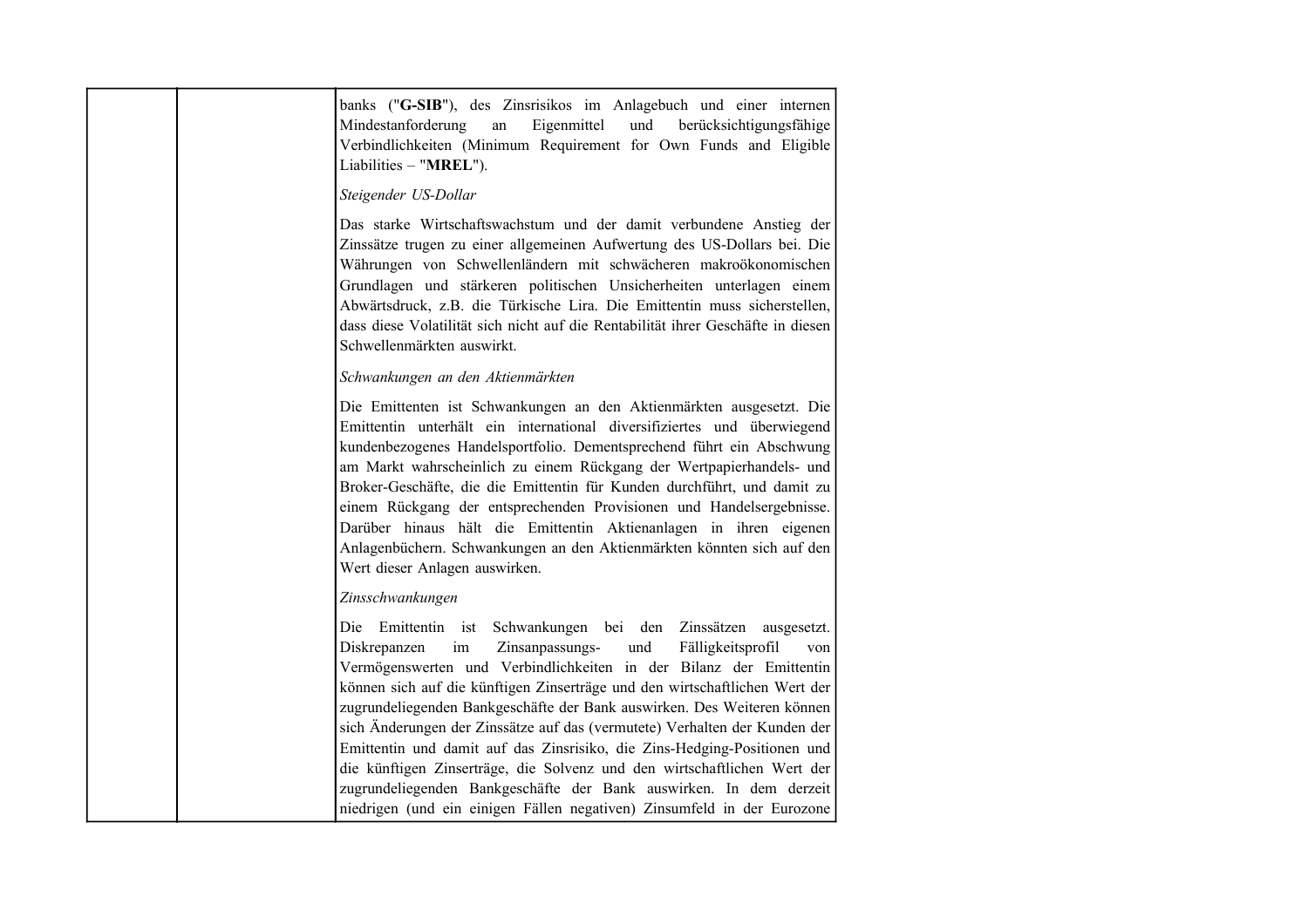|  | hängt die Stabilität der künftigen Zinserträge und -margen auch von der<br>Fähigkeit ab, die Preise für Kundeneinlagen und -verbindlichkeiten aktiv zu<br>steuern. Insbesondere die Festlegung der Preise für die Sparportfolios von<br>Kunden im Verhältnis zu Preisanpassungen bei Kundeneinlagen und<br>sonstigen Investitionen in der Bilanz der Emittentin ist ein Schlüsselfaktor<br>bei der Steuerung der Zinserträge der Bank.                                                                                                                                                                                                                                                                                                                                                                                                                                                                                                                                                                                                                                                                                                                                                                                                                                                                                                                                                                                                                                                                                                            |
|--|---------------------------------------------------------------------------------------------------------------------------------------------------------------------------------------------------------------------------------------------------------------------------------------------------------------------------------------------------------------------------------------------------------------------------------------------------------------------------------------------------------------------------------------------------------------------------------------------------------------------------------------------------------------------------------------------------------------------------------------------------------------------------------------------------------------------------------------------------------------------------------------------------------------------------------------------------------------------------------------------------------------------------------------------------------------------------------------------------------------------------------------------------------------------------------------------------------------------------------------------------------------------------------------------------------------------------------------------------------------------------------------------------------------------------------------------------------------------------------------------------------------------------------------------------|
|  | Wechselkursschwankungen                                                                                                                                                                                                                                                                                                                                                                                                                                                                                                                                                                                                                                                                                                                                                                                                                                                                                                                                                                                                                                                                                                                                                                                                                                                                                                                                                                                                                                                                                                                           |
|  | Die Emittentin ist Wechselkursschwankungen ausgesetzt. Die Steuerung der<br>Emittentin<br>Wechselkurssensitivitäten<br>der<br>wirkt<br>sich<br>durch<br>die<br>Handelsaktivitäten - und weil sie ihre Konzernabschlüsse in Euro erstellt und<br>veröffentlicht - auf die Ergebnisse ihrer Geschäftstätigkeit aus. Da ein<br>erheblicher Teil der Erträge, Aufwendungen und Auslandsinvestitionen der<br>Emittentin auf andere Währungen als Euro lautet, wirken sich Schwankungen<br>der bei der Umrechnung von Fremdwährungen, insbesondere von US-Dollar,<br>Pfund Sterling, Türkischen Lira, Chinesischen Renminbi, Australischen<br>Dollar, Japanischen Yen, Polnischen Zloty, Koreanischen Won, Indischen<br>Rupien, Brasilianischen Real und Russischen Rubel, in Euro verwendeten<br>Wechselkurse auf die ausgewiesenen Ergebnisse der Geschäftstätigkeit, die<br>Cashflows sowie die Rücklagen der Emittentin von einem Jahr zum anderen<br>aus. Wechselkursschwankungen beeinflussen auch den (auf Euro lautenden)<br>Wert der Investitionen der Emittentin in Tochtergesellschaften, deren<br>Abrechnungswährung nicht der Euro ist.<br>Die Auswirkungen dieser<br>Wechselkursschwankungen werden teilweise dadurch abgeschwächt, dass die<br>Erträge und zugehörigen Aufwendungen sowie Vermögenswerte und<br>Verbindlichkeiten bei jeder Tochtergesellschaft, deren Abrechnungswährung<br>nicht der Euro ist, im Allgemeinen auf dieselbe Währung lauten. Das<br>Währungsumrechnungsrisiko wird gesteuert, indem die Auswirkungen der |
|  | Umrechnungsergebnisse auf die Core-Tier-1-Quote berücksichtigt werden.                                                                                                                                                                                                                                                                                                                                                                                                                                                                                                                                                                                                                                                                                                                                                                                                                                                                                                                                                                                                                                                                                                                                                                                                                                                                                                                                                                                                                                                                            |
|  | Wichtige Rechnungslegungsgrundsätze                                                                                                                                                                                                                                                                                                                                                                                                                                                                                                                                                                                                                                                                                                                                                                                                                                                                                                                                                                                                                                                                                                                                                                                                                                                                                                                                                                                                                                                                                                               |
|  | Für den laufenden Abrechnungszeitraum sind neue oder geänderte Standards<br>in Kraft getreten. Die Emittentin hat ihre Rechnungslegungsgrundsätze<br>aufgrund der Einführung des IFRS 9 "Finanzinstrumente" geändert. Die<br>Beträge für den am 31. Dezember 2018 beendeten Zeitraum wurden gemäß<br>IFRS 9 ausgewiesen. Die Emittentin hat die Klassifizierungs-, Bewertungs-                                                                                                                                                                                                                                                                                                                                                                                                                                                                                                                                                                                                                                                                                                                                                                                                                                                                                                                                                                                                                                                                                                                                                                    |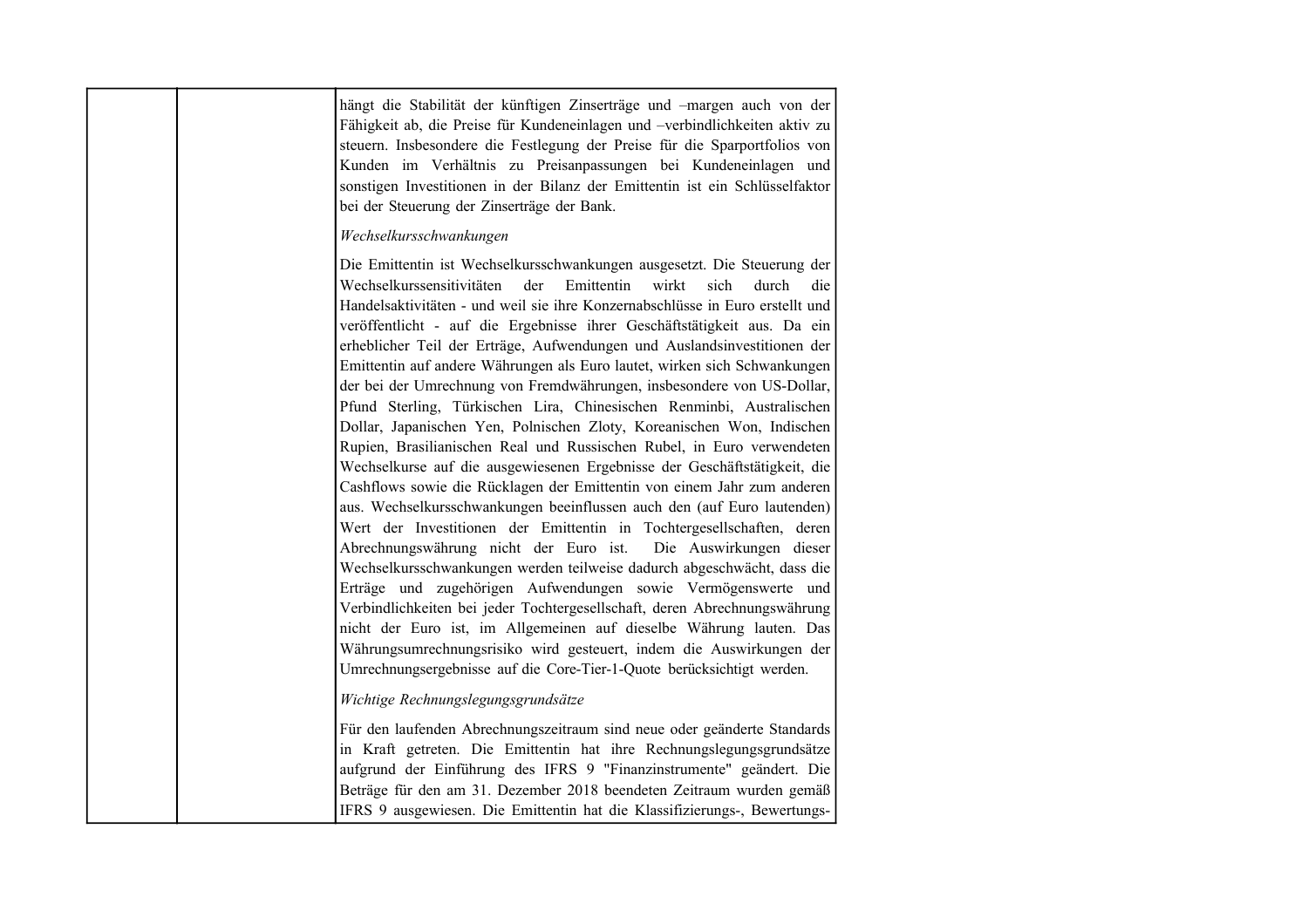| und Wertminderungsanforderungen nach IFRS 9 durch Anpassung der<br>Eröffnungsbilanz und des Eröffnungs-Eigenkapitals zum 1. Januar 2018<br>rückwirkend ab 1. Januar 2018 angewendet. Wie nach IFRS 9 zulässig, hat<br>sich die Emittentin dafür entschieden, die Zahlen der Vergleichszeiträume<br>nicht anzupassen.                                                                                                                                                                                                                                                                                                                                                                                                                      |
|-------------------------------------------------------------------------------------------------------------------------------------------------------------------------------------------------------------------------------------------------------------------------------------------------------------------------------------------------------------------------------------------------------------------------------------------------------------------------------------------------------------------------------------------------------------------------------------------------------------------------------------------------------------------------------------------------------------------------------------------|
| Die sonstigen Standards und Änderungen, einschließlich IFRS 15, hatten<br>keine Auswirkungen auf die Rechnungslegungsgrundsätze der Gruppe und<br>erforderten keine rückwirkenden Anpassungen.                                                                                                                                                                                                                                                                                                                                                                                                                                                                                                                                            |
| Ausnahme<br>der<br>Änderungen<br><b>IFRS</b><br>Mit<br>9<br>bezüglich<br>von<br>Vorfälligkeitsregelungen mit negativer Ausgleichsleistung hat die Emittentin<br>keine Standards, Auslegungen oder Änderungen eingeführt, die veröffentlicht<br>wurden, jedoch noch nicht in Kraft sind.                                                                                                                                                                                                                                                                                                                                                                                                                                                   |
| Bezüglich ausführlicher Informationen zu den Rechnungslegungsgrundsätzen<br>Emittentin,<br>einschließlich<br>Änderungen<br>dieser<br>der<br>Rechnungslegungsgrundsätze,<br>wird<br>auf<br>Anmerkung<br>$\mathbf{1}$<br>"Rechnungslegungsgrundsätze" der Konzernabschlüsse der Emittentin für das<br>am 31. Dezember 2018 beendete Geschäftsjahr verwiesen, die per Verweis in<br>dieses Dokument einbezogen sind.                                                                                                                                                                                                                                                                                                                         |
| Konsolidiertes Ergebnis der Geschäftstätigkeit                                                                                                                                                                                                                                                                                                                                                                                                                                                                                                                                                                                                                                                                                            |
| Die Geschäftsleitung der Emittentin bewertet die Ergebnisse ihrer<br>Geschäftsbereiche anhand<br>einer nicht auf den IFRS basierenden<br>Finanzkennzahl, dem bereinigten Ergebnis (Underlying Result). Zum<br>besseren Verständnis dieser Finanzkennzahl gibt die Emittentin auch das<br>konsolidierte bereinigte Ergebnis vor Steuern und das bereinigte<br>Nettoergebnis an. Die bereinigten Zahlen werden aus Zahlen abgeleitet, die<br>nach den in der EU gültigen IFRS ermittelt werden, jedoch ohne<br>Berücksichtigung der Auswirkungen von Veräußerungen und Sonderposten.<br>Zu den Sonderposten zählen Ertrags- und Aufwandsposten, die erheblich sind<br>und sich aus Ereignissen oder Transaktionen ergeben, die sich von der |
| gewöhnlichen Geschäftstätigkeit deutlich unterscheiden.                                                                                                                                                                                                                                                                                                                                                                                                                                                                                                                                                                                                                                                                                   |
| Obwohl die beim bereinigten Ergebnis nicht berücksichtigten Posten<br>wesentliche Komponenten für das Verständnis und die Bewertung der<br>konsolidierten finanziellen Entwicklung der Emittentin sind, ist die                                                                                                                                                                                                                                                                                                                                                                                                                                                                                                                           |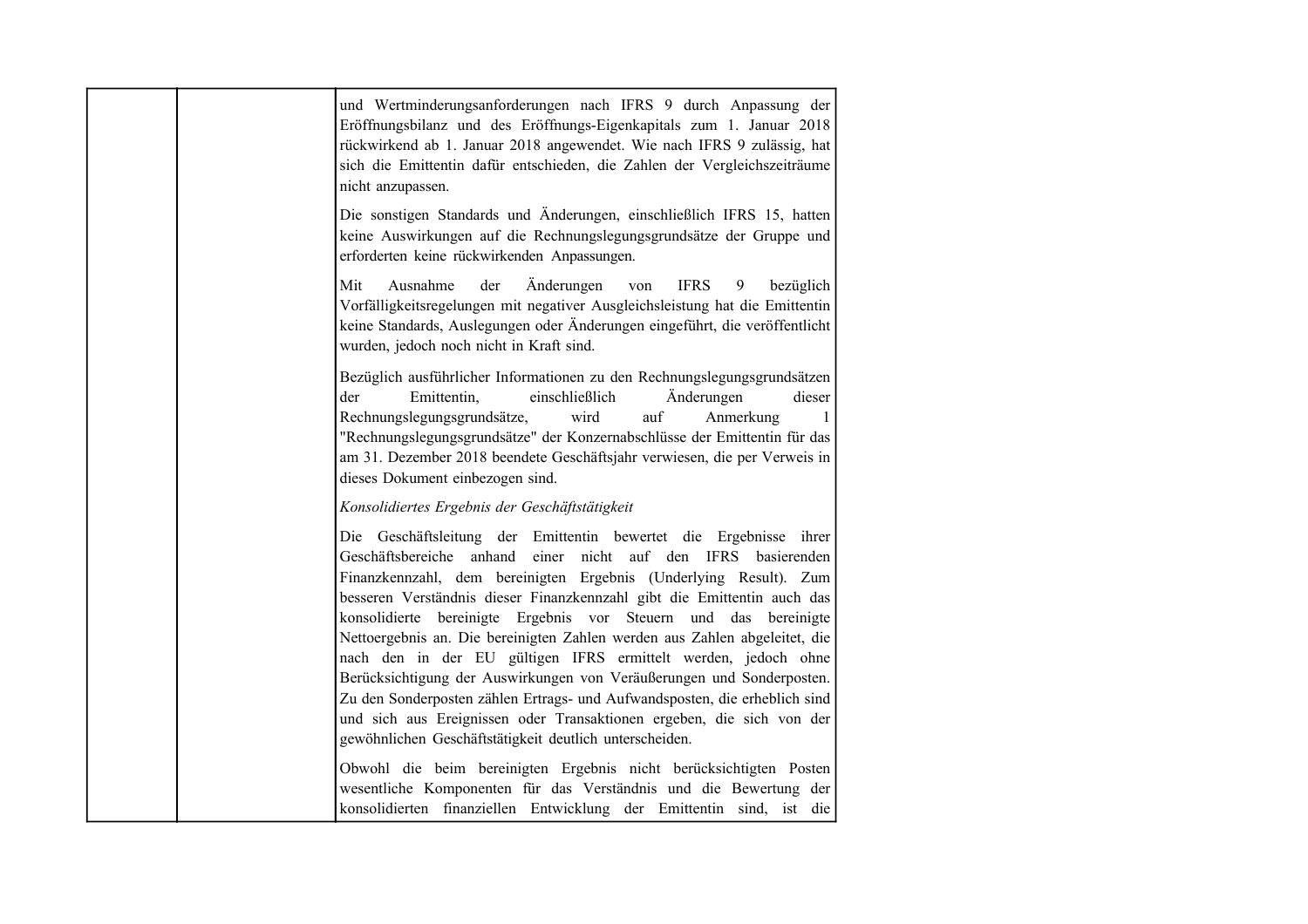|     |                                                                                                         | Darstellung des bereinigten Nettoergebnisses für die Anleger relevant und<br>sinnvoll, weil sie es ihnen ermöglicht, die grundlegende Methode zu<br>verstehen, anhand deren die Geschäftsleitung die Betriebsleistung der<br>Emittentin bewertet und ihre Entscheidungen über die Zuweisung von<br>Ressourcen trifft. Darüber hinaus ist die Emittentin der Ansicht, dass die<br>Darstellung des bereinigten Nettoergebnisses den Anlegern dabei hilft, die<br>Leistung ihrer Geschäftsbereiche auf einer aussagekräftigen Basis zu<br>vergleichen, indem das der laufenden Geschäftstätigkeit zuzurechnende<br>Ergebnis vor Steuern sowie die bereinigte Rentabilität der Geschäftsbereiche<br>aufgezeigt werden. Beispielsweise ist die Emittentin der Ansicht, dass die<br>Tendenzen der bereinigten Rentabilität ihrer Geschäftsbereiche klarer<br>dargestellt werden können, wenn die Auswirkungen der umfangreichen<br>Umstrukturierungen<br>der<br>realisierten<br>Rückstellungen<br>für<br>und<br>Veräußerungsgewinne/-verluste außer Acht gelassen werden, weil der<br>Zeitpunkt dieser Ereignisse weitgehend im Ermessen der Gesellschaft liegt<br>und durch Marktchancen beeinflusst wird und solche Ereignisse nach Ansicht<br>der Emittentin keine Rückschlüsse auf künftige Ergebnisse zulassen. Die<br>Emittentin ist der Ansicht, dass die am ehesten direkt mit dem bereinigten<br>Nettoergebnis vergleichbare GAAP-Finanzkennzahl das Nettoergebnis ist.<br>Das bereinigte Nettoergebnis ist jedoch nicht als ein Ersatz für das nach den<br>in der EU gültigen IFRS ermittelte Nettoergebnis anzusehen. Weil das<br>bereinigte Nettoergebnis nicht nach Maßgabe der in der EU gültigen IFRS<br>ermittelt wird, könnte das von der Emittentin dargestellte bereinigte<br>Nettoergebnis nicht mit anderen Leistungskennzahlen anderer Unternehmen<br>mit ähnlicher Bezeichnung vergleichbar sein. Des Weiteren könnte sich die<br>Definition der Emittentin des bereinigten Nettoergebnisses im Laufe der Zeit<br>ändern. |
|-----|---------------------------------------------------------------------------------------------------------|--------------------------------------------------------------------------------------------------------------------------------------------------------------------------------------------------------------------------------------------------------------------------------------------------------------------------------------------------------------------------------------------------------------------------------------------------------------------------------------------------------------------------------------------------------------------------------------------------------------------------------------------------------------------------------------------------------------------------------------------------------------------------------------------------------------------------------------------------------------------------------------------------------------------------------------------------------------------------------------------------------------------------------------------------------------------------------------------------------------------------------------------------------------------------------------------------------------------------------------------------------------------------------------------------------------------------------------------------------------------------------------------------------------------------------------------------------------------------------------------------------------------------------------------------------------------------------------------------------------------------------------------------------------------------------------------------------------------------------------------------------------------------------------------------------------------------------------------------------------------------------------------------------------------------------------------------------------------------------------------------------------------------------------------|
| B.5 | Beschreibung der<br>Gruppe der Emittentin<br>und der Position der<br>Emittentin innerhalb<br>der Gruppe | Die Emittentin gehört zur ING Groep N.V. ("ING Gruppe"). Die ING<br>Gruppe ist die übergeordnete Holdinggesellschaft für ein breites Spektrum<br>von Unternehmen (zusammen "ING" genannt) und bietet<br>Bankdienstleistungen an, um die Bedürfnisse einer breiten Kundenbasis<br>abzudecken. Die Emittentin ist eine hundertprozentige, nicht börsennotierte<br>Tochtergesellschaft der ING Gruppe und bietet derzeit<br>Retail-Bankdienstleistungen für Privatkunden, kleine und mittelgroße                                                                                                                                                                                                                                                                                                                                                                                                                                                                                                                                                                                                                                                                                                                                                                                                                                                                                                                                                                                                                                                                                                                                                                                                                                                                                                                                                                                                                                                                                                                                              |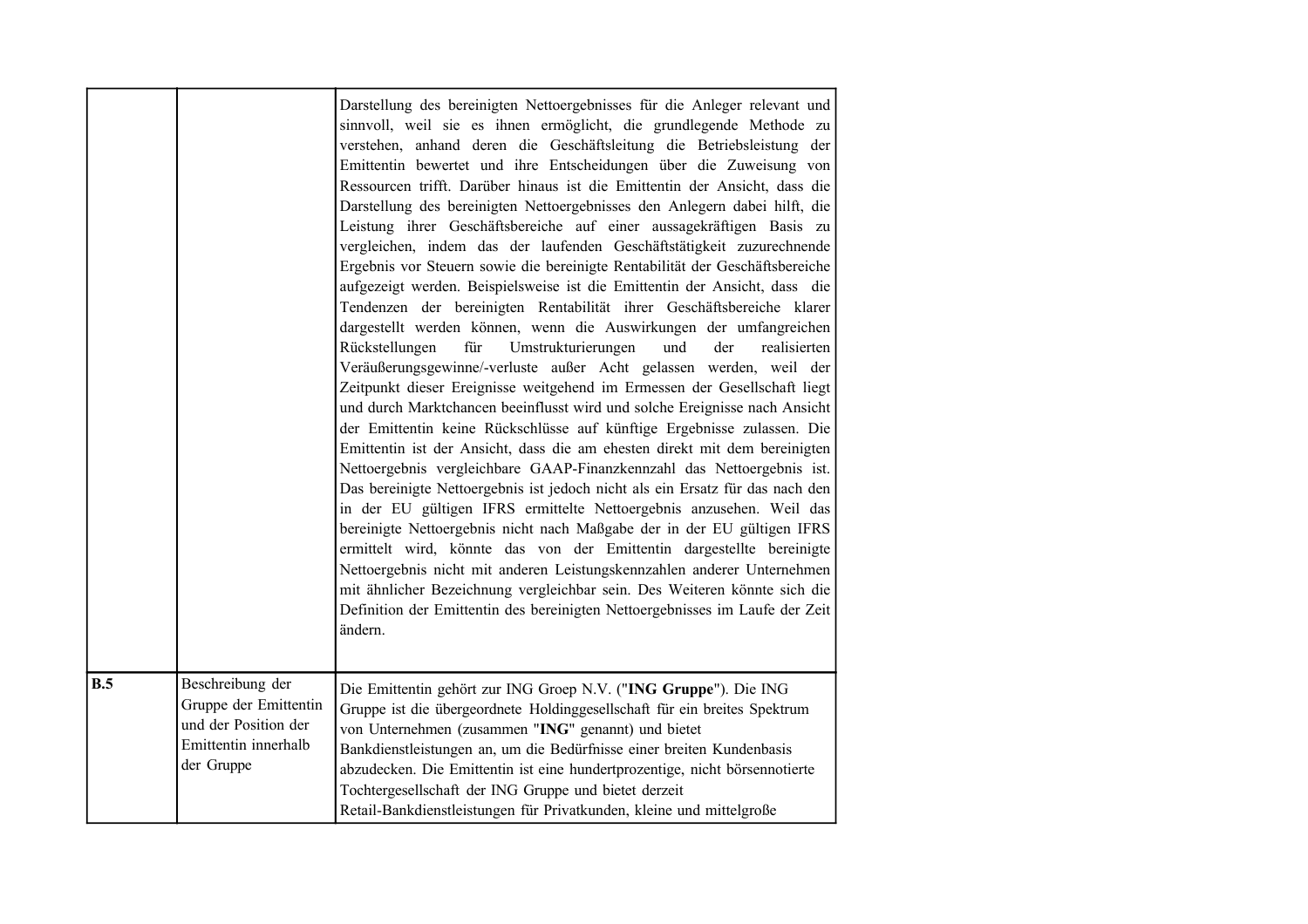|             |                                                                                                                                   | Unternehmen sowie mittelständische Firmenkunden in Europa, Asien und<br>Australien sowie Wholesale-Bankdienstleistungen für Kunden in aller Welt,<br>darunter multinationale Unternehmen, Regierungen, Finanzinstitute und<br>supranationale Organisationen, an.                                                                                                                                                                                                                                                                                                                   |                                                                                                                                  |                                                                                                                                                                                                                                                                                                                                             |
|-------------|-----------------------------------------------------------------------------------------------------------------------------------|------------------------------------------------------------------------------------------------------------------------------------------------------------------------------------------------------------------------------------------------------------------------------------------------------------------------------------------------------------------------------------------------------------------------------------------------------------------------------------------------------------------------------------------------------------------------------------|----------------------------------------------------------------------------------------------------------------------------------|---------------------------------------------------------------------------------------------------------------------------------------------------------------------------------------------------------------------------------------------------------------------------------------------------------------------------------------------|
| B.9         | Gewinnprognose oder<br>-schätzung                                                                                                 | Nicht zutreffend. Die Emittentin hat keine für die Öffentlichkeit bestimmten<br>Gewinnprognosen oder Gewinnschätzungen vorgenommen.                                                                                                                                                                                                                                                                                                                                                                                                                                                |                                                                                                                                  |                                                                                                                                                                                                                                                                                                                                             |
| B.10        | Einschränkungen des<br>Bestätigungs-vermerks<br>des Abschlussprüfers                                                              | Nicht zutreffend. Die Bestätigungsvermerke zu den geprüften<br>Jahresabschlüssen der Emittentin für die Geschäftsjahre zum 31. Dezember<br>2017 und 31. Dezember 2018 wurden jeweils ohne Einschränkungen erteilt.                                                                                                                                                                                                                                                                                                                                                                 |                                                                                                                                  |                                                                                                                                                                                                                                                                                                                                             |
| <b>B.12</b> | Ausgewählte<br>historische wesentliche<br>Finanzinfor-mationen/si<br>gnifi-kante oder<br>wesentliche nachteilige<br>Veränderungen | Wesentliche konsolidierte Finanzinformationen ING Bank N.V. <sup>(1)</sup><br>(in Mio. EUR)<br>Bilanz <sup>(3)</sup><br>Ertragslage <sup>(5)</sup><br>Zuführungen zu Wertberichtigungen für<br>Nettoergebnis (vor Minderheitsanteilen)<br>Davon entfallen auf Anteilseigner des<br>Finanzkennzahlen (in %)<br>Tier-1 Ouote <sup>(7)</sup><br>Hinweise:<br>(1)<br>2018 der ING Bank N.V. für die am 31. Dezember 2017 und<br>entsprechend 2018 beendeten Geschäftsjahre entnommen.<br>(2)<br>Die Beträge für den am 31. Dezember 2018 beendeten Zeitraum<br>wurden nicht angepasst. | 2018<br>887.012<br>44.976<br>719.783<br>592.328<br>18.102<br>10.695<br>656<br>6.751<br>2.036<br>4.715<br>4.607<br>17,22<br>14,56 | 2017<br>846.318<br>44.377<br>679.743<br>574.899<br>17.876<br>9.795<br>676<br>7.404<br>2.303<br>5.101<br>5.019<br>18,19<br>14,62<br>Diese Zahlen wurden dem geprüften konsolidierten Konzernabschluss<br>wurden gemäß IFRS 9 ermittelt. Durch die Einführung von IFRS 9<br>ergaben sich neue Darstellungsanforderungen; die Vorjahresbeträge |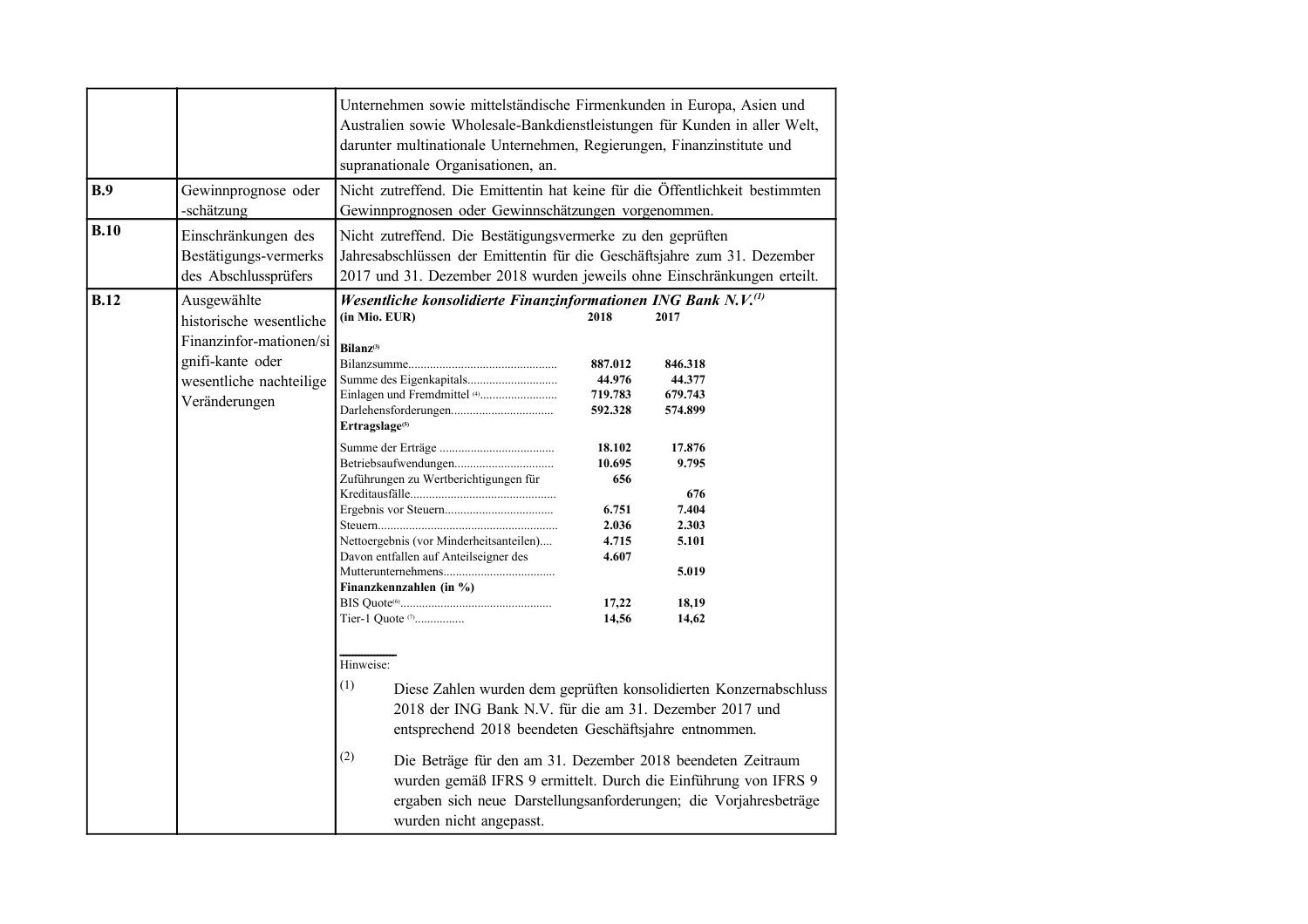|             |                                                                                              | (3)<br>Zum 31. Dezember.                                                                                                                                                                                                                                                                                                                                                                                                                                                                                                                    |
|-------------|----------------------------------------------------------------------------------------------|---------------------------------------------------------------------------------------------------------------------------------------------------------------------------------------------------------------------------------------------------------------------------------------------------------------------------------------------------------------------------------------------------------------------------------------------------------------------------------------------------------------------------------------------|
|             |                                                                                              | (4)<br>Zahlen einschließlich Banken und Schuldtitel.<br>(5)<br>Für das Geschäftsjahr zum 31. Dezember.<br>(6)<br>BIS-Quote = BIS-Kapital als Prozentsatz der risikogewichteten<br>Aktiva (basierend auf der schrittweisen Einführung von Basel III).<br>Das Jahr 2017 beinhaltet die Interpretation der am 3. November 2017<br>veröffentlichten EBA Q&A.<br>(7)<br>Tier-1-Quote = Verfügbares Tier-1-Kapital als Prozentsatz der<br>risikogewichteten Aktiva. Hinweis: (auf Basis der schrittweise<br>eingeführten Basel III-Vorschriften). |
|             |                                                                                              | Signifikante oder wesentliche nachteilige Veränderungen                                                                                                                                                                                                                                                                                                                                                                                                                                                                                     |
|             |                                                                                              | Seit dem 30. Dezember 2019 bis zum Datum der vorliegenden<br>Zusammenfassung sind keine signifikanten Veränderungen in der Finanzlage<br>der ING Bank N.V. und ihrer konsolidierten Tochtergesellschaften<br>eingetreten.                                                                                                                                                                                                                                                                                                                   |
|             |                                                                                              | Seit dem 31. Dezember 2019 bis zu dem Datum der vorliegenden<br>Zusammenfassung sind keine wesentlichen nachteiligen Veränderungen in<br>Bezug auf die Erfolgsaussichten der ING Bank N.V. eingetreten.                                                                                                                                                                                                                                                                                                                                     |
| <b>B.13</b> | Jüngste wesentliche<br>Ereignisse, die die<br>Zahlungsfähig-keit der<br>Emittentin betreffen | Nicht zutreffend. Es liegen in Bezug auf die Emittentin keine jüngeren<br>Ereignisse vor, die in wesentlichem Umfang für die Bewertung der<br>Zahlungsfähigkeit der Emittentin relevant sind.                                                                                                                                                                                                                                                                                                                                               |
| <b>B.14</b> | Abhängigkeit von<br>anderen Unternehmen<br>der Gruppe                                        | Die Beschreibung der Gruppe und der Stellung der Emittentin innerhalb der<br>Gruppe sind aus B.5 (oben) ersichtlich.<br>Nicht zutreffend. Die Emittentin ist nicht von anderen Unternehmen innerhalb<br>der ING Gruppe abhängig.                                                                                                                                                                                                                                                                                                            |
| <b>B.15</b> | Beschreibung der<br>Haupttätigkeiten der<br>Emittentin                                       | Die Emittentin bietet derzeit Retail-Bankdienstleistungen für Privatkunden,<br>kleine und mittelgroße Unternehmen sowie mittelständische Firmenkunden<br>in Europa, Asien und Australien sowie Wholesale-Bankdienstleistungen für<br>Kunden in aller Welt, darunter multinationale Unternehmen, Regierungen,<br>Finanzinstitute und supranationale Organisationen, an.                                                                                                                                                                      |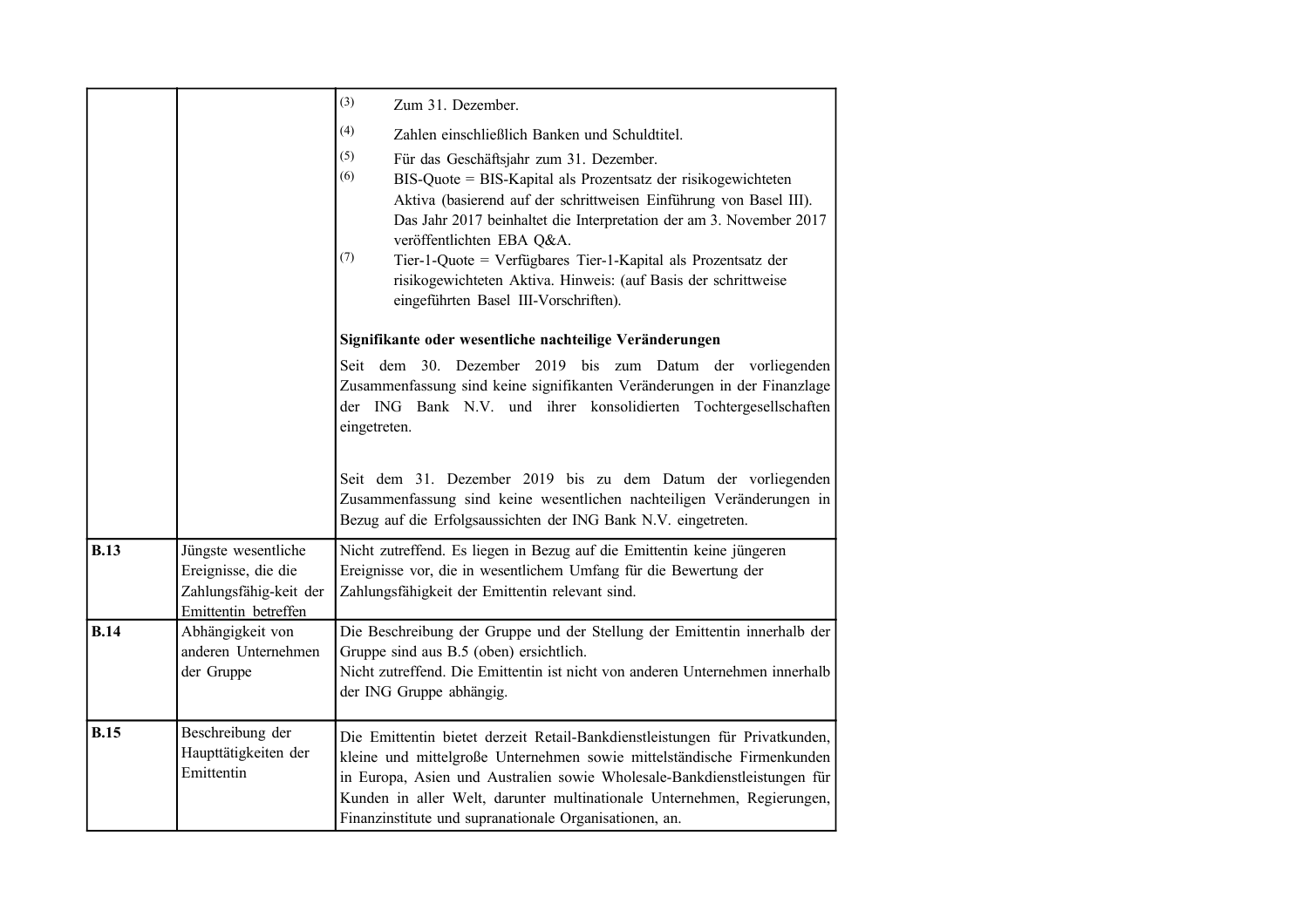| <b>B.16</b> | Umfang, in dem in        | Die Emittentin ist eine hundertprozentige, nicht börsennotierte |
|-------------|--------------------------|-----------------------------------------------------------------|
|             | Bezug auf die            | Tochtergesellschaft der ING Groep N.V.                          |
|             | Emittentin direkte oder  |                                                                 |
|             | indirekte                |                                                                 |
|             | Beteiligungen oder       |                                                                 |
|             | Beherrschungs-verhältni  |                                                                 |
|             | sse bestehen             |                                                                 |
| <b>B.17</b> | Kreditratings, die für   | Für die auszugebenden Zertifikate wird kein Rating erteilt.     |
|             | die Emittentin oder      |                                                                 |
|             | ihre Schuldtitel erteilt |                                                                 |
|             | wurden                   |                                                                 |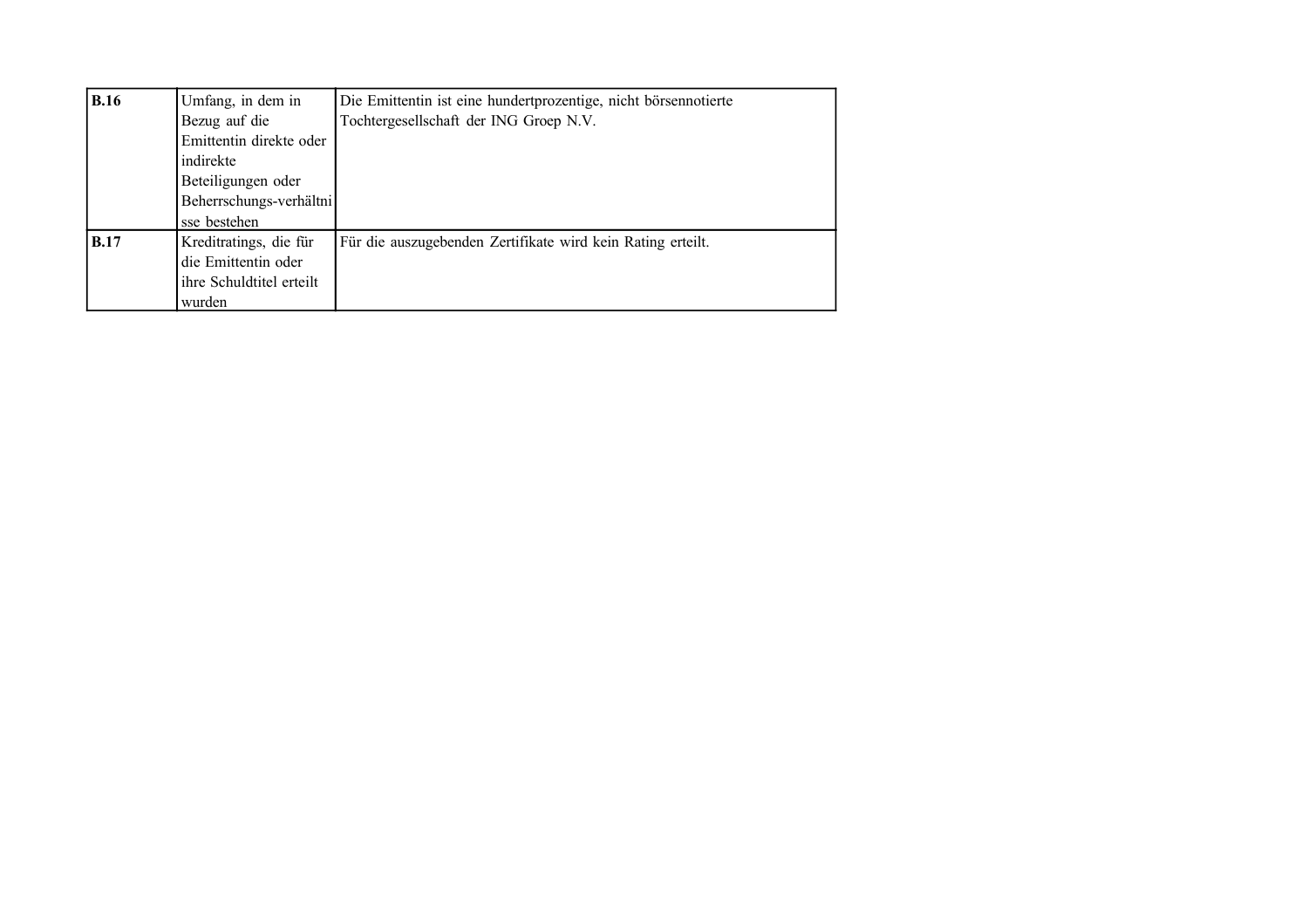**Abschnitt C– Wertpapiere**

| <b>Element</b> | <b>Titel</b>                                                                                                                                                              |                                                                                                                                                                                                                                                                                                                                                                                                                                                                                                                                                                                                                                                                                                                                                                                                                                                           |
|----------------|---------------------------------------------------------------------------------------------------------------------------------------------------------------------------|-----------------------------------------------------------------------------------------------------------------------------------------------------------------------------------------------------------------------------------------------------------------------------------------------------------------------------------------------------------------------------------------------------------------------------------------------------------------------------------------------------------------------------------------------------------------------------------------------------------------------------------------------------------------------------------------------------------------------------------------------------------------------------------------------------------------------------------------------------------|
| C.1            | Eine Beschreibung des<br>Typs und der Klasse<br>der angebotenen<br>und/oder zum Handel<br>zuzulassenden<br>Wertpapiere,<br>einschließlich der<br>Wertpapierkennnumme<br>r | Die Zertifikate sind Anlageinstrumente ohne Laufzeitbegrenzung, d.h. ohne<br>festes Fälligkeits- oder Ablaufdatum und werden für Zwecke des Programms<br>als "Best-Zertifikate" bezeichnet, die vom Zertifikatsinhaber ausgeübt werden<br>können. Die Zertifikate können von der Emittentin gekündigt werden und<br>können automatisch gekündigt werden, wenn der Basiswert (wie nachstehend<br>definiert) einen vorgegebenes Niveau erreicht (ein "Stop Loss-Ereignis").<br>Nach einem Stop Loss-Ereignis wird auf die Zertifikate, vorbehaltlich der<br>Berechtigung der jeweiligen Zertifikate, ein Betrag ausgezahlt, der unter<br>Bezugnahme auf den Wert des Basiswerts an einem oder mehreren<br>festgelegten Termin/en ermittelt wird.<br>Die Zertifikate sind Long-Zertifikate (wie nachstehend definiert). (<br>Marketingname: Open End Turbos) |
|                |                                                                                                                                                                           | 115157<br>Seriennummer:<br>Tranchennummer:<br>1<br>ISIN Code:<br>DE000NG26GP5<br>WKN Code:<br>NG <sub>26</sub> GP                                                                                                                                                                                                                                                                                                                                                                                                                                                                                                                                                                                                                                                                                                                                         |
| C.2            | Währung der<br>Wertpapieremission                                                                                                                                         | Die Zertifikate lauten auf EUR                                                                                                                                                                                                                                                                                                                                                                                                                                                                                                                                                                                                                                                                                                                                                                                                                            |
| C.5            | Beschreibung etwaiger<br>Beschränkungen der<br>freien Übertragbarkeit<br>der Wertpapiere                                                                                  | Bestimmte übliche Einschränkungen für das Angebot, den Verkauf und die<br>Lieferung von Zertifikaten und für die Verbreitung von Angebotsunterlagen in<br>den Vereinigten Staaten, im Europäischen Wirtschaftsraum, in Frankreich,<br>Deutschland, den Niederlanden, Polen und im Vereinigten Königreich finden<br>Anwendung.                                                                                                                                                                                                                                                                                                                                                                                                                                                                                                                             |
| C.8            | Beschreibung der mit<br>den Zertifikaten<br>verbundenen Rechte,<br>einschließlich<br>Rangfolge und<br>Einschränkungen                                                     | <b>Status</b><br>Die Zertifikate stellen, soweit gesetzlich nicht anders vorgeschrieben,<br>unbesicherte und nicht-nachrangige Verbindlichkeiten der Emittentin dar und<br>stehen untereinander und mit allen anderen unbesicherten jeweils<br>ausstehenden Verbindlichkeiten der Emittentin (mit Ausnahme etwaiger<br>nachrangiger Verbindlichkeiten) im gleichen Rang.                                                                                                                                                                                                                                                                                                                                                                                                                                                                                  |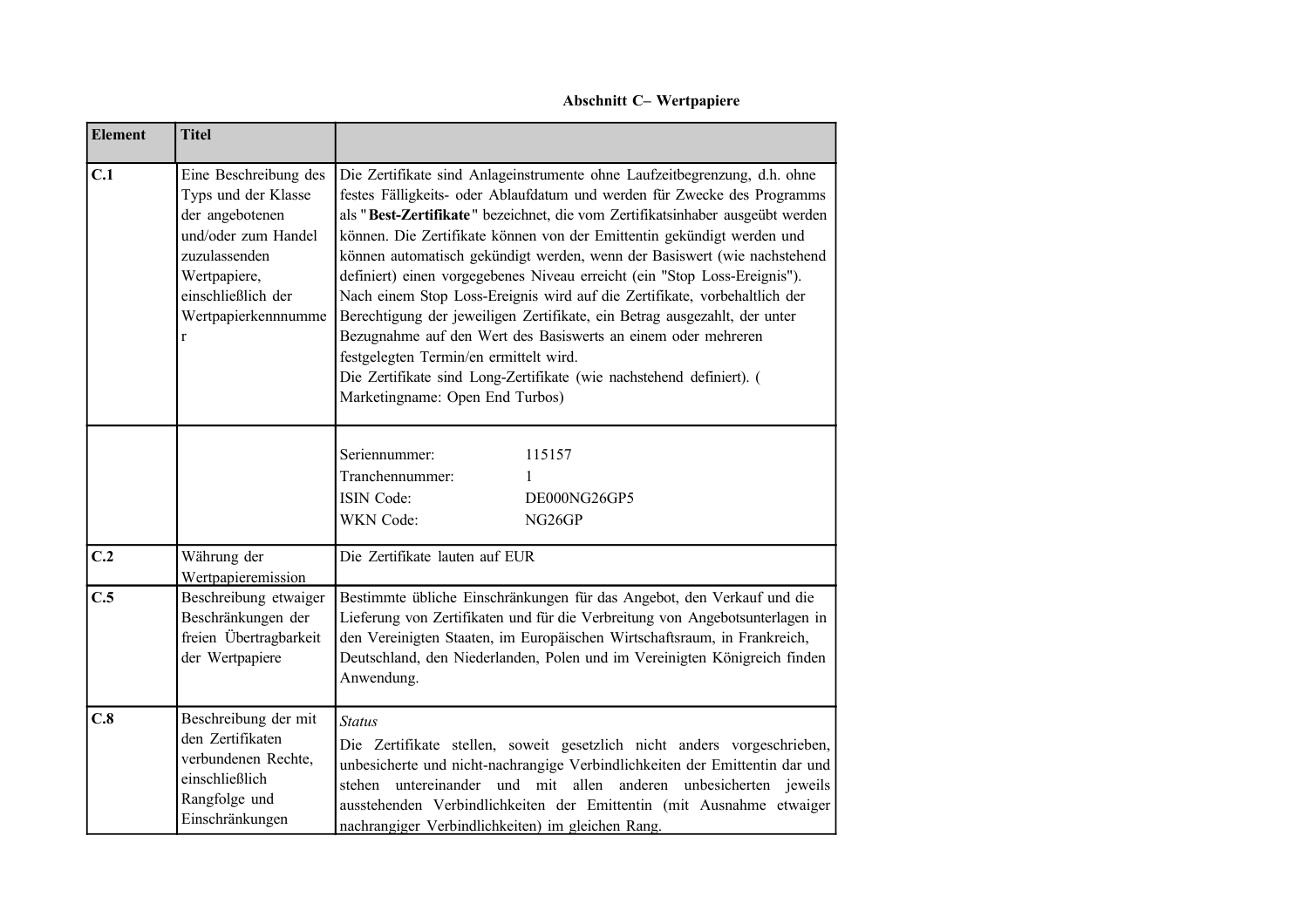|      | dieser Rechte                                                                  | Besteuerung                                                                                                                                                                                                                                                                                                                                                                                                                                                                             |
|------|--------------------------------------------------------------------------------|-----------------------------------------------------------------------------------------------------------------------------------------------------------------------------------------------------------------------------------------------------------------------------------------------------------------------------------------------------------------------------------------------------------------------------------------------------------------------------------------|
|      |                                                                                | Die Emittentin haftet nicht für Steuern, Abgaben, Einbehalte oder sonstige<br>Zahlungen, die sich aufgrund des Eigentums, der Übertragung, Ausübung<br>oder Geltendmachung von Zertifikaten ergeben können, noch ist sie<br>anderweitig zur Leistung solcher Beträge verpflichtet, und alle von der<br>Emittentin geleisteten Zahlungen unterliegen allen Steuern, Abgaben,<br>Einbehalten oder sonstigen Zahlungen, die vorzunehmen, zu zahlen,<br>einzubehalten oder abzuziehen sind. |
|      |                                                                                | Anwendbares Recht<br>Die Zertifikate unterliegen dem englischen Recht und werden nach diesem<br>Recht ausgelegt.                                                                                                                                                                                                                                                                                                                                                                        |
|      |                                                                                | Kündigungsoption<br>Jeweils nach entsprechender Mitteilung können die Zertifikate durch die<br>Emittentin nach Ausübung der Kündigungsoption der Emittentin sowie<br>durch die Zertifikatsinhaber zu festgelegten Terminen, jeweils nach<br>Mitteilung gekündigt werden.                                                                                                                                                                                                                |
|      |                                                                                | Ausgabepreis<br><b>EUR 3.18</b>                                                                                                                                                                                                                                                                                                                                                                                                                                                         |
| C.9  | Zinsen: Zinssatz und<br>Fälligkeitstermine der<br>Zinsen                       | Nicht zutreffend. Die Zertifikate sind nicht verzinslich.                                                                                                                                                                                                                                                                                                                                                                                                                               |
|      | Rückzahlung:<br>Fälligkeitsdatum,<br>Amortisation und<br>Rückzahlungsverfahren | Bei jeder Emission von Zertifikaten haben die jeweiligen Inhaber (bei<br>ordnungsgemäßer Ausübung und vorbehaltlich einer Bescheinigung, dass der<br>Eigentümer keine US-Person ist) Anspruch auf Erhalt eines etwaigen<br>Barbetrags, der nach Maßgabe der jeweiligen Bedingungen ermittelt wird.                                                                                                                                                                                      |
|      | Vertreter der Inhaber<br>von Schuldtiteln                                      | Nicht zutreffend.                                                                                                                                                                                                                                                                                                                                                                                                                                                                       |
| C.10 | Soweit das Wertpapier<br>eine derivative<br>Komponente                         | Die Zertifikate sind Long-Zertifikate<br>"Long-Zertifikate" (dieser Begriff umfasst auch Fixed Leverage-Zertifikate)<br>sind Zertifikate, die es dem Anleger ermöglichen sollen, von steigenden                                                                                                                                                                                                                                                                                         |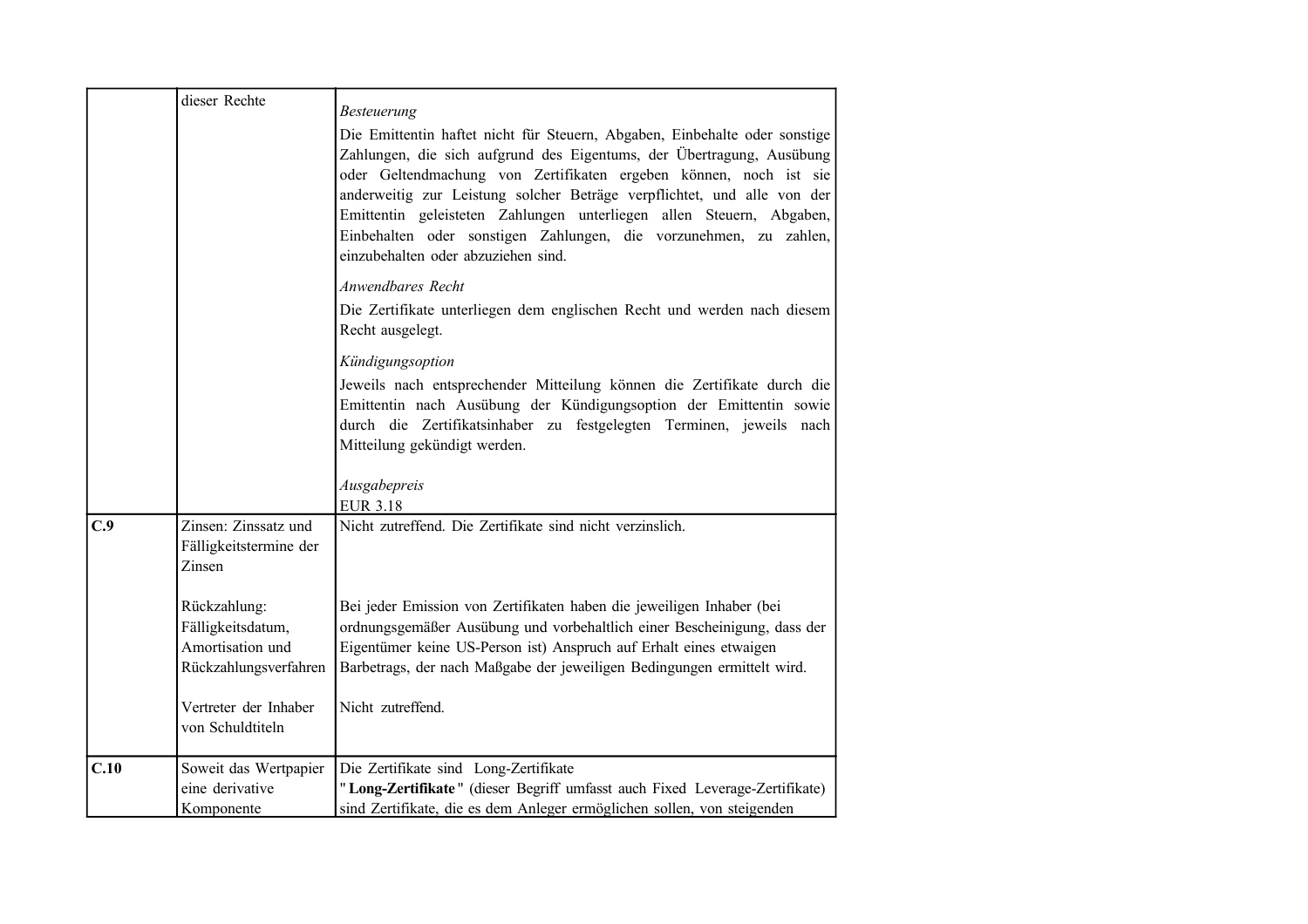|      | beinhaltet, eine<br>Erklärung, wie der<br>Wert der Anlage durch<br>den Wert des<br>Basiswerts beeinflusst<br>wird           | Märkten zu profitieren, indem sie dem Basiswert folgen. Wenn der Wert des<br>Basiswerts steigt, so steigt voraussichtlich auch der Wert des<br>Long-Zertifikats, vorbehaltlich der von der Emittentin zur Verfügung<br>gestellten Finanzierungskosten (oder bei Fixed Leverage-Zertifikaten<br>bestimmter Kosten der Emittentin in Verbindung mit dem Hedging der<br>Zertifikate), der Bewegungen eines etwa anwendbaren Wechselkurses und<br>etwaiger sonstiger Kosten. Der Unterschied zwischen einem Long-Zertifikat<br>und einem normalen Zertifikat oder einer indirekten Investition in den<br>Basiswert, liegt darin, dass bei einem Long-Zertifikat der Betrag, der |
|------|-----------------------------------------------------------------------------------------------------------------------------|-----------------------------------------------------------------------------------------------------------------------------------------------------------------------------------------------------------------------------------------------------------------------------------------------------------------------------------------------------------------------------------------------------------------------------------------------------------------------------------------------------------------------------------------------------------------------------------------------------------------------------------------------------------------------------|
|      |                                                                                                                             | investiert werden muss, um dieselbe Beteiligungsquote am Basiswert zu<br>erreichen, üblicherweise erheblich geringer ist.                                                                                                                                                                                                                                                                                                                                                                                                                                                                                                                                                   |
| C.11 | Antrag auf Zulassung<br>zum Handel und<br>Vertrieb in einem<br>geregelten Markt                                             | Durch die Emittentin (oder in ihrem Aufrag) wird voraussichtlich ein Antrag<br>gestellt auf Zulassung der Zertifikate zum Handel an der Frankfurter<br>Wertpapierbörse (Freiverkehr) ab dem 24. März 2020.                                                                                                                                                                                                                                                                                                                                                                                                                                                                  |
| C.15 | Beschreibung,<br>inwiefern der Wert der<br>Anlage durch den<br>Wert des<br>Basiswerts/der<br>Basiswerte beeinflusst<br>wird | Zertifikate folgen dem Basiswert linear auf Open End-Basis. Der Betrag, der<br>in ein Zertifikat investiert werden muss, um dieselbe Beteiligungsquote am<br>Basiswert wie bei einer direkten Investition in den Basiswert zu erreichen, ist<br>erheblich geringer. Daher ist der prozentuale Gewinn, wenn der Basiswert<br>steigt, sowie der prozentuale Verlust, wenn der Basiswert fällt, bei<br>Zertifikaten höher als bei einer direkten Investition in den Basiswert.                                                                                                                                                                                                 |
| C.16 | Ablauf- oder<br>Fälligkeitsdatum der<br>derivativen Wertpapiere                                                             | Die Zertifikate sind Anlageinstrumente ohne festes Fälligkeits- oder<br>Ablaufdatum, die von den Zertifikatsinhabern nach entsprechender Mitteilung.<br>Die Zertifikate können von der Emittentin nach entsprechender Mitteilung<br>und nach einem Stop Loss-Ereignis automatisch gekündigt werden.                                                                                                                                                                                                                                                                                                                                                                         |
| C.17 | Beschreibung des<br>Abwicklungsverfahrens<br>der Wertpapiere                                                                | Die Zertifikate werden über Clearstream, Frankfurt abgerechnet (und<br>Zahlungen auf die Zertifikate erfolgen dementsprechend nach Maßgabe ihrer<br>Regeln).                                                                                                                                                                                                                                                                                                                                                                                                                                                                                                                |
| C.18 | Beschreibung, wie mit<br>den Erträgen aus<br>derivativen<br>Wertpapieren verfahren<br>wird                                  | Bei jeder Emission von Zertifikaten haben die jeweiligen Inhaber (bei<br>ordnungsgemäßer Ausübung und vorbehaltlich einer Bescheinigung, dass der<br>Eigentümer keine US-Person ist) Anspruch auf Erhalt eines etwaigen<br>Barbetrags am Abrechnungstag, der Unterbezugnahme auf den Wert des<br><b>Basiswerts</b><br>berechnet<br>wird,<br>vorbehaltlich<br>des<br>Abzugs<br>von<br>Finanzierungskosten und sonstiger Kosten.<br>Nach einem Stop Loss-Ereignis erhalten die Zertifikatsinhaber einen Ertrag<br>von null aus den Zertifikaten.                                                                                                                              |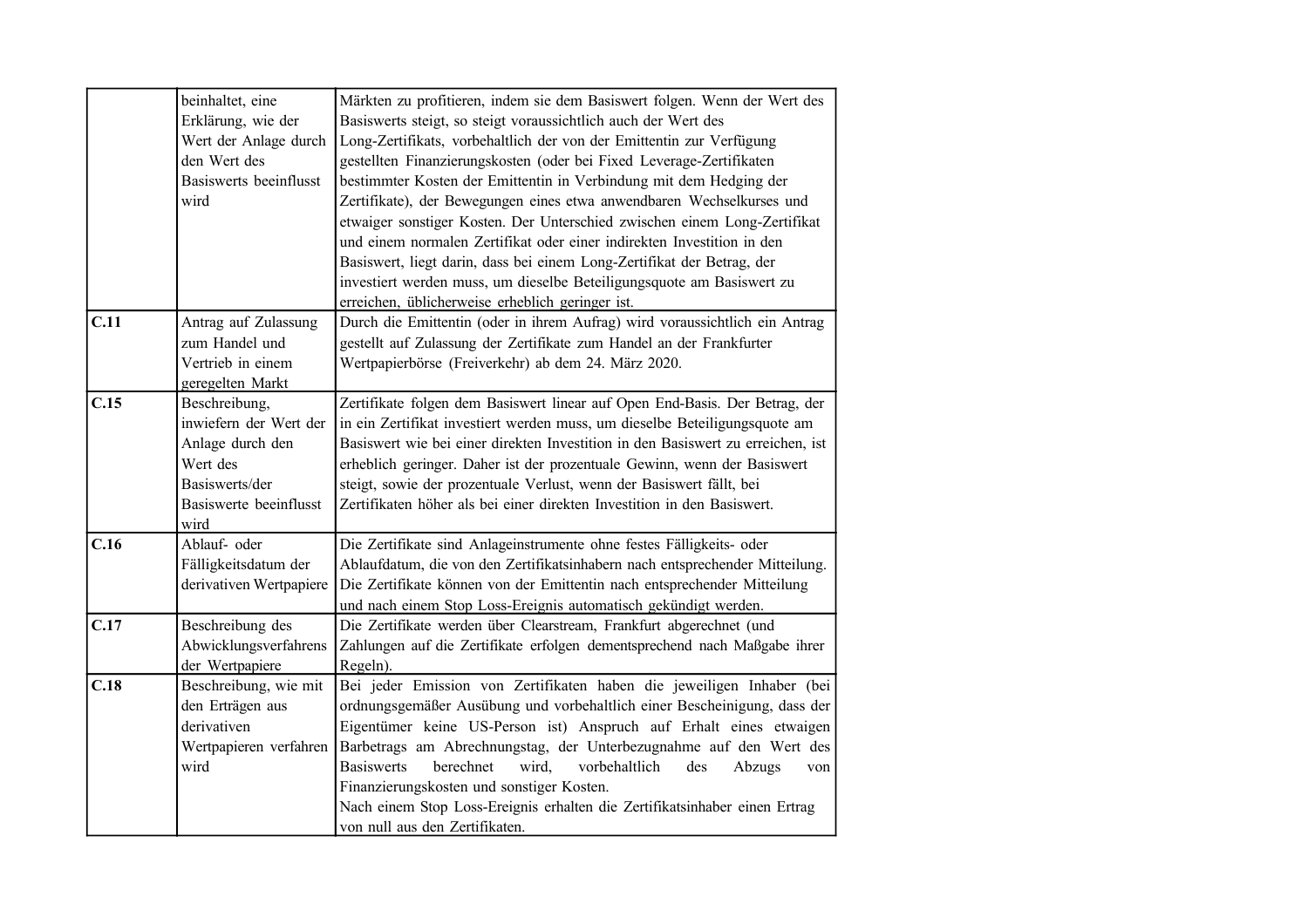| C.19 | Endgültiger         | Der endgültige Referenzpreis des Basiswerts ist ein Betrag in Höhe des    |  |
|------|---------------------|---------------------------------------------------------------------------|--|
|      | Referenzpreis des   | Wertes des Basiswerts am jeweiligen Bewertungstag, der von der            |  |
|      | <b>Basiswerts</b>   | Berechnungsstelle unter Bezugnahme auf eine öffentlich zugängliche Quelle |  |
|      |                     | ermittelt wird.                                                           |  |
|      |                     |                                                                           |  |
| C.20 | Angabe des          | Die Zertifikate sind auf an Index(der "Basiswert")                        |  |
|      | Bezugswerts und der | Informationen zum Basiswert sind zu finden unter Bloomberg (Bloomberg)    |  |
|      |                     | Information squellen für $\vert \text{code}$ : MDAX <index>).</index>     |  |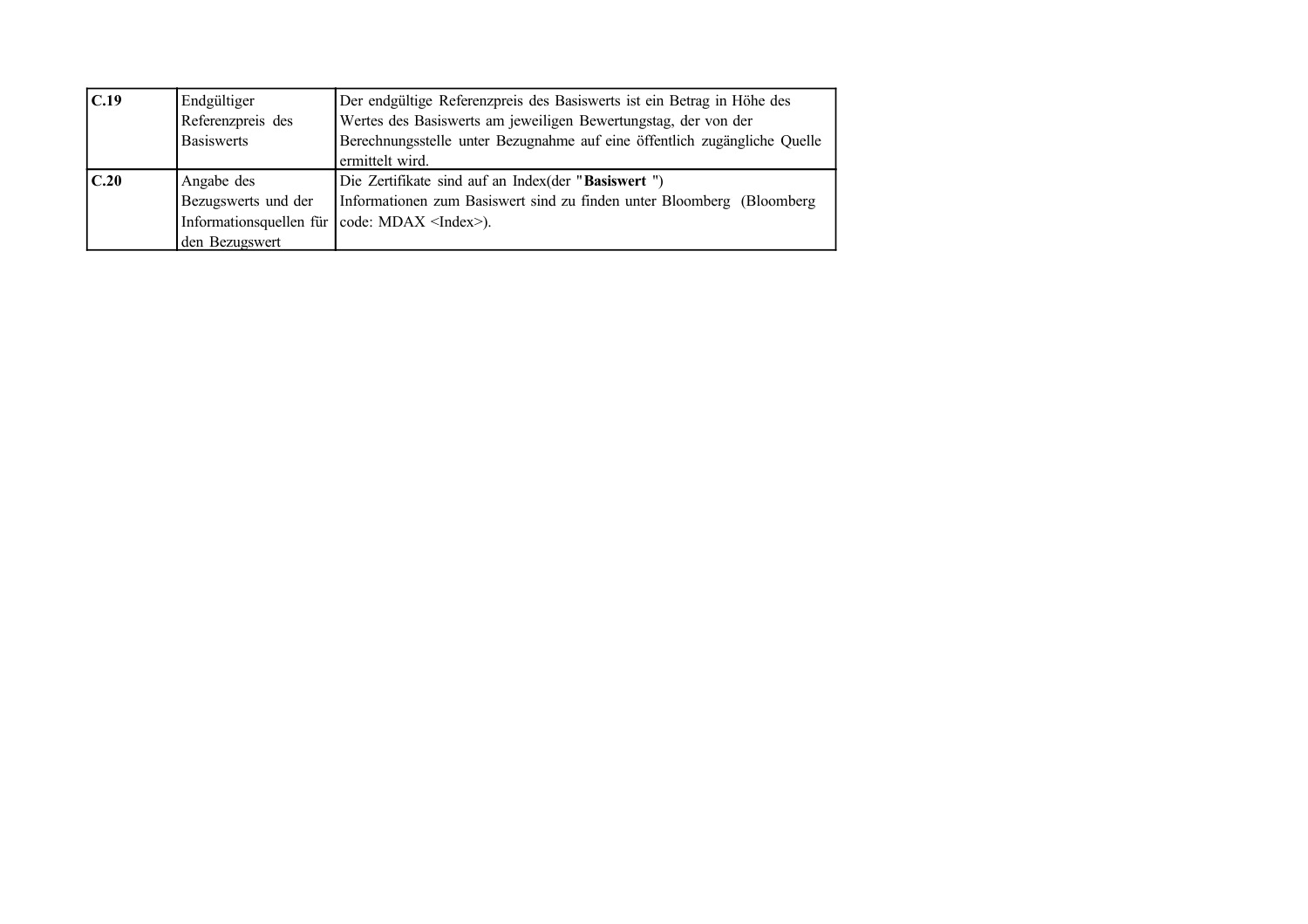**Abschnitt D – Risikens**

۳

| Da die Emittentin Teil eines Finanzdienstleistungsunternehmens ist, das<br>Infor-mationen über<br>Geschäfte auf globaler Ebene abwickelt, wird die Umsatz- und<br>Ergebnisentwicklung der Emittentin durch die Volatilität und die Stärke der<br>die zentralen Risiken,<br>wirtschaftlichen, geschäftlichen, liquiditäts- und finanzierungsbezogenen<br>Emittentin oder ihre<br>sowie Kapitalmarkt-Rahmenbedingungen beeinflusst, die in den Regionen<br>vorherrschen, in denen sie ihre Geschäfte betreibt. Die anhaltenden<br>Turbulenzen und die Volatilität dieser Faktoren haben sich nachteilig auf<br>Rentabilität, Solvenz und Liquidität der geschäftlichen Aktivitäten der<br>Emittentin ausgewirkt und können dies auch weiterhin tun. Die Emittentin<br>hat eine Reihe spezifischer Faktoren festgestellt, die ihre Geschäftstätigkeit<br>und ihre Fähigkeit, die auf die Zertifikate fälligen Zahlungen zu leisten,<br>negativ beeinflussen könnten. Diese Faktoren umfassen:<br>das anhaltende Risiko erneuter Turbulenzen und die anhaltende<br>Volatilität in den Finanzmärkten und der Wirtschaft im Allgemeinen<br>nachteilige Kapital- und Kreditmarktbedingungen sowie Änderungen<br>der Vorschriften<br>Zinsschwankungen und sonstige Zinsänderungen<br>die negativen Auswirkungen von Inflation und Deflation<br>Risiko in Verbindung mit der Einstellung oder Änderung von<br>"Benchmark"-Indizes<br>Änderungen der Finanzdienstleistungsgesetze und/oder<br>$\bullet$<br>-Verordnungen<br>das Unvermögen, den Marktanteil zu erhöhen oder aufrechtzuerhalten<br>den Ausfall eines bedeutenden Marktteilnehmers<br>$\bullet$<br>das Versäumnis von Kontrahenten, ihren finanziellen Verpflichtungen<br>nachzukommen<br>die Marktbedingungen und das erhöhte Risiko von<br>Kreditwertberichtigungen<br>Ausfälle von Banken, die unter die staatlichen<br>Entschädigungsregelungen fallen<br>potenzielle Rating-Herabstufungen oder potenzielle Herabstufungen<br>Mängel in den Annahmen, die eingesetzt wurden, um<br>Kundenverhalten für die Berechnung des Marktrisikos zu modellieren |
|----------------------------------------------------------------------------------------------------------------------------------------------------------------------------------------------------------------------------------------------------------------------------------------------------------------------------------------------------------------------------------------------------------------------------------------------------------------------------------------------------------------------------------------------------------------------------------------------------------------------------------------------------------------------------------------------------------------------------------------------------------------------------------------------------------------------------------------------------------------------------------------------------------------------------------------------------------------------------------------------------------------------------------------------------------------------------------------------------------------------------------------------------------------------------------------------------------------------------------------------------------------------------------------------------------------------------------------------------------------------------------------------------------------------------------------------------------------------------------------------------------------------------------------------------------------------------------------------------------------------------------------------------------------------------------------------------------------------------------------------------------------------------------------------------------------------------------------------------------------------------------------------------------------------------------------------------------------------------------------------------------------------------------------------------------------------------------------------------------------|
|                                                                                                                                                                                                                                                                                                                                                                                                                                                                                                                                                                                                                                                                                                                                                                                                                                                                                                                                                                                                                                                                                                                                                                                                                                                                                                                                                                                                                                                                                                                                                                                                                                                                                                                                                                                                                                                                                                                                                                                                                                                                                                                |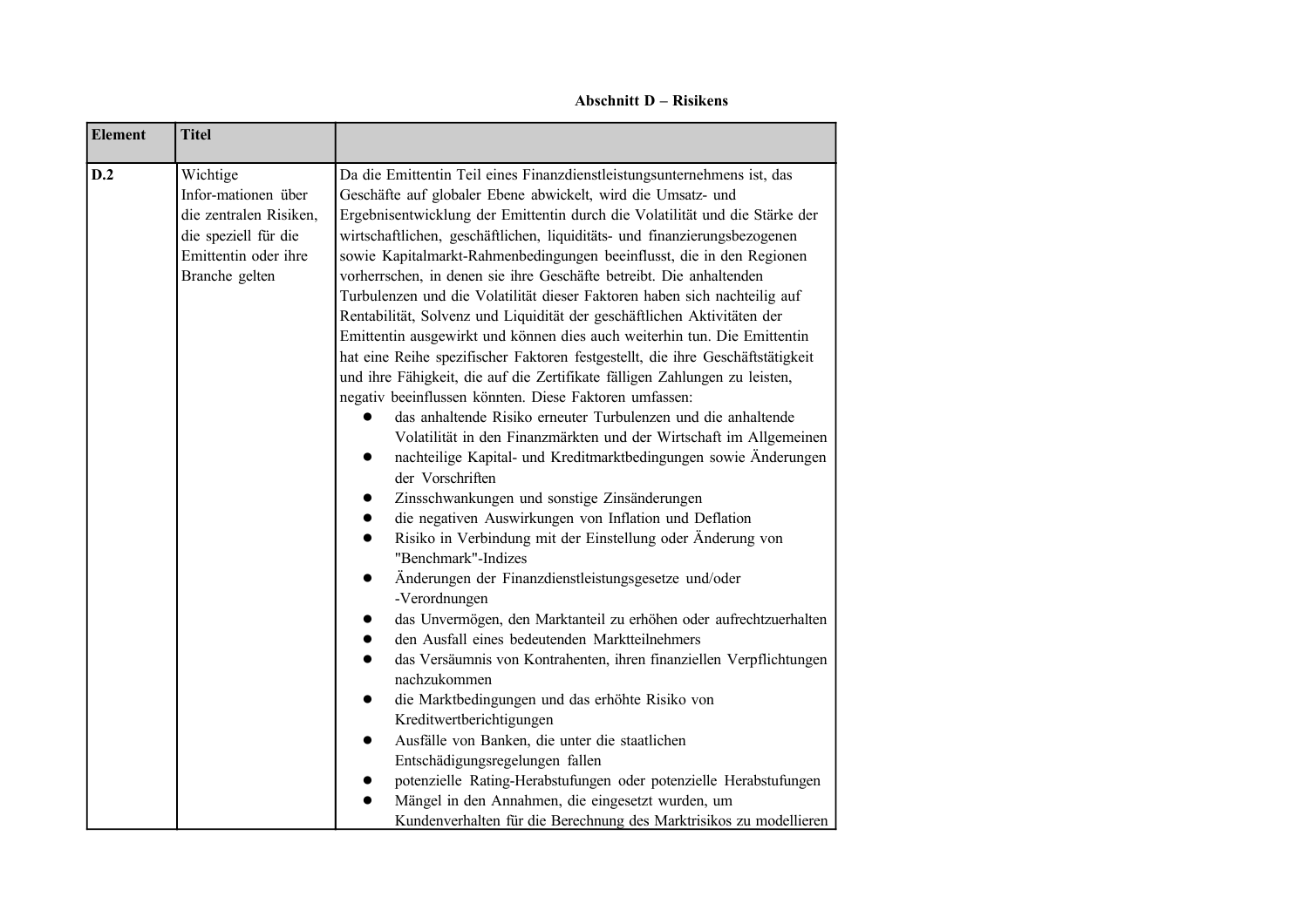|     |                                                                                                       | das Unvermögen, Risiken erfolgreich durch Derivate zu steuern<br>$\bullet$<br>Unzulänglichkeit der Risikomanagement-Grundsätze und Richtlinien<br>betriebliche, operationelle, regulatorische, reputationsbezogene und<br>sonstige Risiken in Verbindung mit dem Klimawandel<br>operationelle Risiken wie Systemstörungen oder Ausfälle,<br>Sicherheitsverstöße, Cyber-Angriffe, menschliches Versagen,<br>Änderungen der Betriebspraktiken oder unzureichende Kontrollen<br>Risiken in Verbindung mit Internet-Kriminalität<br>$\bullet$<br>regulatorische Risiken<br>$\bullet$<br>das Unvermögen, Mitarbeiter in Schlüsselpositionen zu halten<br>$\bullet$<br>aufgelaufene Verbindlichkeiten aus Pensionsplänen mit festgelegten<br>$\bullet$<br>Leistungen<br>negative Berichterstattung, Klagen und Anschuldigungen,<br>$\bullet$<br>Rechtsstreitigkeiten, behördliche Untersuchungen und Sanktionen.<br>das Unvermögen, die geistigen Eigentumsrechte zu schützen und<br>potenziellen Klagen wegen Urheberrechtsverletzungen ausgesetzt zu<br>sein<br>Ansprüche von Kunden, die sich getäuscht oder ungerecht behandelt<br>fühlen                                                                                         |
|-----|-------------------------------------------------------------------------------------------------------|---------------------------------------------------------------------------------------------------------------------------------------------------------------------------------------------------------------------------------------------------------------------------------------------------------------------------------------------------------------------------------------------------------------------------------------------------------------------------------------------------------------------------------------------------------------------------------------------------------------------------------------------------------------------------------------------------------------------------------------------------------------------------------------------------------------------------------------------------------------------------------------------------------------------------------------------------------------------------------------------------------------------------------------------------------------------------------------------------------------------------------------------------------------------------------------------------------------------------------|
| D.3 | Wichtige<br>Informationen zu den<br>zentralen Risiken, die<br>mit den Zertifikaten<br>verbunden sind: | Die folgenden Hauptrisiken können sich in Verbindung mit den Zertifikaten<br>ergeben:<br>Die Zertifikate können durch die Emittentin gekündigt werden und<br>$\bullet$<br>automatisch gekündigt werden, wenn der Basiswert ein vorgegebenes<br>Niveau erreicht. Anlegern in die Zertifikate sollte bewusst sein, dass sie<br>gesamte Investition verlieren können, wenn der Basiswert bei Ausübung<br>bzw. Kündigung ein ungünstiges Niveau erreicht hat.<br>Ein Merkmal von Zertifikaten ist der Stop Loss, der bei Eintritt zur<br>$\bullet$<br>vorzeitigen Kündigung der betreffenden Zertifikate führt. Im Falle von<br>Zertifikaten beläuft sich der Barbetrag, den die Zertifikatsinhaber nach<br>einem Stop Loss-Ereignis erhalten, immer auf null.<br>Die Zertifikate sind Long-Zertifikate, die mit besonderen Risiken<br>$\bullet$<br>verbunden sind. "Long-Zertifikate" (dieser Begriff umfasst auch Fixed<br>Leverage-Zertifikate) sind Zertifikate, die es dem Anleger ermöglichen<br>sollen, von steigenden Märkten zu profitieren, indem sie dem Basiswert<br>folgen. Wenn der Wert des Basiswerts steigt, so steigt voraussichtlich<br>auch der Wert des Long-Zertifikats, vorbehaltlich der von der Emittentin |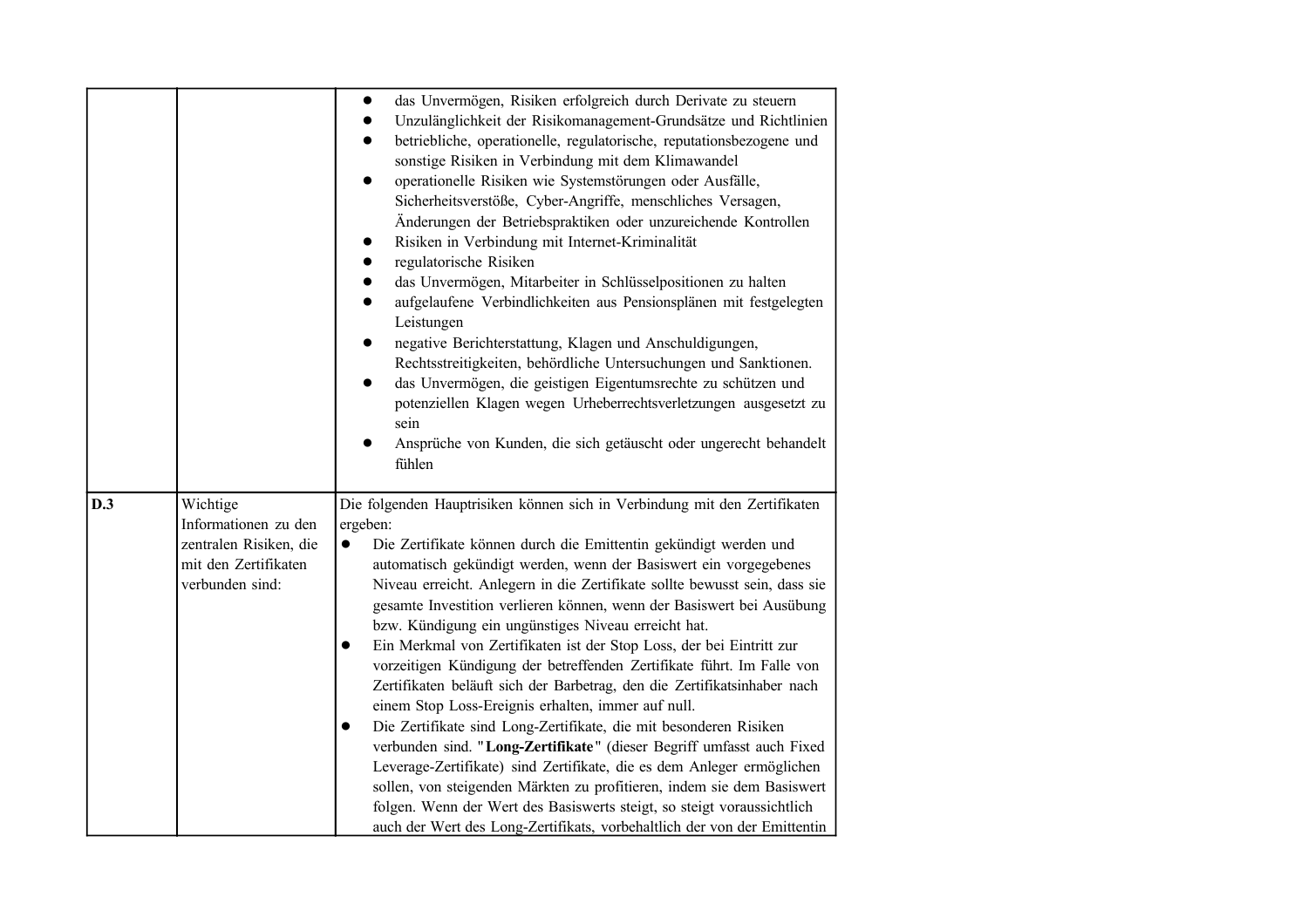| zur Verfügung gestellten Finanzierungskosten (oder bei Fixed                              |
|-------------------------------------------------------------------------------------------|
| Leverage-Zertifikaten bestimmter Kosten der Emittentin in Verbindung                      |
| mit dem Hedging der Zertifikate), der Bewegungen eines etwa                               |
| anwendbaren Wechselkurses und etwaiger sonstiger Kosten.                                  |
| Es könnte kein Sekundärmarkt für die Zertifikate existieren. Folglich ist<br>$\bullet$    |
| die Liquidität der Zertifikate als ein Risiko anzusehen. Falls sich kein                  |
| solcher Sekundärmarkt entwickelt, ist es unwahrscheinlich, dass ein                       |
| Anleger, der seine Zertifikate verkaufen möchte, diese veräußern oder zu                  |
| Preisen veräußern kann, aus denen er eine Rendite erzielt, die mit der                    |
| ähnlicher Instrumente vergleichbar ist, für die sich ein Sekundärmarkt<br>entwickelt hat. |
| Die Emittentin und/oder ihre verbundenen Unternehmen können<br>$\bullet$                  |
| Transaktionen abschließen oder in Verbindung mit den Zertifikaten                         |
| andere Aktivitäten durchführen, die sich auf den Marktpreis, die                          |
| Liquidität oder den Wert des Basiswerts und/oder der Zertifikate so                       |
| auswirken könnten, dass die Interessen der Zertifikatsinhaber                             |
| beeinträchtigt werden.                                                                    |
| Die Zertifikate stellen keine Rechte der Anleger an den Basiswerten dar.<br>$\bullet$     |
| Die Emittentin kann sich dafür entscheiden, keine Basiswerte oder auf                     |
| die Basiswerte bezogenen derivativen Kontrakte zu halten.                                 |
| Die Berechnungsstelle kann aufgrund bestimmter<br>$\bullet$                               |
| Gesellschaftsmaßnahmen Anpassungen vornehmen, die sich auf den                            |
| Basiswert auswirken. Bei diesen Anpassungen hat die Berechnungsstelle                     |
|                                                                                           |
| einen erheblichen Ermessenspielraum und könnte Interessenkonflikten                       |
| ausgesetzt sein.                                                                          |
| Zertifikate, die nicht nach Maßgabe der Bedingungen ausgeübt werden<br>$\bullet$          |
| (soweit eine Ausübung erforderlich ist), verfallen und sind wertlos.                      |
| Die Emittentin kann sich dafür entscheiden, die Zertifikate vorzeitig zu<br>$\bullet$     |
| kündigen, falls US-Quellensteuern auf gegenwärtige oder künftige                          |
| Zahlungen auf die Zertifikate anfallen.                                                   |
| Die Emittentin kann die Zertifikate vorzeitig kündigen, wenn sie<br>$\bullet$             |
| feststellt, dass die Erfüllung ihrer Verpflichtungen aus den Zertifikaten                 |
| oder die Aufrechterhaltung ihrer (etwaigen) Hedging-Vereinbarung                          |
| insgesamt oder teilweise aus irgendeinem Grund nicht mehr rechtmäßig                      |
| oder praktikabel ist.                                                                     |
| Die für die Zertifikate erteilten Kreditratings könnten nicht die<br>0                    |
| potenziellen Auswirkungen aller Risiken widerspiegeln, die den Wert                       |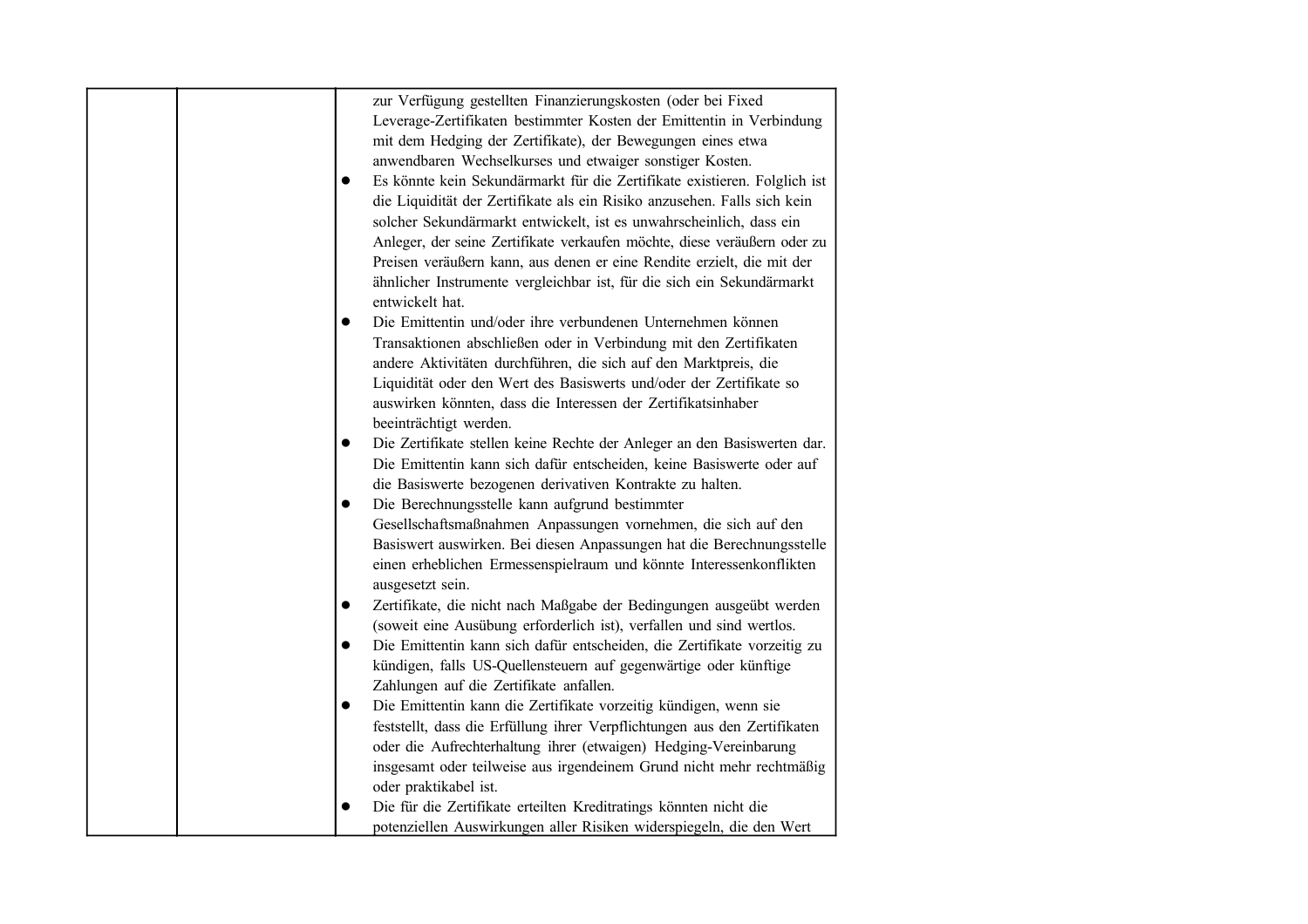|     |                       | der Zertifikate beeinflussen können.                                                                                                         |
|-----|-----------------------|----------------------------------------------------------------------------------------------------------------------------------------------|
|     |                       | Die Investitionstätigkeit der Anleger könnte durch Investitionsgesetze<br>$\bullet$                                                          |
|     |                       | oder -vorschriften oder durch die Überprüfung oder Regulierung durch                                                                         |
|     |                       | bestimmte Behörden eingeschränkt werden.                                                                                                     |
|     |                       | Unter bestimmten Umständen kann die Emittentin ohne Zustimmung                                                                               |
|     |                       | der Zertifikatsinhaber Änderungen der Zertifikate vornehmen, die die                                                                         |
|     |                       | Interessen der Zertifikatsinhaber beeinträchtigen könnten.<br>Den Anlegern könnten Kosten entstehen.                                         |
|     |                       | Die auf die Zertifikate fälligen Beträge könnten an die Inhaber nicht in                                                                     |
|     |                       | voller Höhe ausgezahlt werden, weil die Emittentin in Erfüllung der                                                                          |
|     |                       | anwendbaren Gesetze Beträge einbehält.                                                                                                       |
|     |                       |                                                                                                                                              |
| D.6 | Risikohinweis, dass   | Das in die Zertifikate investierte Kapital könnte gefährdet sein. Daher                                                                      |
|     | die Anleger ihre      | könnte der Betrag, den ein potenzieller Anleger bei Rückzahlung seiner                                                                       |
|     | Investition ganz oder | Zertifikate erhält, niedriger als der von ihm angelegte Betrag sein oder                                                                     |
|     | teilweise verlieren   | sich sogar auf null belaufen.                                                                                                                |
|     | könnten               | Anleger könnten den Wert ihrer Anlage insgesamt oder teilweise verlieren,                                                                    |
|     |                       | wenn (a) der Anleger seine Zertifikate auf dem Sekundärmarkt vor der                                                                         |
|     |                       | planmäßigen Rückzahlung zu einem Betrag verkauft, der geringer ist als der                                                                   |
|     |                       | ursprüngliche Kaufpreis; (b) in Bezug auf die Emittentin ein Insolvenz- bzw.                                                                 |
|     |                       | Konkursverfahren eröffnet wird oder ein anderes Ereignis eintritt, das sich                                                                  |
|     |                       | negativ auf die Fähigkeit der Emittentin auswirkt, die auf die Zertifikate                                                                   |
|     |                       | fälligen Beträge zurückzuzahlen; (c) die Zertifikate aus Gründen vorzeitig                                                                   |
|     |                       | zurückgezahlt werden, die außerhalb der Kontrolle der Emittentin liegen (wie                                                                 |
|     |                       | beispielsweise eine Änderung der geltenden Gesetze oder ein Marktereignis in                                                                 |
|     |                       | Bezug auf den/die Basiswert/e), und der gezahlte oder geleistete Betrag                                                                      |
|     |                       | geringer ist als der ursprüngliche Kaufpreis; (d) die Zertifikate als Folge von                                                              |
|     |                       | Marktstörungen bestimmten Anpassungen oder alternativen Bewertungen                                                                          |
|     |                       | unterliegen, die dazu führen, dass der zu zahlende oder zu leistende Betrag auf                                                              |
|     |                       | einen Betrag oder Wert reduziert wird, der geringer ist als der ursprüngliche                                                                |
|     |                       | Kaufpreis; (e) die Zertifikate das in den Bedingungen festgelegte Stop<br>Loss-Niveau erreichen, in welchem Fall die Zertifikate automatisch |
|     |                       | zurückgezahlt werden; und/oder (f) die jeweiligen Auszahlungsbedingungen                                                                     |
|     |                       | nicht die vollständige Rückzahlung des ursprünglichen Kaufpreises bei                                                                        |
|     |                       | Rückzahlung oder einer vorgegebenen vorzeitigen Rückzahlung vorsehen und                                                                     |
|     |                       | der Basiswert/die Basiswerte sich so entwickeln, dass der Betrag, der auf die                                                                |
|     |                       | Zertifikate fällig wird, geringer ist als der ursprüngliche Kaufpreis.                                                                       |